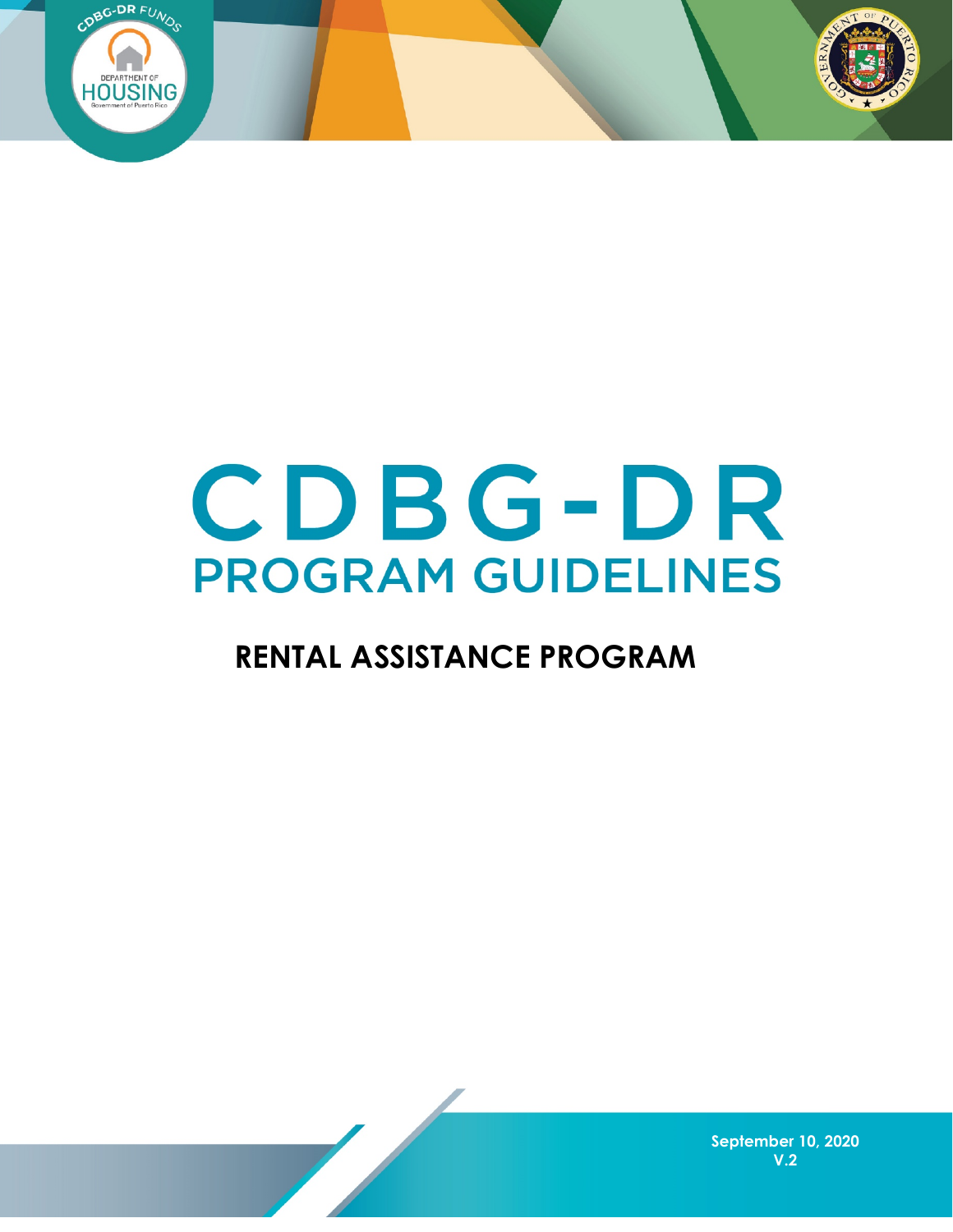CDBG-DR Program Guidelines Rental Assistance Program September 10, 2020 (V.2) Page 2 / 46

**This page was intentionally left blank.**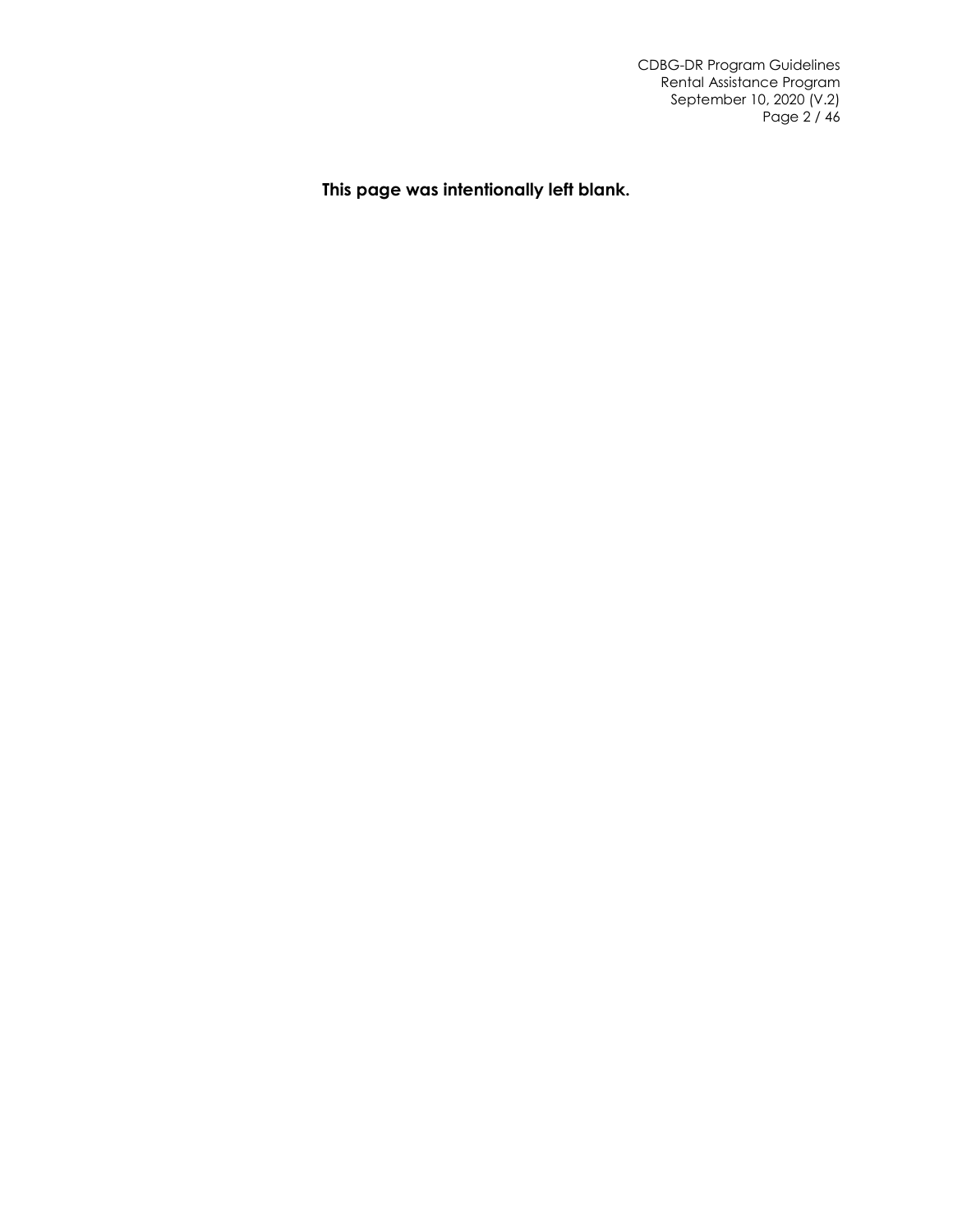CDBG-DR Program Guidelines Rental Assistance Program September 10, 2020 (V.2) Page 3 / 46

#### PUERTO RICO DEPARTMENT OF HOUSING CDBG-DR PROGRAM GUIDELINES **RENTAL ASSISTANCE PROGRAM** VERSION CONTROL

| <b>VERSION</b><br><b>NUMBER</b> | <b>DATE REVISED</b>      | <b>DESCRIPTION OF REVISIONS</b>                                                                                                                                                                                                                                    |
|---------------------------------|--------------------------|--------------------------------------------------------------------------------------------------------------------------------------------------------------------------------------------------------------------------------------------------------------------|
|                                 | <b>February 13, 2020</b> | <b>Original Version.</b>                                                                                                                                                                                                                                           |
| $\mathbf 2$                     | September 10, 2020       | Edits to the Program Overview and Program Description<br>Addition of Tie-Back and Reasonable<br>sections.<br>Accommodation section among others. Edited Sections<br>1, 2, 4, 5, 7, 8, 9, 11, 14, 15, 16, 17, 20 and 22. All edits are<br>marked in gray highlight. |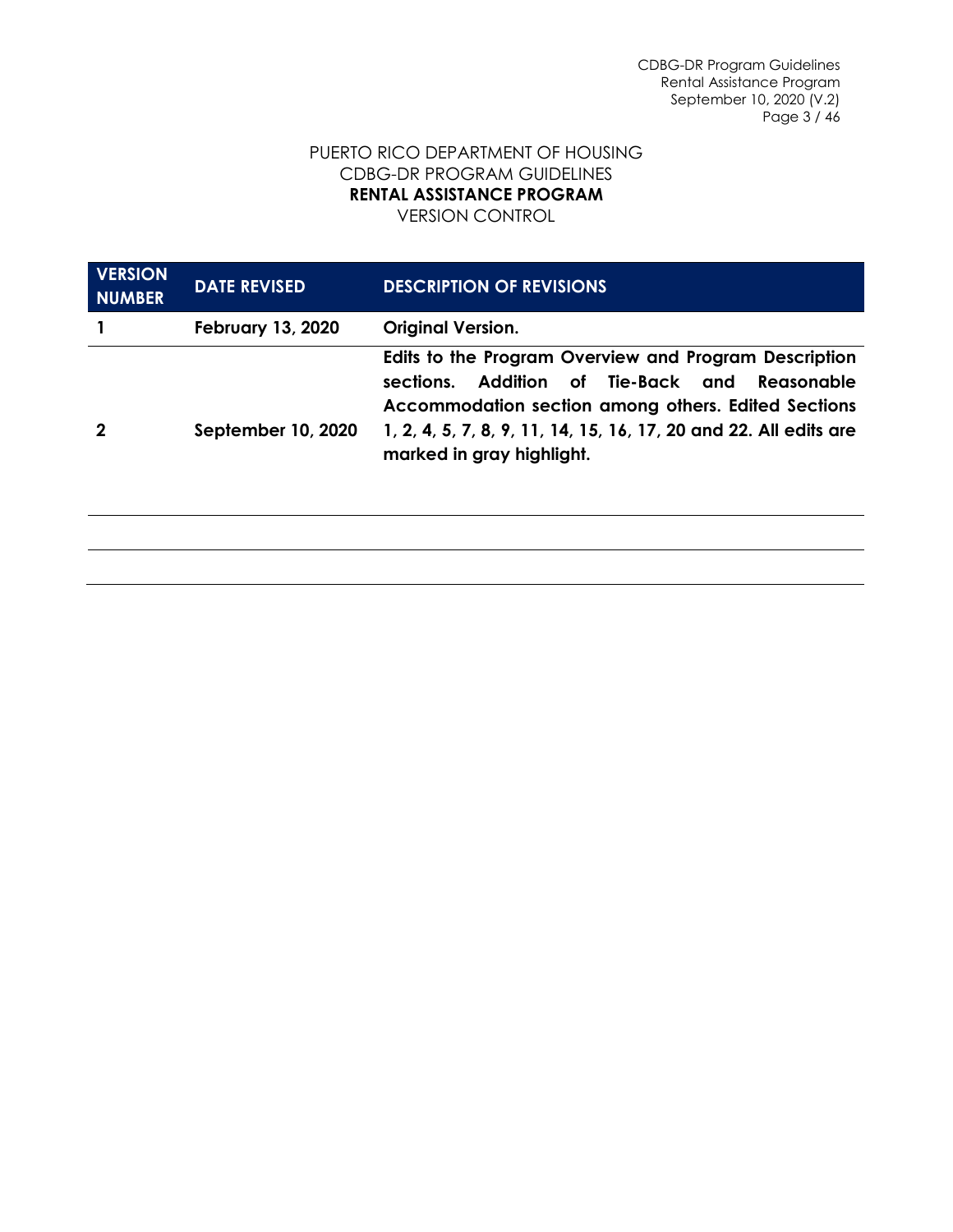# **TABLE OF CONTENTS**

| 1                |        |                                                                            |  |
|------------------|--------|----------------------------------------------------------------------------|--|
| $\mathbf{2}$     |        |                                                                            |  |
| 3                |        |                                                                            |  |
| 4                |        |                                                                            |  |
|                  | 4.1    |                                                                            |  |
|                  | 4.2    |                                                                            |  |
| 5                |        |                                                                            |  |
| $\boldsymbol{6}$ |        |                                                                            |  |
|                  |        |                                                                            |  |
| 7                |        |                                                                            |  |
| 8                |        |                                                                            |  |
|                  | 8.1    |                                                                            |  |
|                  |        |                                                                            |  |
| 9                |        |                                                                            |  |
|                  |        |                                                                            |  |
|                  | 9.2    |                                                                            |  |
|                  | 9.3    |                                                                            |  |
|                  |        |                                                                            |  |
|                  |        |                                                                            |  |
| 10               |        |                                                                            |  |
|                  |        |                                                                            |  |
|                  | 10.1.1 |                                                                            |  |
|                  | 10.1.2 |                                                                            |  |
|                  | 10.1.3 |                                                                            |  |
|                  | 10.1.4 |                                                                            |  |
| 11               |        |                                                                            |  |
|                  |        |                                                                            |  |
|                  |        |                                                                            |  |
| 12               |        | Total Rental Fee, Subsidy Award Determination, and Rental Contribution  25 |  |
| 13               |        |                                                                            |  |
| 14               |        |                                                                            |  |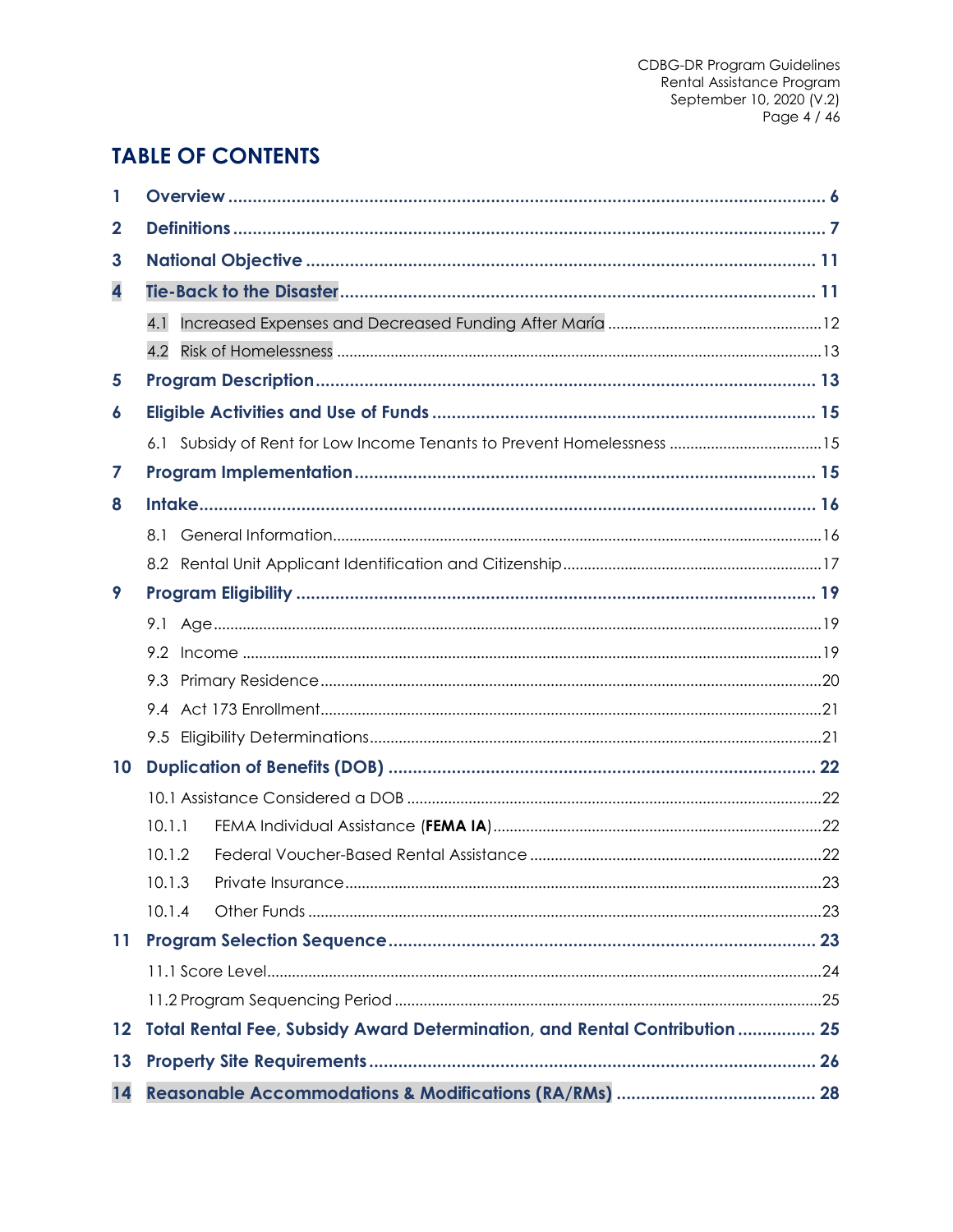| 15 |         |                                                                   |  |
|----|---------|-------------------------------------------------------------------|--|
|    |         |                                                                   |  |
|    |         |                                                                   |  |
| 16 |         |                                                                   |  |
| 17 |         |                                                                   |  |
| 18 |         |                                                                   |  |
| 19 |         | Program-Based Reconsideration Request or Administrative Review 34 |  |
|    |         |                                                                   |  |
|    |         |                                                                   |  |
| 20 |         |                                                                   |  |
| 21 |         |                                                                   |  |
| 22 |         |                                                                   |  |
|    | 22.1    |                                                                   |  |
|    | 22.2    |                                                                   |  |
|    | 22.3    |                                                                   |  |
|    | 22.4    |                                                                   |  |
|    | 22.5    |                                                                   |  |
|    | 22.6    |                                                                   |  |
|    | 22.7    |                                                                   |  |
|    | 22.8    |                                                                   |  |
|    | 22.9    | 43                                                                |  |
|    | 22.10   |                                                                   |  |
|    | 22.11   |                                                                   |  |
|    | 22.11.1 |                                                                   |  |
|    | 22.12   |                                                                   |  |
| 23 |         |                                                                   |  |
| 24 |         |                                                                   |  |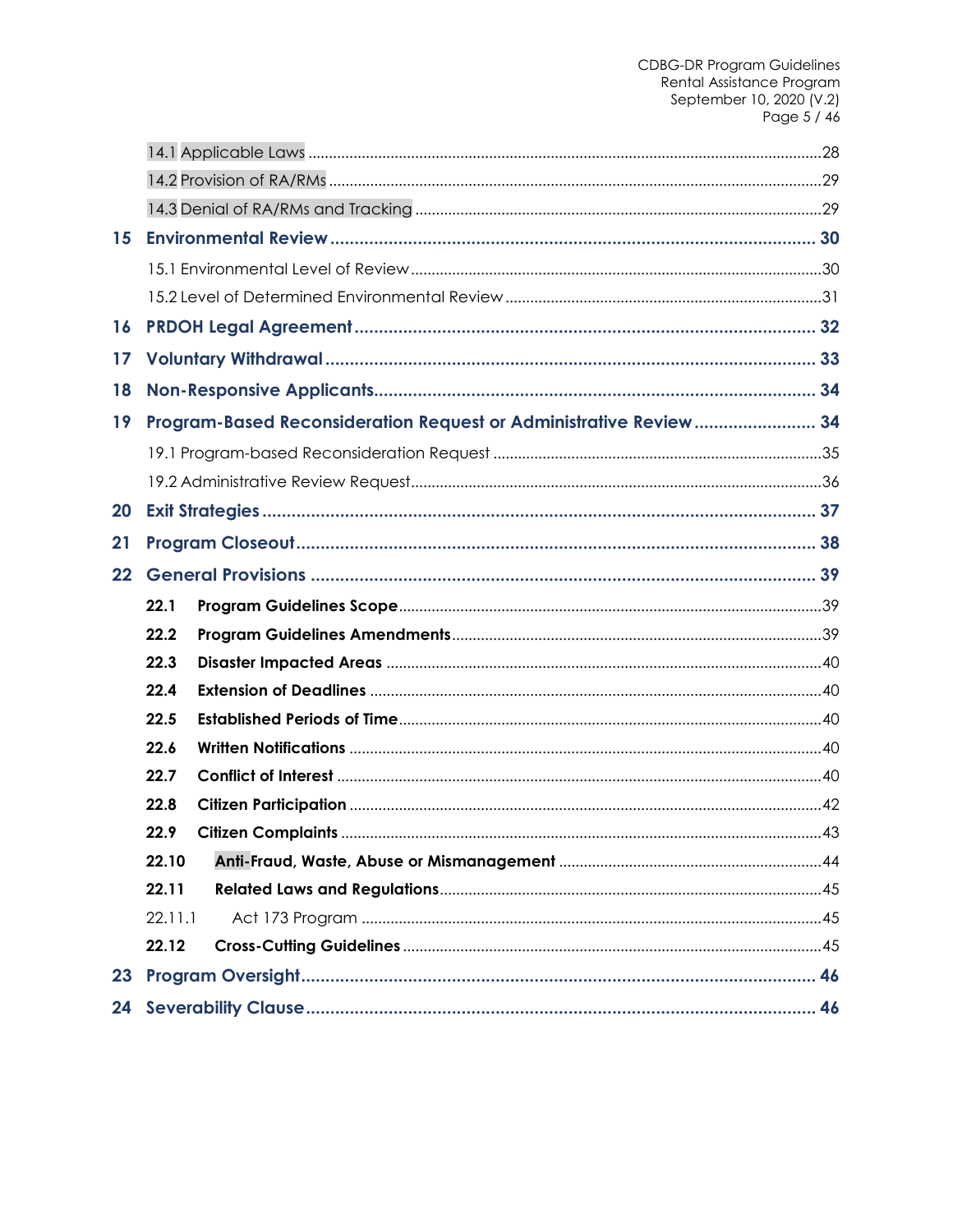## <span id="page-5-0"></span>**1 Overview**

Thousands of homes and households in Puerto Rico suffered structural and economic impact from Hurricanes Irma and María, and rental housing properties were no exception. For many years, under the Act 173 Program in Puerto Rico, rental units in these housing properties have been maintained at affordable rental fees for low-income residents. After these disasters, over one thousand (1,000) low-income, elderly households are at immediate risk of displacement from currently subsidized housing properties.

One of the suggested strategies listed by the United States Department of Housing and Urban Development's **(HUD)** Housing Damage Assessment and Recovery Strategies Report for Puerto Rico for Hurricanes Irma and María, is to "ensure sufficient funds to continue assisting the Act 173 Program projects". The Puerto Rico Department of Housing (PRDOH) tenant-based Rental Assistance Program's objective is to assist current or new eligible tenants, only through rental units under the current Act 173 Program housing properties with the highest risk of potential homelessness, through rental subsidy to avoid being displaced.

Subsidy agreements for many of the tenants in rental units from housing properties in the Act 173 Program expire in 2020, 2021 and 2022. While a portion of the financing that supported these rental units was already stressed before the hurricanes, a key source of funding remained in place as a share of funds generated by the Lottery of Puerto Rico. Lottery funds were directly impacted by reduced sales after the hurricanes, and the reduction has negatively affected the availability of funds with which to renew the subsidy agreements on the housing properties. Thus, without intervention, the expiration of these contracts will imply that the projects will be forced to increase rent rates to sustain operations, which represents a loss of over 1,000 affordable rental housing units.

Maintaining the affordability of rental units is urgently needed for elderly households who rely upon rental assistance programs, like the Act 173 Program, due to having no- or very low- income. Participating rental housing property owners cannot be required to operate their properties with only the tenant contribution of the rental units' monthly fee. Thus, the availability of affordable rental units for these vulnerable elderly tenants is at an extreme risk.

While the Rental Assistance Program's funding only provides assistance per rental unit for up to **twenty-four (24) months**, PRDOH will work during this time period with the Housing Property Owners of the rental units receiving the subsidy, to identify long-term Exit Strategies for maintaining the affordability of their rental units without having to further assist them through Act 173 Program funds.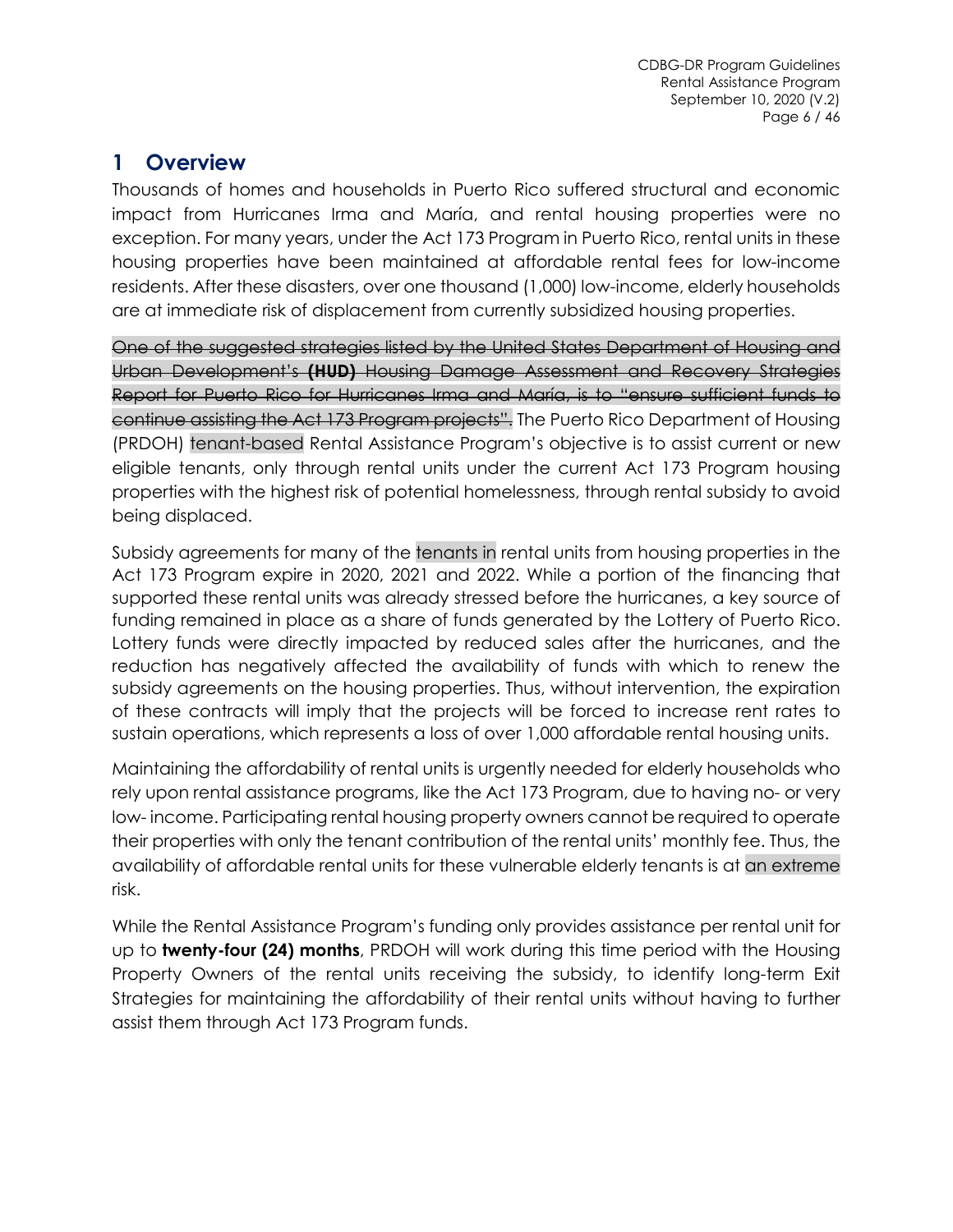# <span id="page-6-0"></span>**2 Definitions**

- **Act 173 Program**: It refers to the program established by Puerto Rico's Act 173 of August 31, 1996, known as the Housing Rental and Improvement Subsidy Program for Low-Income Elderly Persons, that assists low-income elderly households by subsidizing rental housing costs. This program is administered by PRDOH and it receives reserve funding from the Lottery of Puerto Rico.
- **Adjusted Gross Income**: In the United States income tax system, adjusted gross income (AGI) is an individual's total gross income minus specific deductions. Taxable income is adjusted gross income minus allowances for personal exemptions and itemized deductions<sup>1</sup>.
- **Area Median Family Income** (**AMFI**): The median household income adjusted by family size for a given area. HUD has adjusted income limits for all of Puerto Rico. Adjusted income limits are updated annually by HUD and can be accessed at the HUD Exchange website[2](#page-6-2).
- **Case Manager**: The representatives from PRDOH who will work directly in the Rental Assistance Program implementation, both with subsidy beneficiaries and with Housing Property Owners during the application process and the duration of the Program. Case managers' responsibilities include, but are not limited to, receiving applicants' documents during intake; reviewing them during the eligibility process; and, when assigned to a specific case, acting as the primary point of contact for all communications pertaining to assistance of beneficiaries of the Rental Assistance Program; among other tasks.
- **Community Development Block Grant – Disaster Recovery** (**CDBG-DR**): A term for the HUD funding stream that is allocated to eligible disaster recovery entities via congressional appropriations.
- **Continuum of Care Programs** (**CoC**): A program that coordinates housing and services funding, usually for homeless families or individuals. For the Rental Assistance Program, viable CoC Programs would be programs where elderly people with risk of homelessness may be eligible candidates.
- **Duplication of Benefits** (**DOB**): Financial assistance received from another source that is provided for the same purpose as CDBG-DR funds.
- **Elderly**: For this Program, an individual **sixty (60) years** or older, as defined in the current Act 173 Program's administrative regulations.
- **Extremely Affordable Rent**: A total rental fee covered in its entirety by the maximum subsidy award of the Rental Assistance Program, up to \$400 monthly, per rental unit.

<span id="page-6-1"></span><sup>&</sup>lt;sup>1</sup> For more information, please see[: https://www.irs.gov/e-file-providers/definition-of-adjusted-gross-income](https://www.irs.gov/e-file-providers/definition-of-adjusted-gross-income)

<span id="page-6-2"></span><sup>2</sup> Current income limits for Puerto Rico CDBG-DR purposes only, can be found on the HUD website: <https://www.hudexchange.info/resource/5334/cdbg-income-limits/>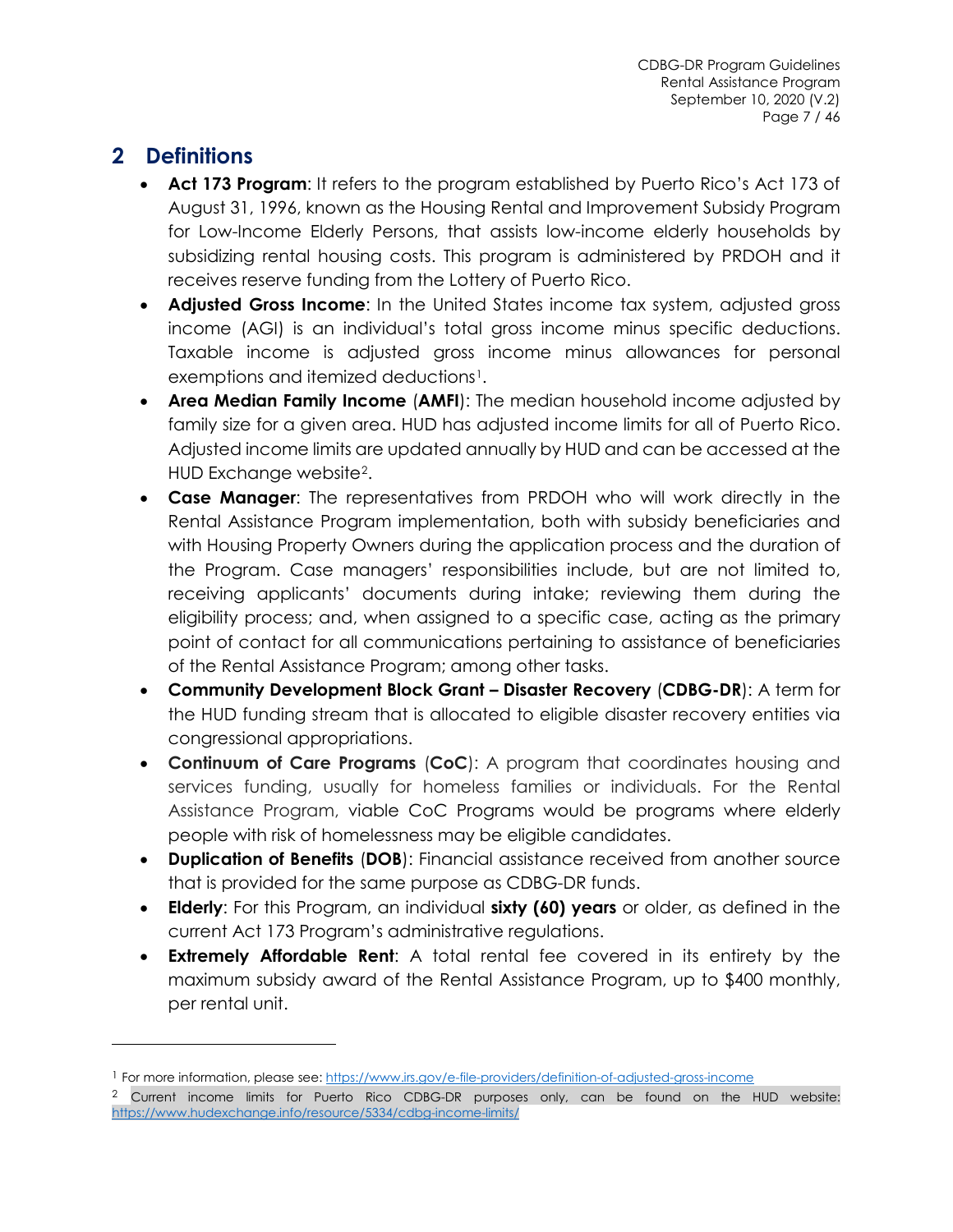- **Household Member**: A household member is defined as any person occupying the same housing unit, regardless of their relationship to each other. This may include minor children, temporarily absent family members, or permanently absent family members (such as those who reside in a nursing home).
- **Housing Property Owner** (**HPO**) **:** Refers to the individual, association or corporation that owns or manages the housing property, which contains the rental units that will receive the subsidy. An HPO includes any housing property representative who is delegated to perform the responsibilities of the HPO. It is the HPO who will gather and submit all the pertinent documentation and information to PRDOH, on the Rental Unit Applicants' behalf, to receive the rental subsidy. The HPO will also be responsible of complying with all the required documentation and stipulations for the entity it legally represents, as well as all the unit and property inspections required by these Guidelines.
- **Housing Quality Standards** (**HQS**): Are HUD's minimum quality standards for tenantbased programs. HQS standards are required, both, at initial occupancy and during the term of the lease. HQS standards apply to the building and premises, as well as the individual unit.

HQS consists of, but is not limited to, the following pertinent performance requirements: well- conditioned sanitary facilities; space and security; illumination and electricity; structure and materials; interior air quality; water supply; leadbased paint; accessibility; site and neighborhood; and smoke detectors.

- **HUD-52580 Form**: The form used as a checklist for inspections of tenant-based programs under HUD regulations to ensure HQS compliance.
- **Inspector**: A PRDOH staff member, or an authorized external contractor, who will conduct an inspection of all rental units and housing properties to be subsidized under this Program to ensure that they meet the minimum standards required by these Guidelines.
- **Intake:** It refers to the initial process of application in which the HPO submits all required documentation and information on behalf of the Rental Unit Applicants that are to be reviewed for eligibility for this Program.
- **Low-income Household**: Low-income households are those with incomes of not more than 50% of Area Median Family Income (**AMFI**) set by the Federal Government for the HUD-assisted Housing Programs. Income limits are adjusted annually and vary by household size[3.](#page-7-0)
- **Medical Expenses**: Recurring medical expenses according to a medical certificate presented for each Rental Unit Applicant. Includes expenses for

<span id="page-7-0"></span><sup>3</sup> Current income limits for Puerto Rico CDBG-DR purposes only, can be found on the HUD website: <https://www.hudexchange.info/resource/5334/cdbg-income-limits/>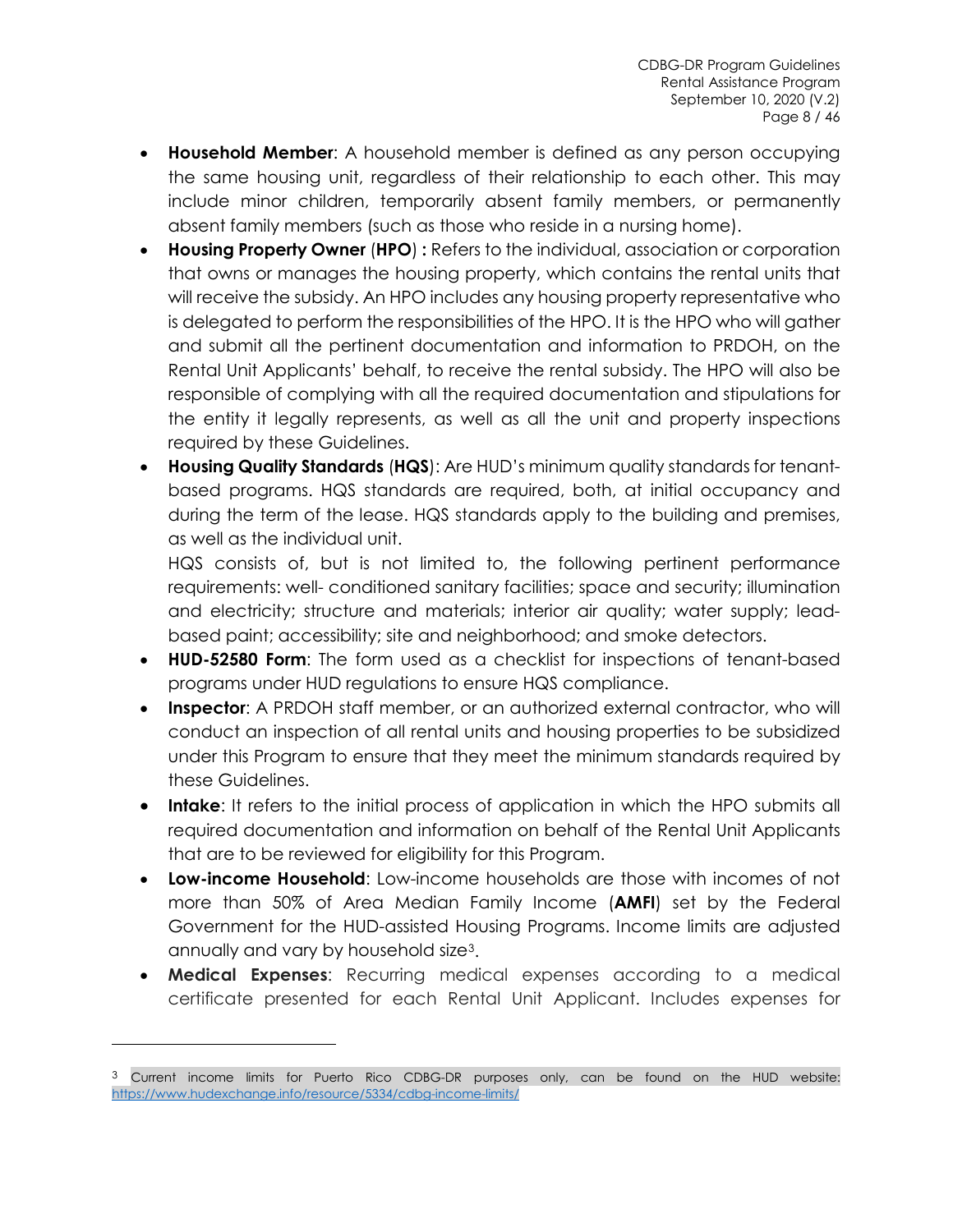prescription or over the counter medications prescribed by a physician, health plan costs, deductible payments and equipment recommended by a physician. Medical expenses will be deducted at 50% to determine an applicant's Adjusted Gross Income.

- **Non-citizen National**: A person born in an outlying possession of the United States, on or after the date the United States acquired the possession, or a person whose parents are United States non-citizen nationals. All United States citizens are United States nationals; however, not every United States national is a United States citizen.
- **Pre-approved Tenant**: Refers to a Rental Unit Applicant who, at the moment the application is submitted, does not reside in the housing property to which they are applying to, but is approved by the HPO to potentially reside in a rental unit in said housing property. This Rental Unit Applicant should have a draft lease agreement to evidence the rental unit will serve as their primary residence.
- **Primary Residence**: Refers to a dwelling where a person maintains or will maintain their primary residence, and which will be typically occupied for the majority of the calendar year. A person may have only one primary residence at any one time.
- **Puerto Rico Action Plan:** Defines how the CDBG-DR funding allocation by the United States Department of Housing and Urban Development will be utilized in order to meet the disaster recovery needs of the Island's residents through the implementation of a transformative recovery program. The Action Plan, as amended, provides an analysis of the first damage calculation and reports on the programs that will meet urgent needs of housing, planning, economic recovery and infrastructure.
- **Puerto Rico Department of Housing** (**PRDOH**): PRDOH has been designated as the grantee, or entity responsible for the administration of the CDBG-DR funds allocated for the recovery from disasters caused in the Island by hurricanes Irma and María in 2017. PRDOH regulates the Law 173 Program for rental assistance to elderly individuals from low-income households, which the Rental Assistance Program will be assisting.[4](#page-8-0)
- **Qualified Alien**: A legal permanent resident ("green card" holder); an asylee, refugee, or an alien whose deportation is being withheld; alien paroled into the United States for at least one year; alien granted conditional entry (per law in effect prior to April 1<sup>st</sup>, 1980); Cuban or Haitian entrant; aliens in the United States who have been abused, subject to battery or extreme cruelty by a spouse or other family/household member, or have been a victim of a severe form of human

<span id="page-8-0"></span><sup>4</sup> For current Law 173 Program's Administrative Regulations, refer to: <http://app.estado.gobierno.pr/ReglamentosOnLine/Reglamentos/9121.pdf>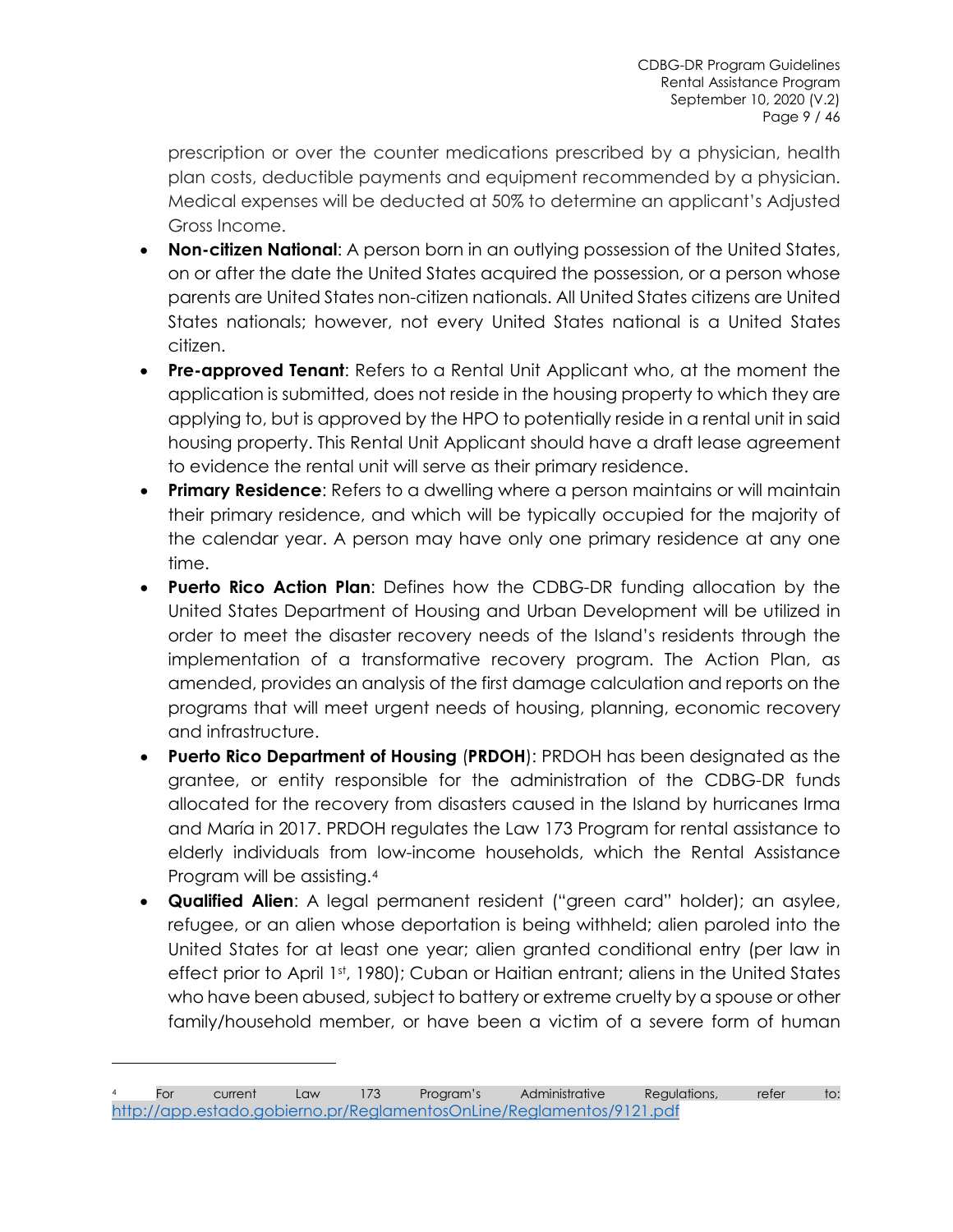trafficking; aliens whose children have been abused; and alien children whose parent has been abused who fit certain criteria.

- **Reasonable accommodation (RA):** A change, exception, or adjustment to a rule, policy, practice, or service that may be necessary to avoid discrimination on the basis of disability and afford a person with disabilities an equal opportunity to use and enjoy a dwelling, public and common use spaces, or to participate in any government-assisted program or activity.
- **Reasonable modification (RM):** A structural change made to existing premises, occupied or to be occupied by a person with a disability, in order to afford such person full enjoyment of the premises. Reasonable modifications can include structural changes to interiors and exteriors of dwellings and to common and public use areas.
- **Rental Unit Applicant:** It refers to the elderly tenant who will use the rental unit receiving the subsidy as their primary residence, if eligible for the Program. The Rental Unit Applicant is responsible of producing the required documents to the HPO, who will then submit them to PRDOH on the Rental Unit Applicants' behalf during the application process.
- **Risk of Homelessness**: Persons living in unstable or overcrowded housing; those forced to move frequently due to economic hardship; those being evicted from a private dwelling unit and lacking resources or a support network to obtain other housing; those living in a shelter or transitional housing, qualify as persons with "risk of homelessness".
- **Second Sequence Score Level**: A Score Level which ranks each municipality based on the number of Act 173 Program housing properties, number of public housing properties ("residenciales públicos"), viable CoC programs, and number of Housing Choice Voucher Program (Section 8) housing properties, respectively, in each municipality. The lowest Score Levels demonstrate the municipalities with the most precarious necessities in terms of availability of affordable alternative housing for elderly individuals. The Score Level will only be used for the Second Program Service Sequence.
- **Tenant**: A person who is not the owner but enjoys the right to a good, property or service for a specific term, in exchange for rent.
- **Total Rental Fee**: The total fee by which the HPO will lease the unit to be used as a primary residence by the Rental Unit Applicant. The Total Rental Fee for each rental unit per housing property will be the same as the previous rental fee per rental unit under the Act 173 Program.
- **United States Citizen**: A person born in one of the 50 states, the District of Columbia, Puerto Rico, Guam, the U.S. Virgin Islands, or the Northern Mariana Islands; a person born outside of the United States to at least one parent who is a United States Citizen; or a naturalized citizen.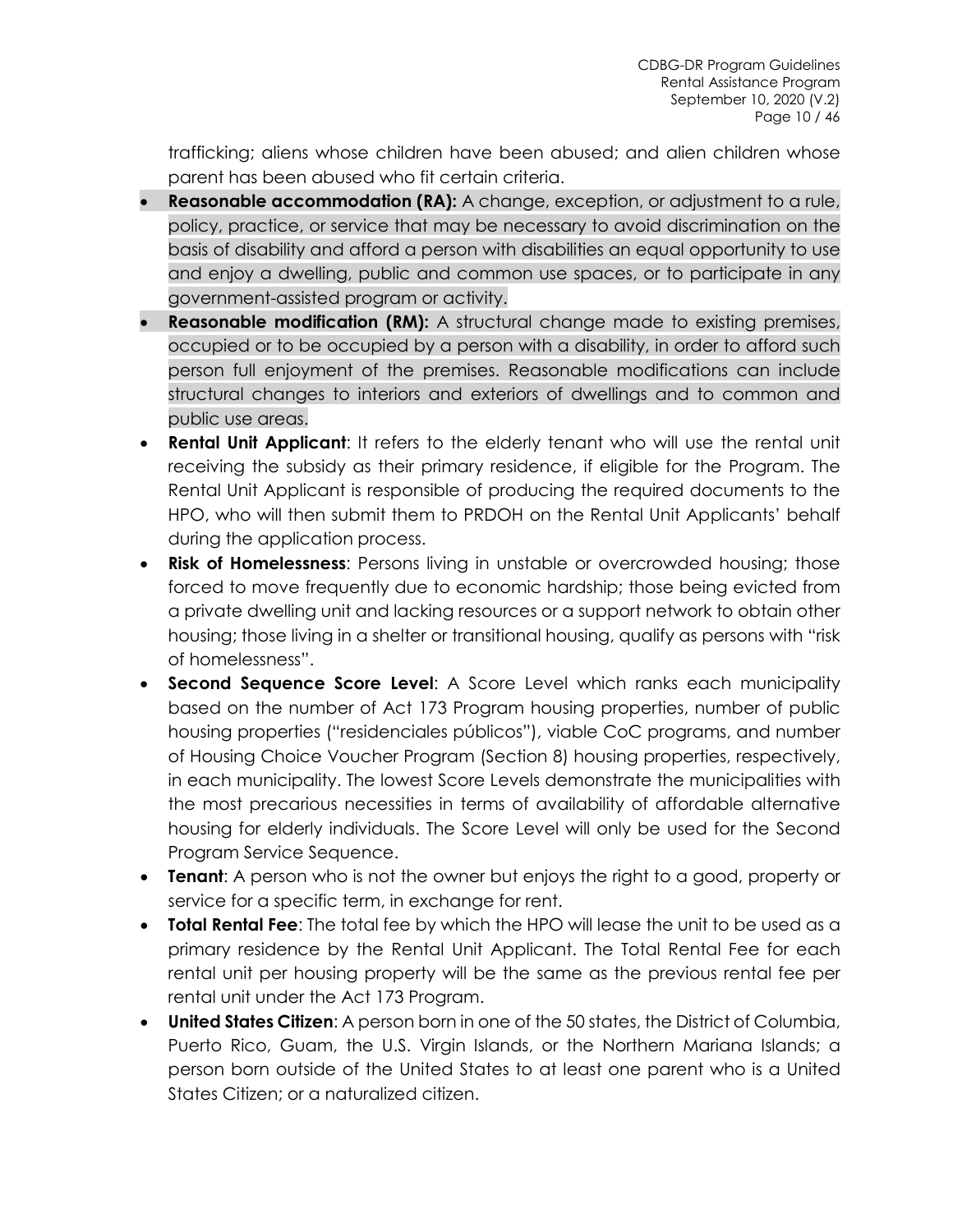- **United States Department of Housing and Urban Development** (**HUD**): The Federal agency dedicated to providing and regulating housing and communitydevelopment assistance, to ensure access to fair, safe and equal housing. It is the agency through which the CDBG-DR funds are allocated to grantees.
- **Utilities**: The expenses incurred by the Rental Unit Applicant for the payment of water and electricity service, as well as a fridge and a stove, will be deducted to determine the Adjusted Gross Annual Household Income. The utility will be deducted according to the table of utilities established by PRDOH's Voucher Program for Free Selection of Housing (Section 8) for the corresponding municipal region.
- **Very Low-income Households**: Very Low-Income Households are those with incomes of no more than 30% AMFI, according to the standards set by the federal government for the HUD-assisted Housing Programs. Income limits are adjusted annually and vary by household size[5.](#page-10-2)

# <span id="page-10-0"></span>**3 National Objective**

The national objective of the Rental Assistance Program is to benefit low-and moderateincome (**LMI**) persons (below 80% AMFI) according to HUD Modified Income Limits for Puerto Rico under the CDBG-DR Program.

### <span id="page-10-1"></span>**4 Tie-Back to the Disaster**

 $\overline{a}$ 

As mandated by 83 FR 5844, CDBG-DR funds must *"respond to a disaster-related impact to infrastructure, housing, or economic revitalizatio[n6](#page-10-3)"*. PRDOH Rental Assistance Program's objective is to assist current or new eligible tenants of rental units under the current Act 173 Program housing properties who are at risk of homelessness due to the combined effects of hurricanes-related loss in revenue for the Act 173 Program, increased expenses at Act 173 properties, and the overall decrease in available affordable rental property as a result of Hurricanes Irma and María. This assistance will be provided through a tenant-based rental subsidy.

After Hurricanes Irma and María, properties in the Act 173 Program faced a decrease in funding, coupled with increased expenses, rendering thousands of very-low income, elderly households at immediate risk of homelessness as Act 173 properties struggle to remain financially viable and operational. HUD recognized the dire state of these projects and recommended that strategies implemented to recover from Hurricanes Irma and María should include ensuring "sufficient funds to continue assisting the Act 173 Program

<span id="page-10-3"></span><sup>6</sup> 83 FR 5844 is available online at[: https://www.govinfo.gov/content/pkg/FR-2018-02-09/pdf/2018-02693.pdf](https://www.govinfo.gov/content/pkg/FR-2018-02-09/pdf/2018-02693.pdf)

<span id="page-10-2"></span><sup>5</sup> Current income limits for Puerto Rico CDBG-DR purposes only, can be found on the HUD website: <https://www.hudexchange.info/resource/5334/cdbg-income-limits/>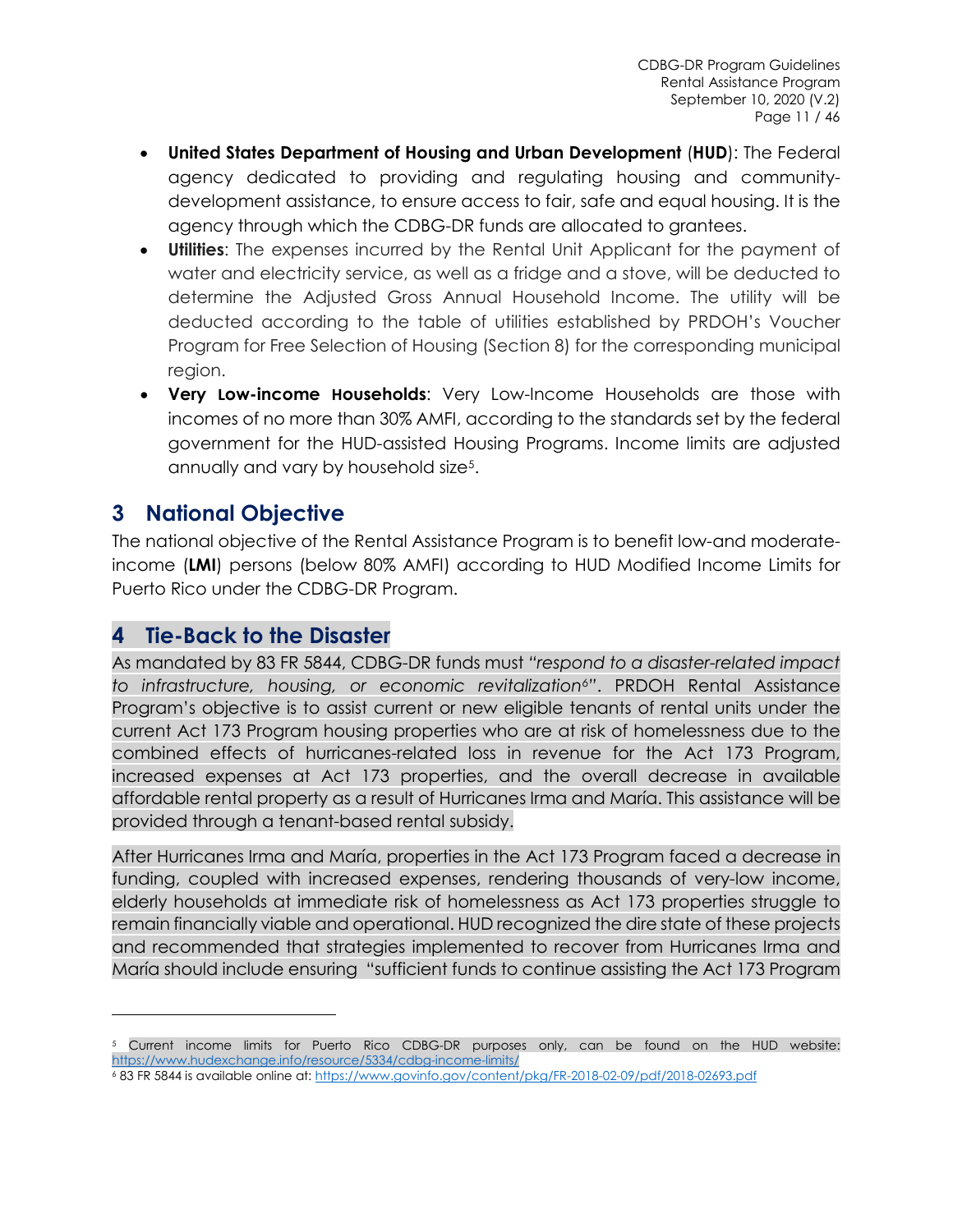projects" in its Housing Damage Assessment and Recovery Strategies Report for Puerto Rico for Hurricanes Irma and María[7.](#page-11-1) Ensuring funding remains to sustain these lowincome, elderly housing projects mitigates risk of homelessness for thousands of tenants all over the island and protects HUD's HOME Program objective of maintaining affordable housing.

#### <span id="page-11-0"></span>**4.1 Increased Expenses and Decreased Funding After María**

Over the years, Law 173 projects have relied on multiple funding streams to create and maintain affordable housing for very low-income elderly tenants. While most Act 173 projects relied on HOME and Low-Income Housing Tax Credit (LIHTC) funding to create affordable housing, **all** Act 173 projects have relied on rental subsidies provided under Act 173 to maintain affordable rent rates and sustain operations. Much of the funding provided for rent subsidies provided by the Act 173 Program was derived from the Puerto Rico Lottery (the Lottery). The impacts of Hurricane María decreased revenues at the Lottery, thus reducing its ability to sustain its subsidy contributions under the Act 173 Program, forcing the program to operate at a deficit and to let subsidy contracts expire. The amount of subsidy provided by Act 173 for the five (5) years leading up to Hurricane María in fiscal years 2013 – 2017, equaled **\$60,386,691.11**. Actual and projected investment of Act 173 funding over the five (5) year period following Hurricane María is anticipated at **\$58,701,700.35**; representing a nearly **\$2 million decrease** in funding[8.](#page-11-2)

Impacts of the funding decrease are further compounded for Act 173 Housing projects, as expenses have increased over the same periods. Expenses of Act 173 projects for the five (5) years leading up to Hurricane María in fiscal years 2013 – 2017, equaled **\$75,189,377.51**. Actual and projected expenses for the same projects during the five (5) year period following Hurricane María is anticipated at **\$80,261,090.47**; representing an **increase in expenses of over \$5 million dollars[9](#page-11-3)**. While exact economic impacts of Hurricanes Irma and María may not be known for years, history shows that market impacts of disasters of María's magnitude include labor shortages, increased cost of materials, and increased labor costs. These typical hurricane impacts were further exacerbated in Puerto Rico due to prolonged loss of power and increased outmigration after the hurricanes.

Reduction in funding for the program, compounded by increased costs of operating Act173 projects results in the expiration of fourteen (14) subsidy contracts in the year 2020, with five (5) more slated to expire by 2022. Expiration of these contracts means that without intervention, the project will be forced to increase rent rates to sustain operations and represents a loss of over 1,500 affordable rental housing units.

<span id="page-11-3"></span><span id="page-11-2"></span><sup>8</sup> Data provided by Puerto Rico Department of Housing Act 173 Program.  $9$  Id.

<span id="page-11-1"></span><sup>7</sup> HUD's Housing Damage Assessment and Recovery Strategies Report for Puerto Rico for Hurricanes Irma and María: [http://spp-pr.org/wp-content/uploads/downloads/2018/07/HUD-Housing-Damage-Assessment-Recovery-Strategies-6-29-](http://spp-pr.org/wp-content/uploads/downloads/2018/07/HUD-Housing-Damage-Assessment-Recovery-Strategies-6-29-18.pdf) [18.pdf](http://spp-pr.org/wp-content/uploads/downloads/2018/07/HUD-Housing-Damage-Assessment-Recovery-Strategies-6-29-18.pdf)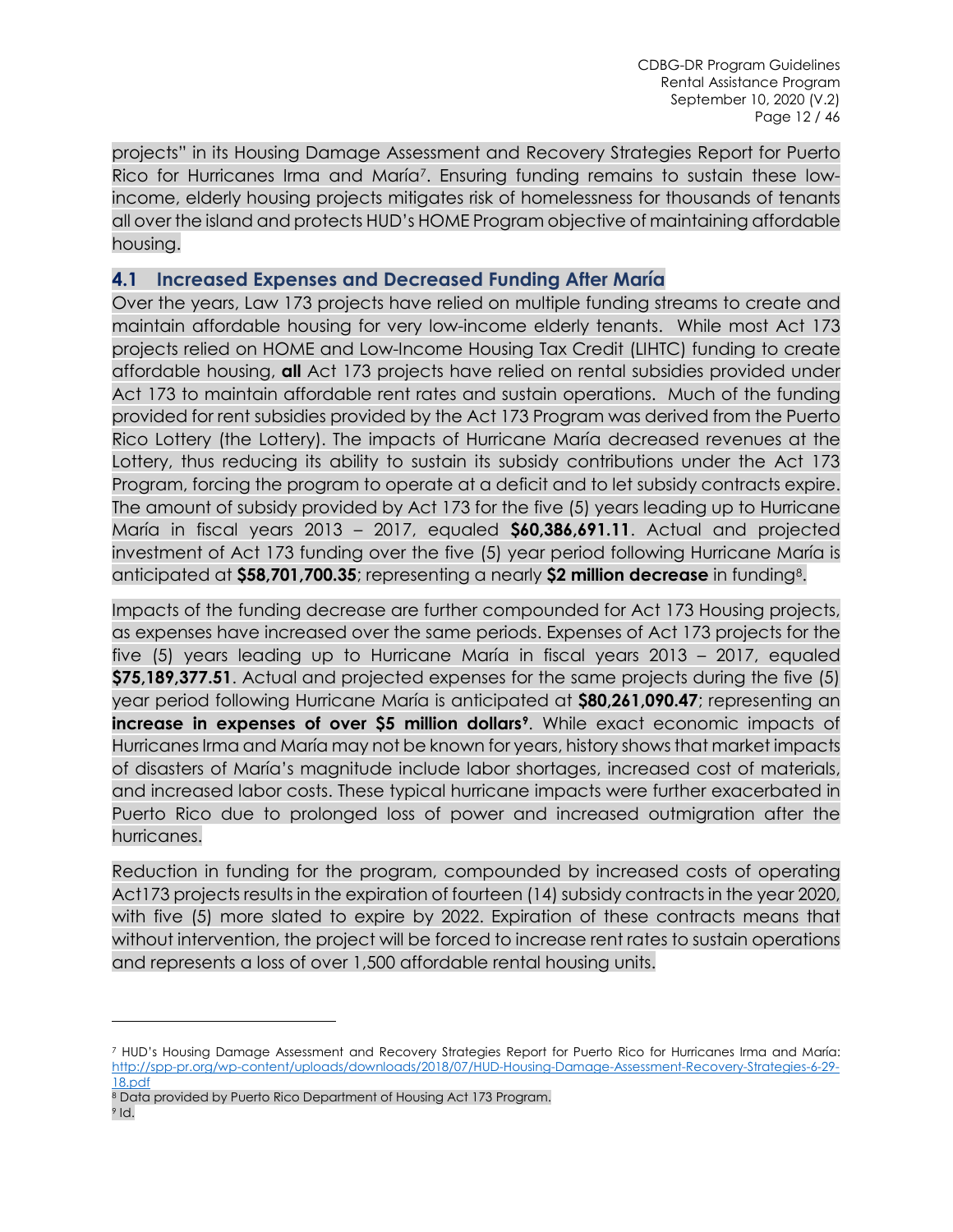#### <span id="page-12-0"></span>**4.2 Risk of Homelessness**

Expiration of subsidy funding contracts for over 1,500 affordable rental units and an uncertain future for remaining Act 173 projects means that the very low-income elderly tenants who occupy those units are likely to be displaced as rent rates spike above affordable limits for them, leaving those tenants in need of alternate housing. The **average annual adjusted income of tenants residing in Act 173 Projects is a scant \$139.18[10](#page-12-2)**. As these tenants are also elderly and many are disabled, they do not have the ability to increase annual income levels through viable employment, leaving little to no room in the average tenant's annual budget to secure un-subsidized housing. Hurricane impacts to housing units in Puerto Rico resulted in an estimated unmet housing need of over \$33 billion. Data compiled during Puerto Rico's assessment of unmet needs reveals that rental housing stock suffered over \$7 billion in damages, with an estimated 376,234 damaged or destroyed rental units, thus significantly reducing the available housing options for displaced Act 173 tenants.[11](#page-12-3)

Affordable rental units, included in the assessment of all rental units outlined in the paragraph above were scarcely accessible prior to Hurricane María, and remain even less so due to damages caused by the storms. Nearly 100% of tenant applicants to the Rental Assistance program earn incomes at 0-30% the area median, with ninety-eight percent (98%) of applicants earning \$0 adjusted annual income, further limiting the number of affordable options for rental housing<sup>[12](#page-12-4)</sup>.

Lack of available rental housing and even less subsidized rental housing and little or no ability to pay for rental housing without subsidy means that as contracts for Act 173 projects expire and funding continues to decrease in the aftermath of Hurricanes Irma and María, thousands of Puerto Rico's elderly population will face imminent homelessness.

# <span id="page-12-1"></span>**5 Program Description**

 $\overline{a}$ 

HUD rental assistance programs generally fall under two categories: project based rental assistance (**PBRA**) or tenant-based rental assistance (**TBRA**).

**PBRA** is a government-funded program that provides rental housing to low-income households who occupy rental units in specific housing properties. Project based rental assistance is provided directly to private owners or Public Housing Authorities who manage multi-family housing properties made available to low- and moderate-income households. PBRA stays with the housing property, rather than the tenant. If a tenant

<span id="page-12-2"></span><sup>10</sup> CDBG-DR Rental Assistance Program data, as of June 17, 2020.

<span id="page-12-3"></span><sup>&</sup>lt;sup>11</sup> See Housing Unmet Needs Section in Action Plan Substantial Amendment 4; pages 67 - 69 [https://www.cdbg](https://www.cdbg-dr.pr.gov/en/download/revised-draft-submitted-to-hud-for-evaluation-and-final-approval/?ind=1594483059667&filename=Action%20Plan%20Amendment%204%20Substantial%20-%20July%209,%202020.pdf&wpdmdl=12323&refresh=5f19ad7e5af911595518334)[dr.pr.gov/en/download/revised-draft-submitted-to-hud-for-evaluation-and-final-](https://www.cdbg-dr.pr.gov/en/download/revised-draft-submitted-to-hud-for-evaluation-and-final-approval/?ind=1594483059667&filename=Action%20Plan%20Amendment%204%20Substantial%20-%20July%209,%202020.pdf&wpdmdl=12323&refresh=5f19ad7e5af911595518334)

[approval/?ind=1594483059667&filename=Action%20Plan%20Amendment%204%20Substantial%20-](https://www.cdbg-dr.pr.gov/en/download/revised-draft-submitted-to-hud-for-evaluation-and-final-approval/?ind=1594483059667&filename=Action%20Plan%20Amendment%204%20Substantial%20-%20July%209,%202020.pdf&wpdmdl=12323&refresh=5f19ad7e5af911595518334) [%20July%209,%202020.pdf&wpdmdl=12323&refresh=5f19ad7e5af911595518334](https://www.cdbg-dr.pr.gov/en/download/revised-draft-submitted-to-hud-for-evaluation-and-final-approval/?ind=1594483059667&filename=Action%20Plan%20Amendment%204%20Substantial%20-%20July%209,%202020.pdf&wpdmdl=12323&refresh=5f19ad7e5af911595518334)

<span id="page-12-4"></span><sup>&</sup>lt;sup>12</sup> Data collected to date by the Rental Assistance Program shows that 1,125 of 1,126 program applicants earn incomes at or below 30% AMI, as of June 17, 2020.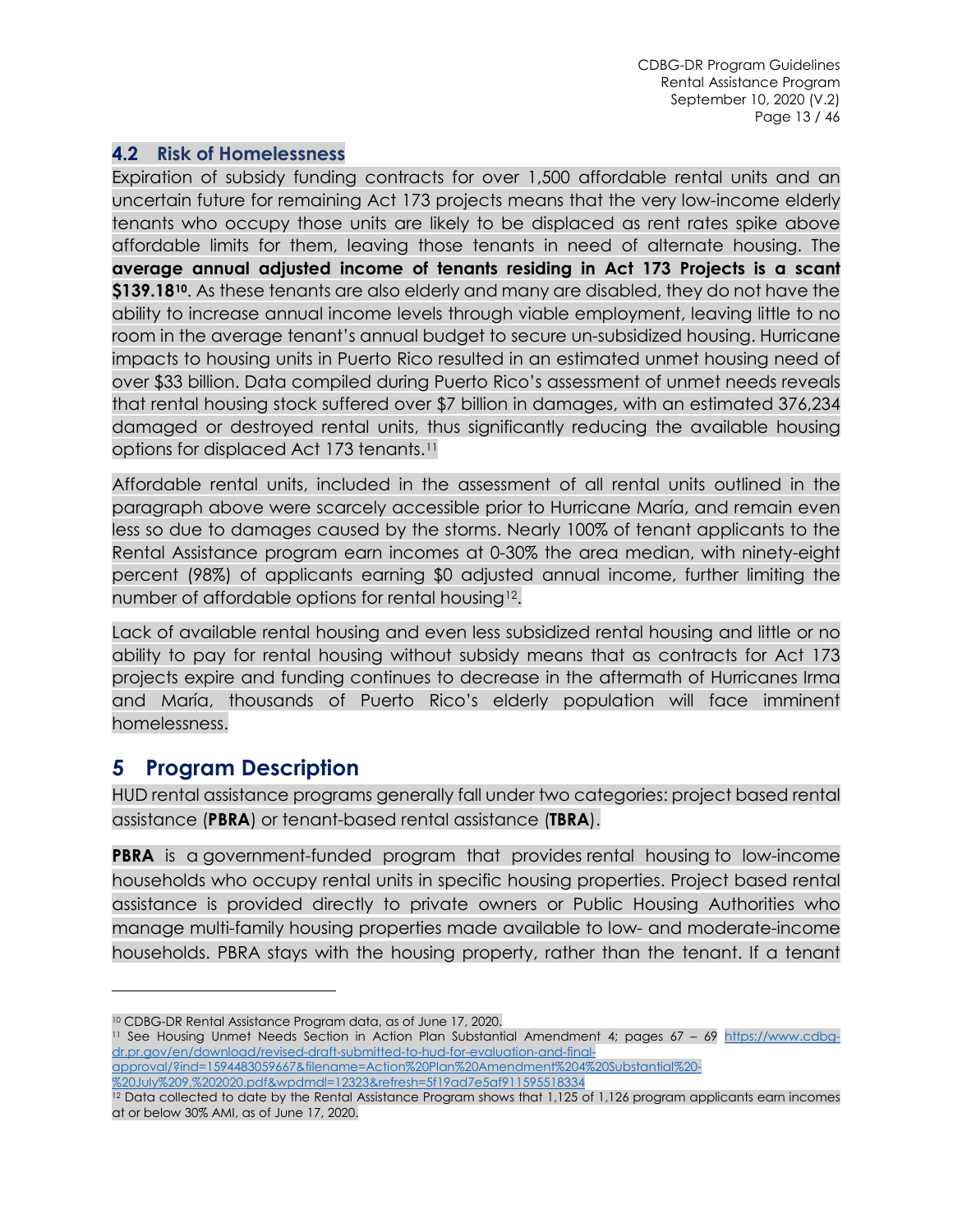occupying a unit in a property participating a PBRA program chooses to move to a unit outside of the property receiving PBRA, PBRA does not cover the tenant's new unit.

TBRA programs provide assistance to individual rental housing tenants, rather than providing assistance to the project. TBRA is provided to tenants and stays with the tenant throughout the period of assistance. If the household no longer wishes to rent a particular unit, the household may take its TBRA and move to another rental property. In some TBRA programs, like the Rental Assistance Program, TBRA may be provided exclusively to persons with a particular type of special need, such as persons facing homelessness<sup>[13](#page-13-0)</sup>. In these cases TBRA programs may choose to limit the properties or area in which assisted tenants may live[14](#page-13-1). The Rental Assistance Program is a tenant-based rental program aimed at meeting the needs of a specific group of individuals at risk of becoming homeless – current Act 173 property tenants.

The Rental Assistance Program responds to the urgent need of preserving the loss of extremely affordable rental units and promoting housing sustainability by providing tenant-based rental assistance to low-income elderly residents of hurricane-impacted areas who are at risk of becoming homeless, due to the impending loss of funding for the Act 173 Program, through which these low-income elderly tenants received their monthly rental subsidy.

This temporary assistance will allow time for PRDOH to achieve exit strategies for the subsidized rental units. Through the end of the **twenty-four (24) month** duration of this program, PRDOH expects to resolve the housing needs, aggravated by the hurricanes' impact for more than approximately 1,000 rental units, through these Exit Strategies, securing the ability of PRDOH to keep serving all the remaining Act 173 Program beneficiaries while an exit strategy is achieved.

The Rental Assistance Program will only select participants who meet the eligibility criteria with priority, as defined in the Program Selection Sequence, which has been carefully considered and designed to provide rental assistance to the most precarious necessities within the current Act 173 Program housing properties tenants.

Funding will initially be prioritized for elderly, very low-income (less than 50% AMFI), current or potential tenants from rental units in housing properties whose subsidy contracts for the Act 173 Program expire from 2020 to 2022, thus avoiding risk of homelessness for these tenants whose subsidy contracts expire the soonest. The Second Program Selection Sequence will be made up of low-income, elderly individuals who currently are, or seek to be, tenants from rental units in housing properties under the Act 173 Program located in municipalities with a very low number of alternative affordable housing options,

<span id="page-13-0"></span><sup>13</sup> [https://www.hud.gov/sites/documents/20655\\_CH07.PDF](https://www.hud.gov/sites/documents/20655_CH07.PDF)

<span id="page-13-1"></span><sup>14</sup> <https://www.hudexchange.info/faqs/1494/what-level-of-environmental-review-is-required-for-tenant-based-rental/>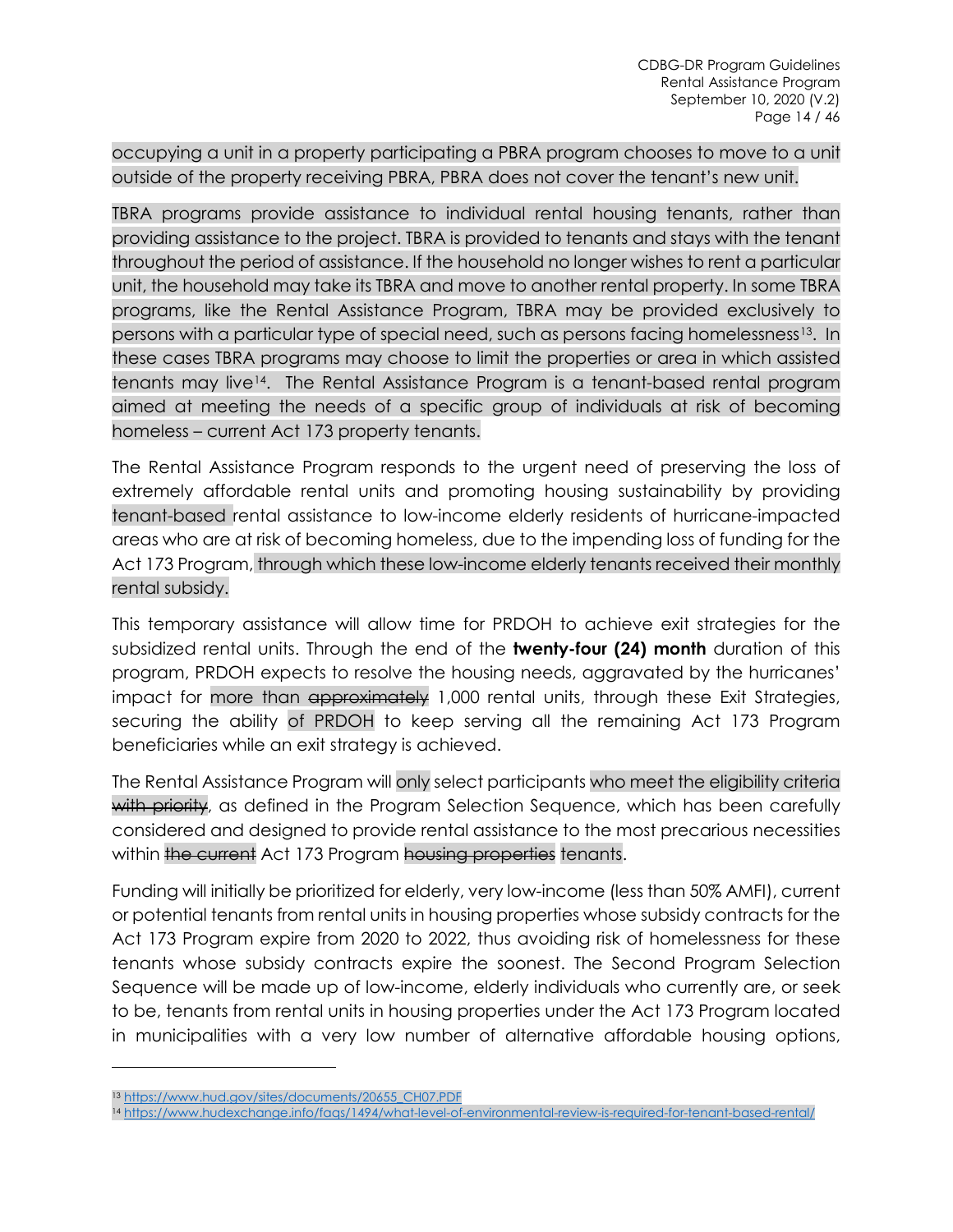according to the Second Priority Score Level, detailed in the Program Selection Sequence section of these Guidelines.

As a result of the Program Selection Sequence, PRDOH anticipates that the Rental Assistance Program, in conjunction with remaining Act 173 Program funding, will provide sufficient resources to achieve successful execution of Exit Strategies that will allow the PRDOH to continue providing assistance to beneficiaries of the Act 173 Program in the future.

## <span id="page-14-0"></span>**6 Eligible Activities and Use of Funds**

This section sets forth the eligible activities and uses of CDBG-DR funds for the Rental Assistance Program. Section 105(a)(8) of the Housing and Community Development Act of 1974 (**HCDA**) and Section 570.201(e) of Title 24 of the Code of Federal Regulations, respectively, establish as an eligible use for the funds the provision of public services including, but not limited to, those concerned with employment, crime prevention, child care, health, drug abuse, education, fair housing counseling, energy conservation, welfare, homebuyer down payment assistance, or recreational needs.

Based on the above, the following is an eligible use of funds performed by the Program.

#### <span id="page-14-1"></span>**6.1 Subsidy of Rent for Low Income Tenants to Prevent Homelessness**

As authorized by 84 FR 4836, this activity shall not be interpreted as all-encompassing eligible activity, but rather as one example of an authorized public service. The use of CDBG–DR funds for tenant-based rental assistance advances HUD's priority to support forward-thinking solutions to help communities that are struggling to house and serve persons and families that are homeless or at risk of homelessness, as a result of a disaster. For the reasons above, HUD expanded the definition of public service at 42 U.S.C. §5305(a)(8) to include the following activity in 84 FR 4836: Provision of rental assistance to disaster-impacted households for up to **twenty four (24)** months.

Eligible assistance includes rental assistance and utility payments, and may also include rental costs (i.e., security deposits and utility deposits), when the grantee determines that such payments are necessary and reasonable to help prevent a household from being homeless.

# <span id="page-14-2"></span>**7 Program Implementation**

PRDOH will begin the Rental Assistance Program's implementation by notifying all **fortynine (49)** Act 173 Program housing properties, and its current Act 173 Program tenants, of the available funds for the Program. Only tenants who reside in rental units in these housing properties currently under the Act 173 Program will be eligible for subsidy. The information contained on the program announcement will also be published on the PRDOH CDBG-DR website in English and Spanish at [https://www.cdbg-](https://www.cdbg-dr.pr.gov/en/rental-assistance/)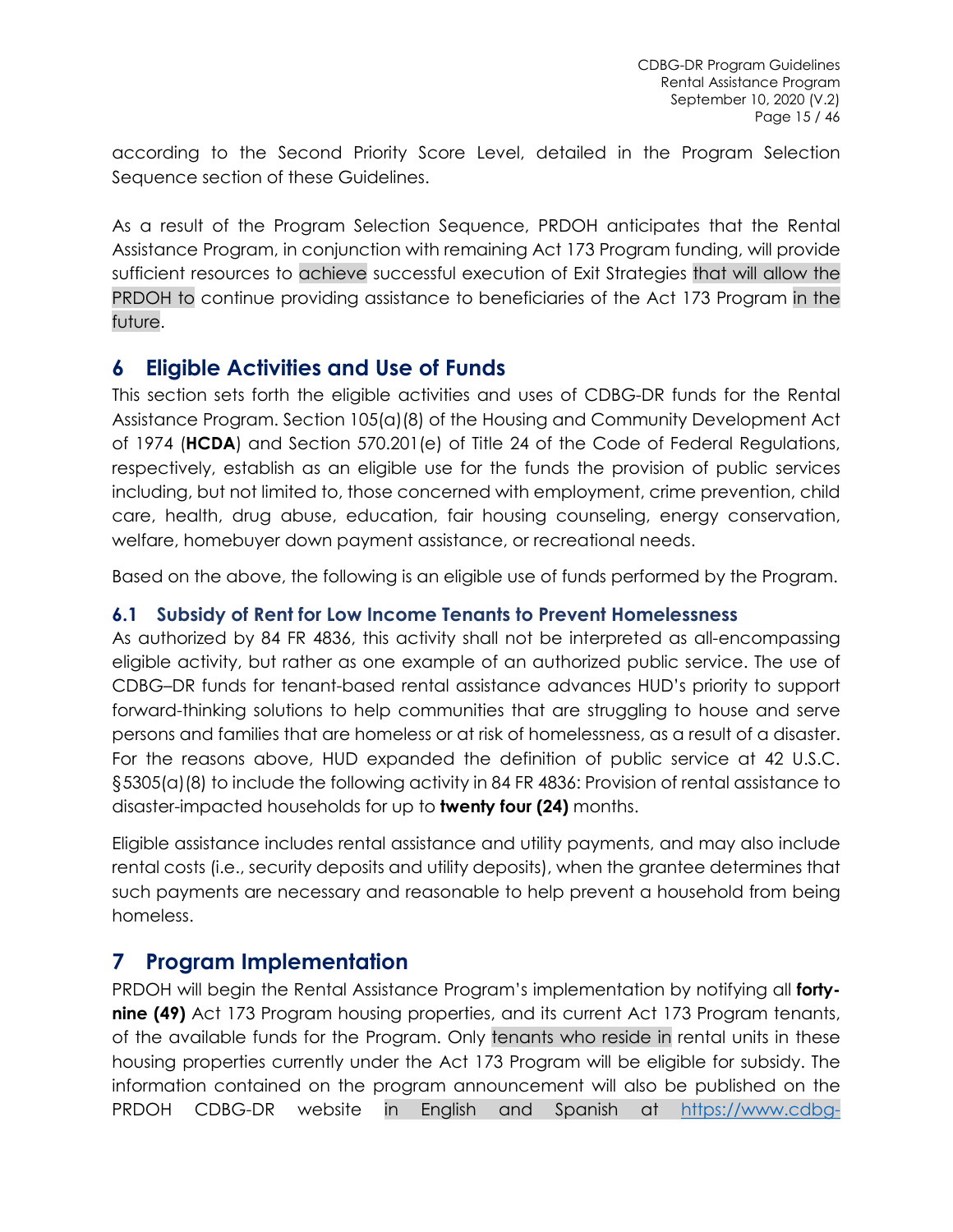[dr.pr.gov/en/rental-assistance/](https://www.cdbg-dr.pr.gov/en/rental-assistance/) and [https://www.cdbg-dr.pr.gov/subsidio-del-alquiler/,](https://www.cdbg-dr.pr.gov/subsidio-del-alquiler/) for public knowledge and to notify all elderly individuals not currently in the Act 173 Program who wish to apply for rental assistance in units of the eligible-housing properties eligible to participate.

PRDOH will offer information and instructions about the application process and dates in the announcement and on the PRDOH CDBG-DR website. It will also present the eligibility criteria and the factors that will be prioritized under the Program, which are those discussed in these Program Guidelines.

# <span id="page-15-0"></span>**8 Intake**

#### <span id="page-15-1"></span>**8.1 General Information**

Rental Unit Applicants will be able to apply for the Rental Assistance Program through the Housing Property Owner (**HPO**), who will collect all necessary demographic and income information and documentation from each Rental Unit Applicant's household and provide it to PRDOH for review via a web form application.

While this Program is tenant-based, due to the nature of the population this Program impacts, who may not necessarily have easy access to a computer or may be fully capable of completing the application process on their own, the HPO will serve as an intermediary between the Program and the elderly applicants.

The HPO will submit to PRDOH a web form application, on behalf of both, their current and potential rental unit tenants and of the Act 173 Program participating property they represent, which will include the following information and supporting documents:

- Demographics of Rental Unit Applicants and their households, that prove eligibility for the Rental Assistance Program. These will include documents used to certify identity, age, income, citizenship, and proof of primary residence of the Rental Unit Applicant, all eligibility criteria for this Program.
- Copy of any current, or most recent, certifications, contracts or agreements under the Act 173 Program from the HPO and PRDOH. If any of these also exist for the Rental Unit Tenants, they shall also be included.
- A current rent roll from the HPO that identifies all current and pre-approved future tenants that make up the Rental Unit Applicants in the application and the current total rental fee associated with the unit under the Act 173 Program and the tenant contribution to the rental payment, if any.
- An Annual Fiscal Report from the HPO.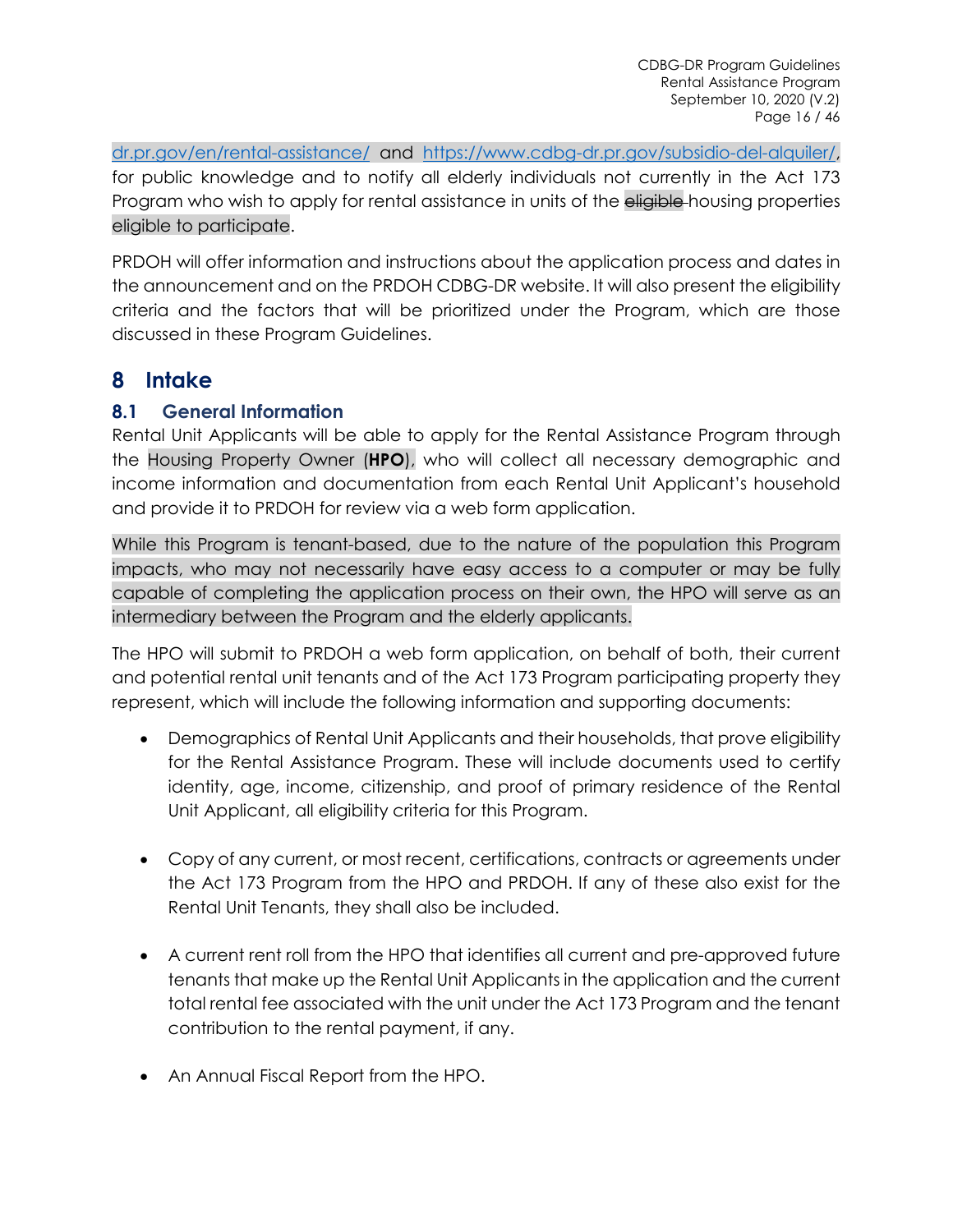The PRDOH staff will review each application and will determine if it is complete or if it is missing any documents or required information.

If incomplete, PRDOH will send the Rental Unit Applicant and the HPO a Missing Documents Notice, which will establish the process and timetable for completion of the application process.

If the application is complete and it is concluded that any of the Rental Unit Applicants is eligible to receive rental subsidy under the Rental Assistance Program, PRDOH staff will proceed to notify the eligible Rental Unit Applicants and the HPO of the next steps in the process.

Prior to PRDOH finalizing any agreement with the HPO, the total fee by which the latter will lease the rental unit to be used as a primary residence by the Rental Assistance Applicant will be determined.

The Total Rental Fee for each rental unit, per housing property, will be the same as what it was previously under the Act 173 Program. For more detailed information on the Total Rental Fee, please see the **Total Rental Fee** section, further below.

A Tenant Subsidy Agreement will be executed between PRDOH and each tenant deemed eligible to receive subsidy in the Rental Assistance Program. This agreement will establish the funding to be disbursed as subsidy for each tenant and the duration of the assistance.

A Memorandum of Understanding (MOU) will be signed between PRDOH and the HPO of each housing property where tenants participating in the Program reside while receiving rental assistance. The MOU will not allocate funding, since the housing properties do not receive any Program funding, but will only serve to delineate the roles, responsibilities and Program requirements of the HPO as lessor of assisted Rental Unit Tenants.

#### <span id="page-16-0"></span>**8.2 Rental Unit Applicant Identification and Citizenship**

As part of the Program's application process, all Rental Unit Applicants will be required to submit documentation to prove their identity and age, which is one of the Eligibility Criteria for this Program. This documentation may include, but is not limited to, the following:

- Government Issued Photo Identification (Federal or State issued);
- Driver's License;
- Passport;
- Military ID Card; or
- Certificate of Naturalization or Permanent Resident Card.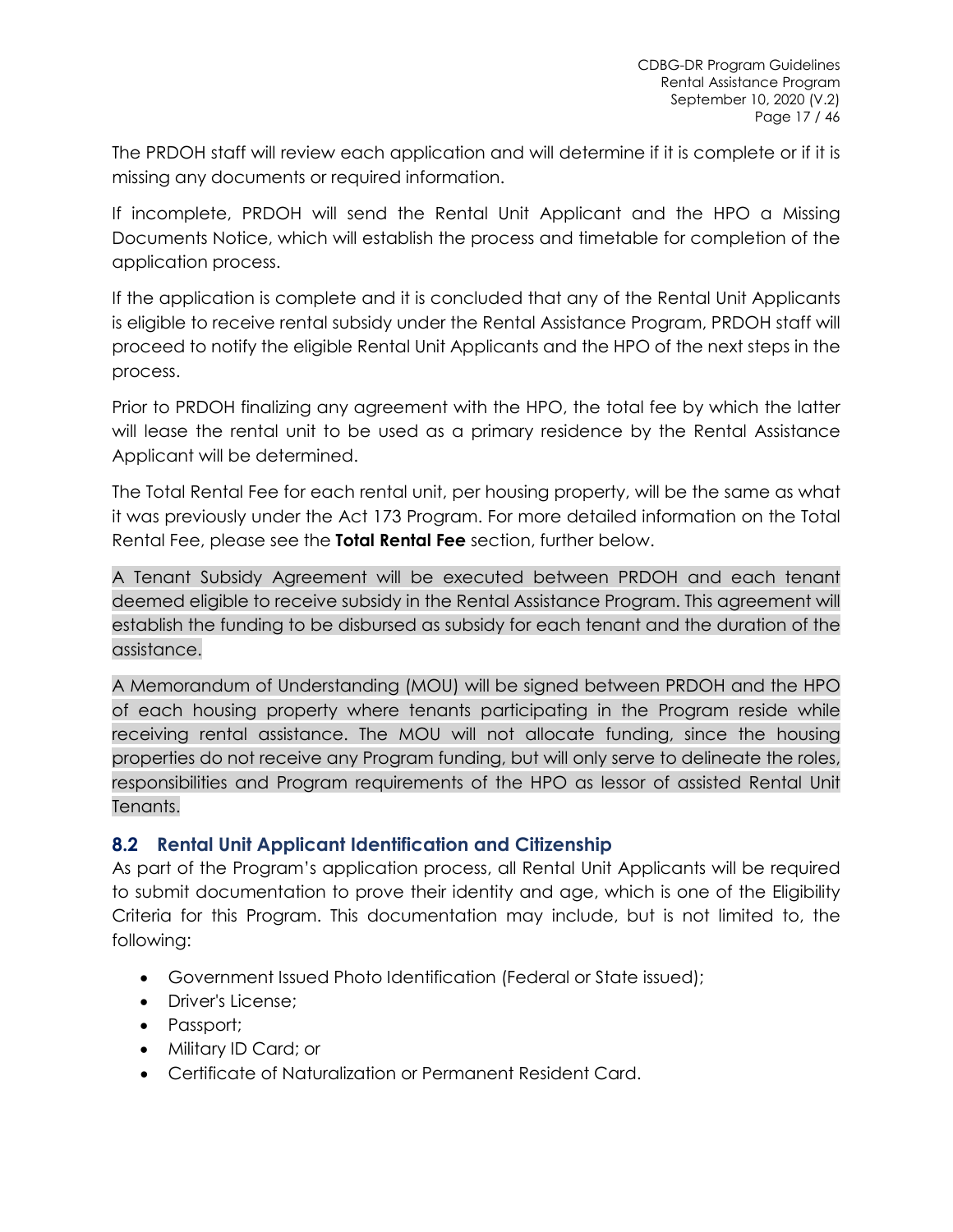Only U.S. citizens, non-citizen nationals, or qualified aliens, as defined in the following chart, are eligible to receive assistance.

| Status                  | Definition                                                                                                                                                                                                                                                                                                                                                                                                                                                                                                                                                                                                                  |
|-------------------------|-----------------------------------------------------------------------------------------------------------------------------------------------------------------------------------------------------------------------------------------------------------------------------------------------------------------------------------------------------------------------------------------------------------------------------------------------------------------------------------------------------------------------------------------------------------------------------------------------------------------------------|
| U.S. Citizen            | A person born in one of the 50 States, the District of Columbia, Puerto<br>Rico, Guam, the U.S. Virgin Islands, or the Northern Mariana Islands; a<br>person born outside of the U.S. to at least one U.S. parent; or a<br>naturalized citizen.                                                                                                                                                                                                                                                                                                                                                                             |
| Non-Citizen<br>National | A person born in an outlying possession of the U.S. (e.g. American<br>Samoa or Swain's Island) on or after the date the U.S. acquired the<br>possession, or a person whose parents are U.S. non-citizen nationals.<br>All U.S. citizens are U.S. nationals; however, not every U.S. national is a<br>U.S. citizen.                                                                                                                                                                                                                                                                                                          |
| Qualified Alien         | • Legal permanent resident ("green card" holder)<br>• An asylee, refugee, or an alien whose deportation is being withheld<br>• Alien paroled into the U.S. for at least one year<br>• Alien granted conditional entry (per law in effect prior to April 1,<br>1980)<br>• Cuban/Haitian entrant<br>• Aliens in the U.S. who have been abused, subject to battery or<br>extreme cruelty by a spouse or other family/ household member, or<br>have been a victim of a severe form of human trafficking<br>• Aliens whose children have been abused and alien children whose<br>parent has been abused who fit certain criteria |

If a Rental Unit Applicant does not meet any of the above citizenship criteria, the household may still be considered for assistance if:

- Another adult household member meets the citizenship criteria described in the table above; or
- The parent or guardian of a minor child who is a U.S. citizen, non-citizen national, or a qualified alien applies for assistance on behalf of the child, as long as they live in the same household. The parent or legal guardian must register as the coapplicant.

As part of the Program application, all Rental Unit Applicants must submit documentation to prove their citizenship. This documentation may include, but is not limited to, the following:

- Passport;
- Birth Certificate;
- Certificate of Naturalization;
- Certificate of Citizenship; or
- Permanent Resident Card ("green card").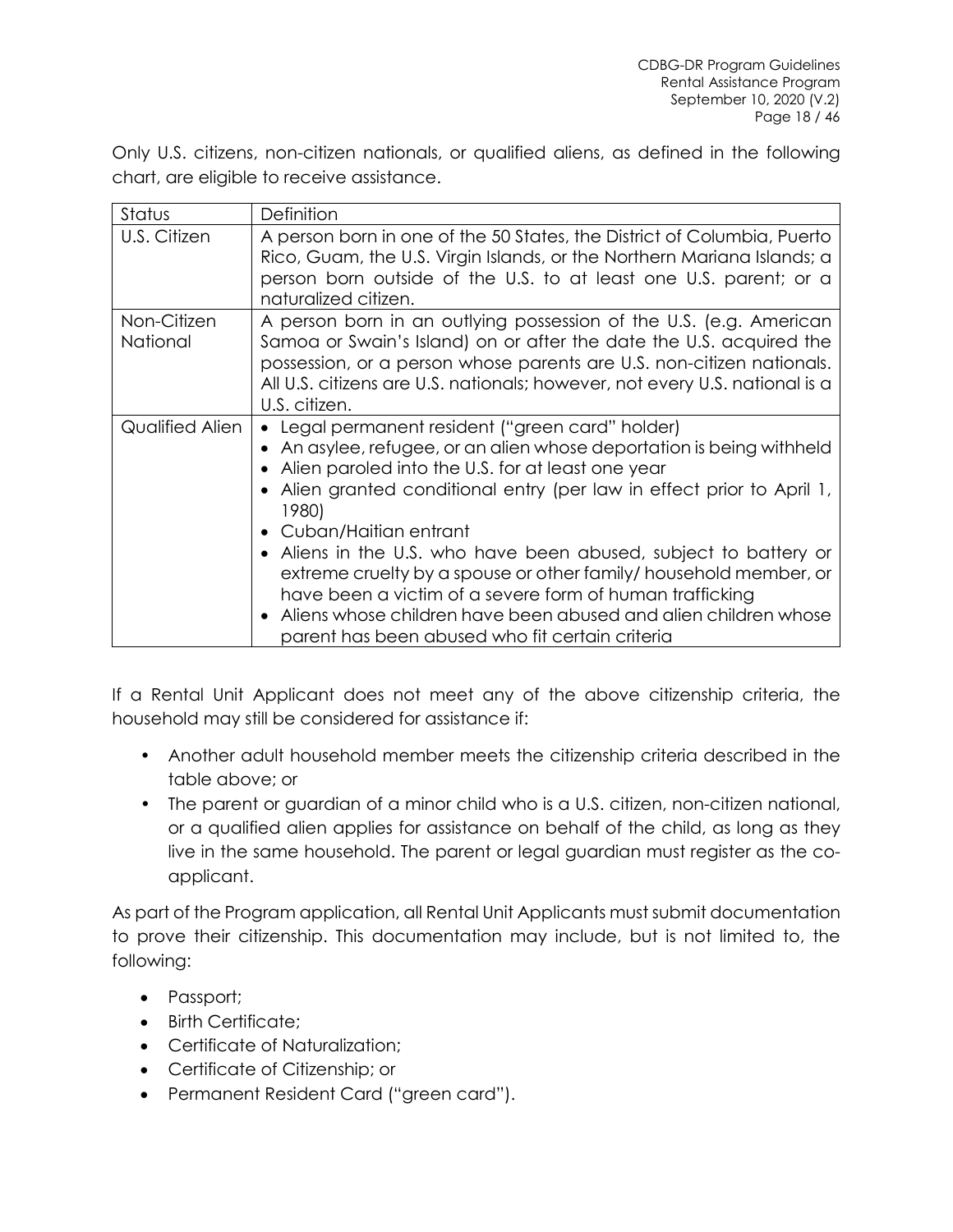If the Rental Unit Applicant is unable to provide any of the documents listed above, on a case-by-case basis, the Rental Assistance Program will accept, as proof of citizenship or legal presence: documentation listed in the Interim Guidance on Verification of Citizenship, Qualified Alien Status and Eligibility Under Title IV of the Personal Responsibility and Work Opportunity Reconciliation Act of 1996, published by the United States Department of Justice, Federal Register Vol. 62, No. 221 (November 17, 1997), 62 FR 61344.

Temporary tourist visa holders, foreign students, temporary work visa holders, and habitual residents, such as citizens of the Federated States of Micronesia and the Republic of the Marshall Islands, are ineligible for the Program.

# <span id="page-18-0"></span>**9 Program Eligibility**

Both, HPOs and Rental Unit Applicants, will be screened for eligibility to ensure compliance with Program's requirements. Only rental units in housing properties currently under the Act 173 Program will be eligible for subsidy. HPOs will be required to provide complete and accurate information regarding their Rental Unit Applicants' age, identity, household composition, household income, and other eligibility criteria, as well as its own legal entity's required documentation and fiscal information. Failure to disclose accurate and complete information will affect eligibility, and all such instances will be referred to the Program, for further action.

Both applicants and HPOs may be required to repay PRDOH if they are found to have submitted inaccurate or incomplete information to appear to meet eligibility requirements.

Each tenant application will be reviewed for the following eligibility criteria:

#### <span id="page-18-1"></span>**9.1 Age**

The Rental Unit Applicant or a household member of the Rental Unit Applicant must be **sixty (60) years** or older at the time of intake.

For the Rental Assistance Program, an individual is defined as elderly when is **sixty (60) years** or older, in accordance with the administrative regulations of the Act 173 Program. The age of the Rental Unit Applicant will be determined using the documentation mentioned in the previous Intake section of these Guidelines.

#### <span id="page-18-2"></span>**9.2 Income**

The Rental Unit Applicants' household must qualify as low-income. Income for all household members will be considered when calculating annual household taxable income. Rental Unit Applicants must provide their HPOs with income documentation for all household members **eighteen (18) years** of age or older at the time of the Program application. Income types and associated documentation required for income verification may include, but are not limited to: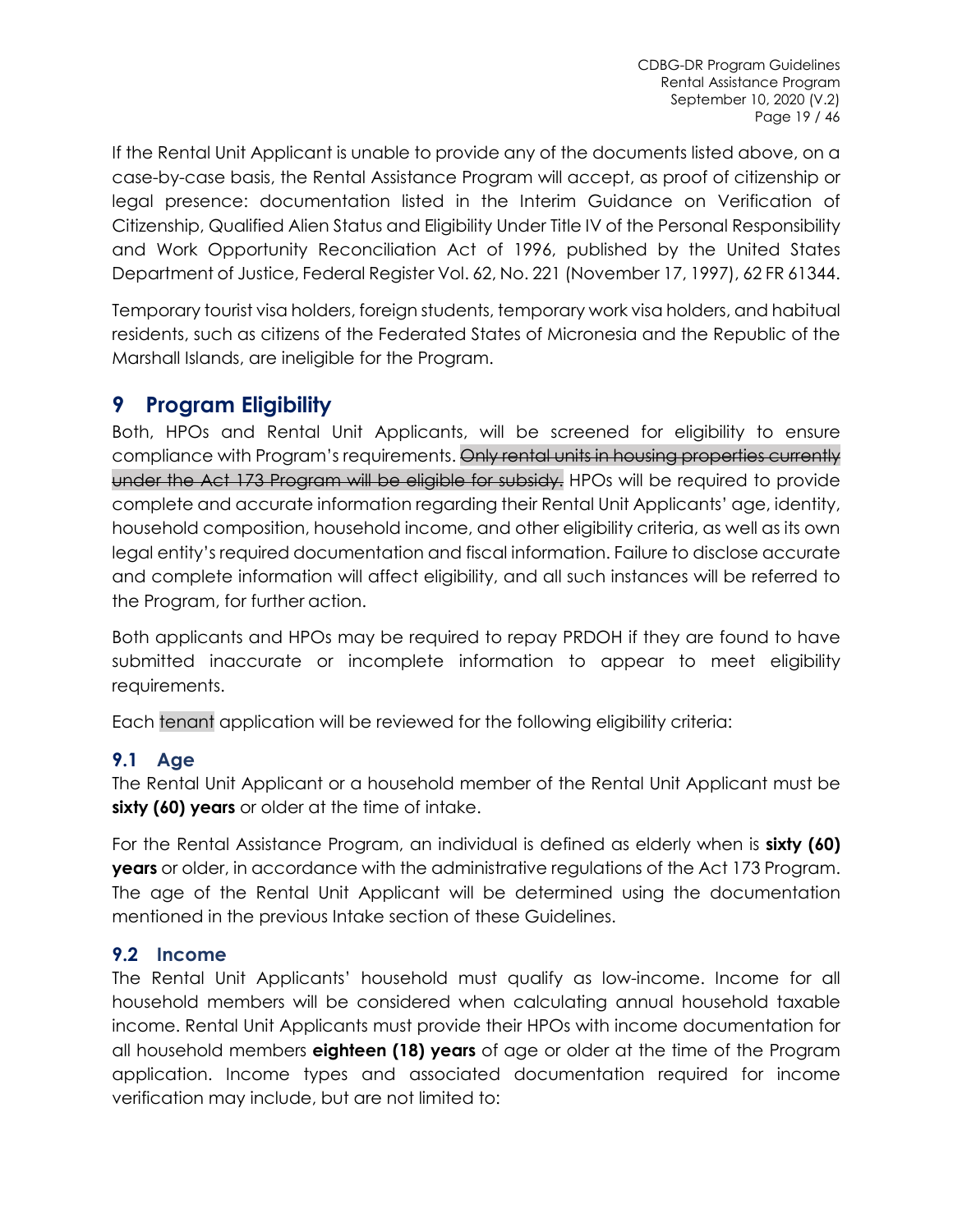- Wages: Three (3) recent paystubs within the past **three (3) months**, W-2 Forms;
- Retirement/Social Security:
	- o Three (3) monthly bank statements (Social Security and Pension only)
	- o Current Social Security benefits letter (including benefits paid to minors)
	- o Current Pension/Retirement Benefit letter, or prior year 1099 Form
	- o Current Annuity Payment letter
- Other income information:
	- o Self-employment income
	- o Rental income
	- o Unemployment benefits
	- o Court-ordered alimony or spousal maintenance
	- o No income: Adult household members who receive no income will be required to submit a Certification of No Income.
	- o Documentation for other less common types of income will be assessed by the Program based on type of income reported.

#### <span id="page-19-0"></span>**9.3 Primary Residence**

The Rental Unit Applicant must apply to occupy the rental unit in the housing property as a primary residence.

As defined above, primary residence is as a dwelling where a person maintains or will maintain their permanent residence, and which will be occupied by the applicant for the majority of the calendar year. A person may only have one primary residence at any one time.

Documents provided to demonstrate primary residency should include the Rental Unit Applicant's name and the housing property's address.

As part of the application, a lease agreement between the HPO and the Rental Unit Applicant will be required as proof of primary residence. For the Rental Assistance Program's purpose, this document will serve as proof of primary residence.

- If the Rental Unit Applicant is a current beneficiary of the Act 173 Program, and is applying for rental assistance under the Rental Assistance Program, either the lease agreement with the housing property they reside in as a primary residence while being a beneficiary of the Act 173 Program or any Act 173 certification from PRDOH, will be accepted as proof of primary residence.
- For each Rental Unit Applicant who was not a previous beneficiary of the Act 173 Program, the HPO will submit a draft lease agreement during the Intake process as proof of primary residence.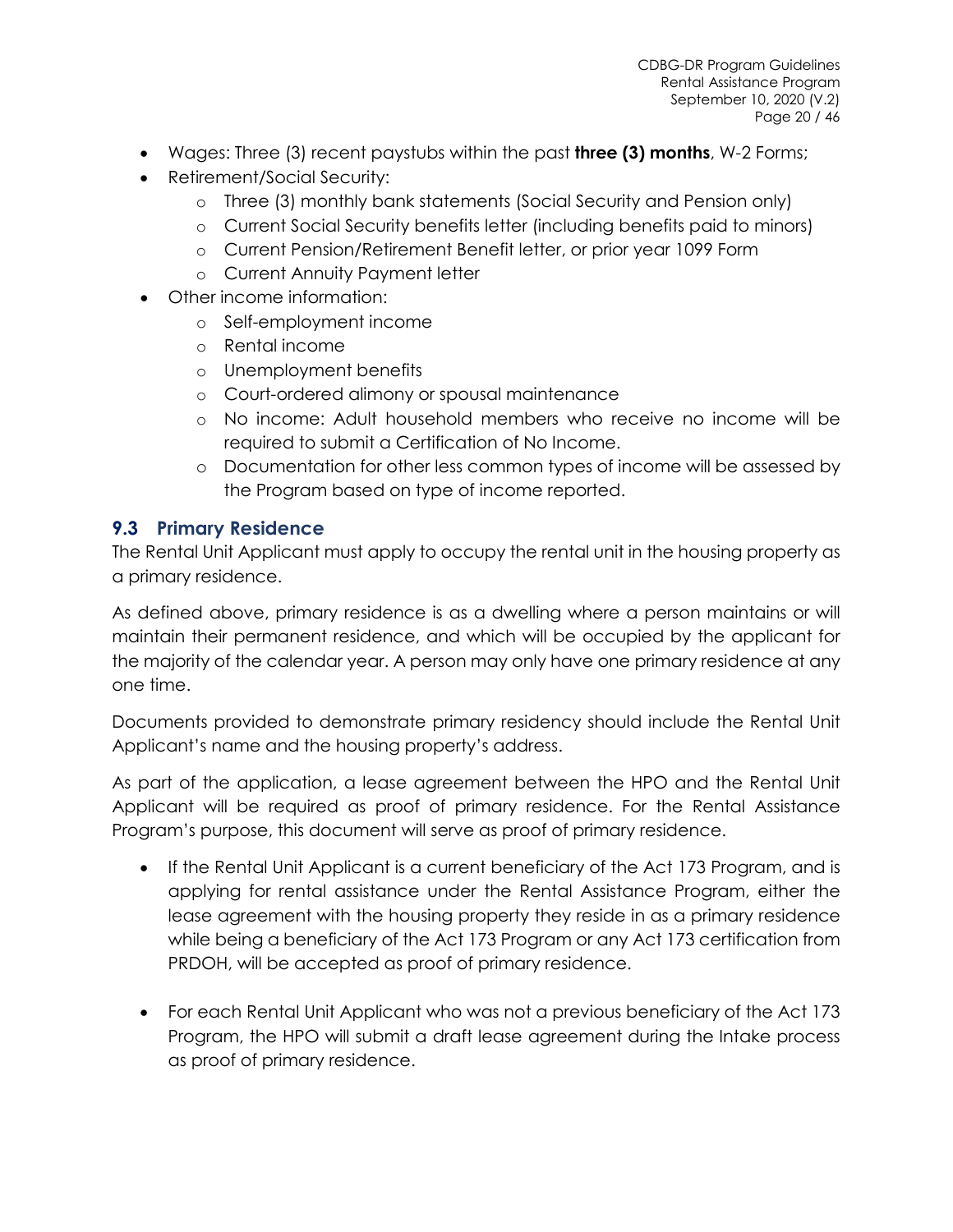The primary residence requirement will be determined and verified by the PRDOH staff. The Program will review and assess all available documentation together and determine primary residence based on the applicant's demonstration of consistency across the variety of documentation provided. In the event that inconsistencies in documentation are found, the tenant's application may not move forward in the eligibility process until the inconsistencies are resolved by the applicant. All parties will be given an opportunity to rectify any given discrepancy or problem that may arise during their application process. All applicants to the Program bear the burden of proof for providing consistent evidence to prove primary residency.

#### <span id="page-20-0"></span>**9.4 Act 173 Enrollment**

All Rental Unit Applicants must apply for assistance in rental units located in housing properties currently enrolled in the Act 173 Program. This will be verified by the most recent Act 173 Program certifications or legal agreements between the HPO and PRDOH. As this is a tenant based rental program, applicants may opt to move to another property in the Act 173 Program and retain their approved rental subsidy throughout the term of assistance, up to **twenty-four (24) months**.

Prior to receiving assistance, all applications will be thoroughly reviewed during the Intake and Eligibility processes to ensure all Rental Unit Applicants are applying for rental units in eligible housing properties for the Program.

After **180 days** of receiving applications and selecting sequenced candidates, if any remaining funding for the Rental Assistance Program is available, eligible Rental Unit Applicants not applying to reside in from rental units in housing properties under the Act 173 Program that were not originally selected for assistance may be considered to receive rental assistance.

#### <span id="page-20-1"></span>**9.5 Eligibility Determinations**

Eligibility determinations will be made based on documentation submitted by the HPOs on behalf of themselves and the Rental Unit Applicants. These determinations will be made based on applicable statutes, CFR, state and local codes and ordinances, and these Guidelines.

Rental Unit Applicants who are deemed eligible will be informed thereof through a Rental Assistance Program Preliminary Eligibility Determination (**PED**) notification. The HPO will also receive a PED notification for every Rental Unit Applicant who is deemed eligible to receive subsidy for a rental unit in their housing property. Rental Unit Applicants who currently do not reside in a rental unit in the housing property will receive this PED notification through the mailing address they provided in the Intake process.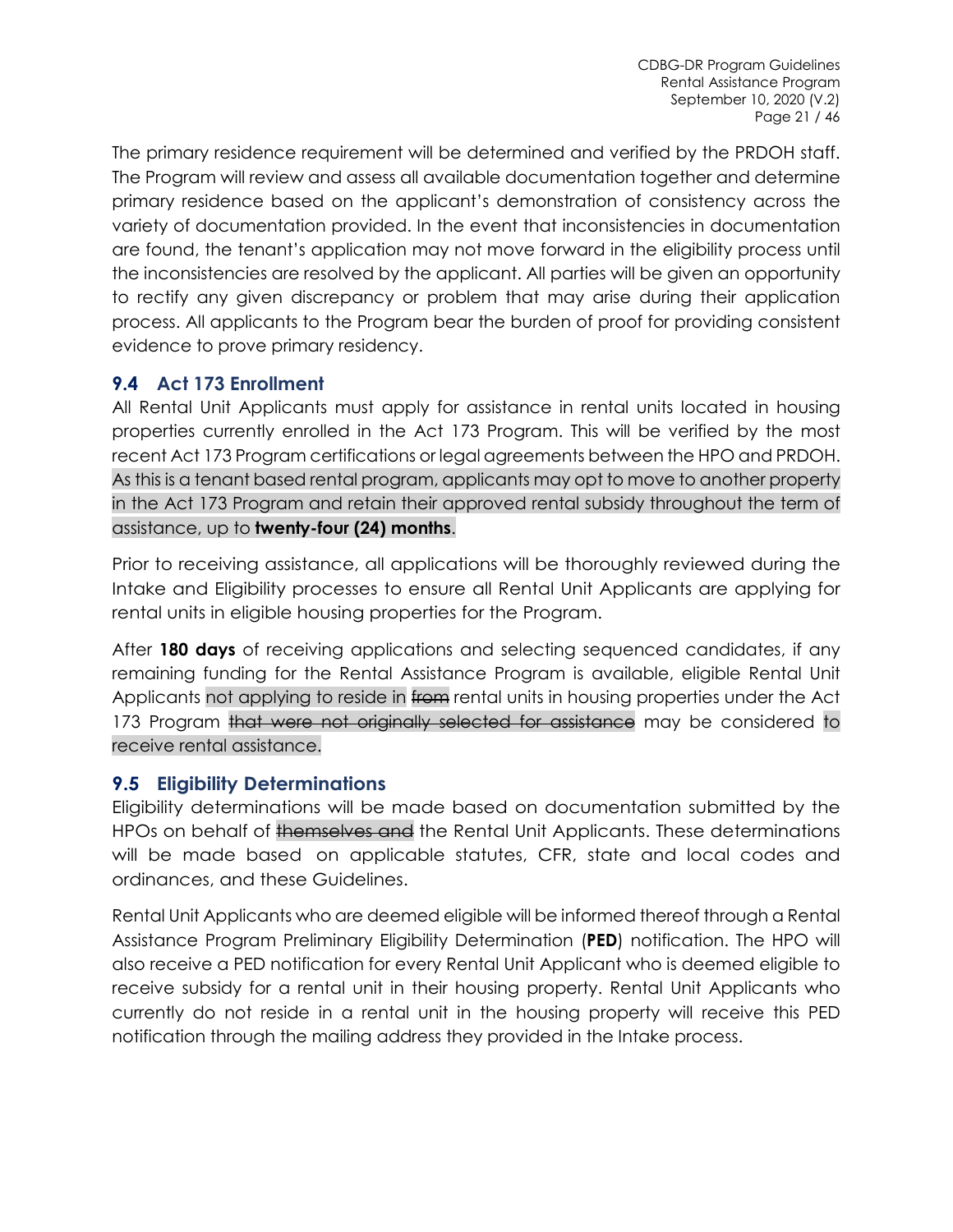The correspondence will include a notice outlining the preliminary eligibility determination, an explanation of funding sources and restrictions, and a description of required next steps.

If at any point, it is found that any of the Rental Unit Applicants are not eligible for the Program, they will be notified via a Rental Assistance Program Ineligibility Determination (**ID**) notification sent both, to the Rental Unit Applicant and to the HPO. This ID notification will outline the basis for the determination made, outline any relevant next steps, and provide instructions for how to submit a Program-based Reconsideration Request, an Administrative Review Request, and/or Judicial Revision. See the **Program-based Reconsideration** section of these Guidelines, for more information.

## <span id="page-21-0"></span>**10 Duplication of Benefits (DOB)**

The Robert T. Stafford Disaster Relief and Emergency Assistance Act (**Stafford Act**), as amended, 42 U.S.C. § 5121 *et seq*., prohibits any person, business concern, or other entity from receiving Federal funds for any part of such loss as to which they have received financial assistance under any other program, from private insurance, charitable assistance, or any other source. As such, PRDOH must consider disaster recovery aid received by Program applicants from any other federal, state, local or other source and determine if any assistance is duplicative. Any assistance determined to be duplicative must be deducted from the Program's calculation of the applicant's total need prior to awarding assistance.

#### <span id="page-21-1"></span>**10.1 Assistance Considered a DOB**

The following are sources of assistance that may have been provided to applicants and are considered duplication of benefits. Under Federal law, these must be deducted from the assistance provided by the Program.

#### 10.1.1 FEMA Individual Assistance (**FEMA IA**)

<span id="page-21-2"></span>FEMA IA assistance may have been provided to applicants for rental assistance. FEMA IA will be determined and verified by the Program though FEMA provided datasets or through applicant provided information originating at FEMA, such as, a FEMA Award letter. If evidence is provided that a FEMA award included rental assistance, then that rental assistance must be exhausted prior to CDBG-DR funding being provided for rental assistance.

#### 10.1.2 Federal Voucher-Based Rental Assistance

<span id="page-21-3"></span>Housing voucher programs including the Housing Choice Voucher (**HCV**) Program and Veterans Affairs Supportive Housing (**VASH**) Program provide assistance in the form of a rental subsidy that is paid to participating landlords by Public Housing Authorities on behalf of eligible low-income households. The Program will review information from the Puerto Rico Public Housing Administration **(PRPHA)**, to verify if any Applicant is currently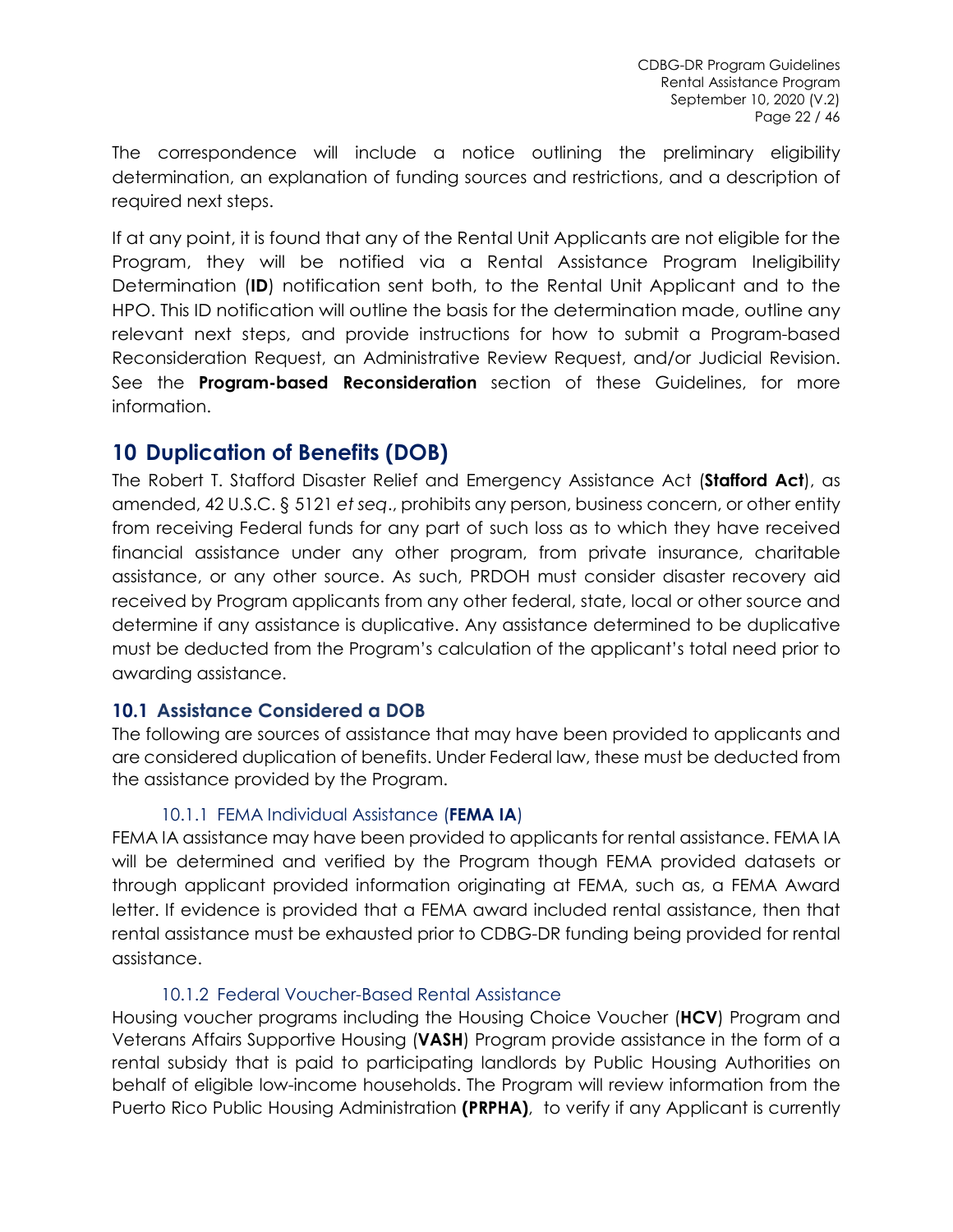participating in a voucher-based rental assistance program. The subsidy amount provided by a voucher to an Applicant will be considered a DOB by the Program.

#### 10.1.3 Private Insurance

<span id="page-22-0"></span>All property, flood or casualty insurance settlement amounts *that include any rental assistance* will be deducted from the applicant's funding assistance award. Private insurance payments for contents or other expenses are not deducted from the applicant's funding assistance award. Insurance proceeds are initially determined by the Program through applicant provided information. Rental Unit Applicants will authorize the Program to contact third-party private insurance providers to verify information provided by the Applicants within their applications. Third-party re-verification will only occur if the Applicant self-attests a claim was filed and cannot provide a claim summary.

#### 10.1.4 Other Funds

<span id="page-22-1"></span>Funding received for the same purpose of a Program award, such as funding provided by a non-profit entity for rental assistance, must be reported by the Applicant through the application process and must be accounted for and verified by the Program. In addition, the support documentation related to other duplicative funding sources will be provided by the Applicant, verified by the Program, and applied as a DOB by the Program.

### <span id="page-22-2"></span>**11 Program Selection Sequence**

The Program Selection Sequence has been carefully crafted to provide rental assistance to the most vulnerable populations in need of funding, within the current or pre-approved tenants residing in Act 173 Program housing properties. This sequenced approach was developed to act as a complement to the Exit Strategies outlined in these Guidelines, to ensure those tenants with the highest risk of homelessness are given the subsidy needed, in order to avoid homelessness while Exit Strategies are finalized.

The Selection for the Program will follow a sequenced approach, as follows:

**First Sequence Selection**: Low-income (0-50% AMFI), elderly Rental Unit Applicants who would reside in rental units from housing properties, and whose Act 173 Program contracts expire from 2020 to 2022.

These tenants are at the highest risk of homelessness due to their impending loss of of losing rental subsidy. With the decrease impending loss of Lottery funds due to hurricane impacts, PRDOH does not have the financial capacity to renew the subsidy contracts of the rental units in these housing properties.

**Second Sequence Selection**: Low-income (0-50% AMFI), elderly Rental Unit Applicants who would reside in rental units from housing properties currently subsidized by the Act 173 Program in municipalities with a very low number of other affordable rental units or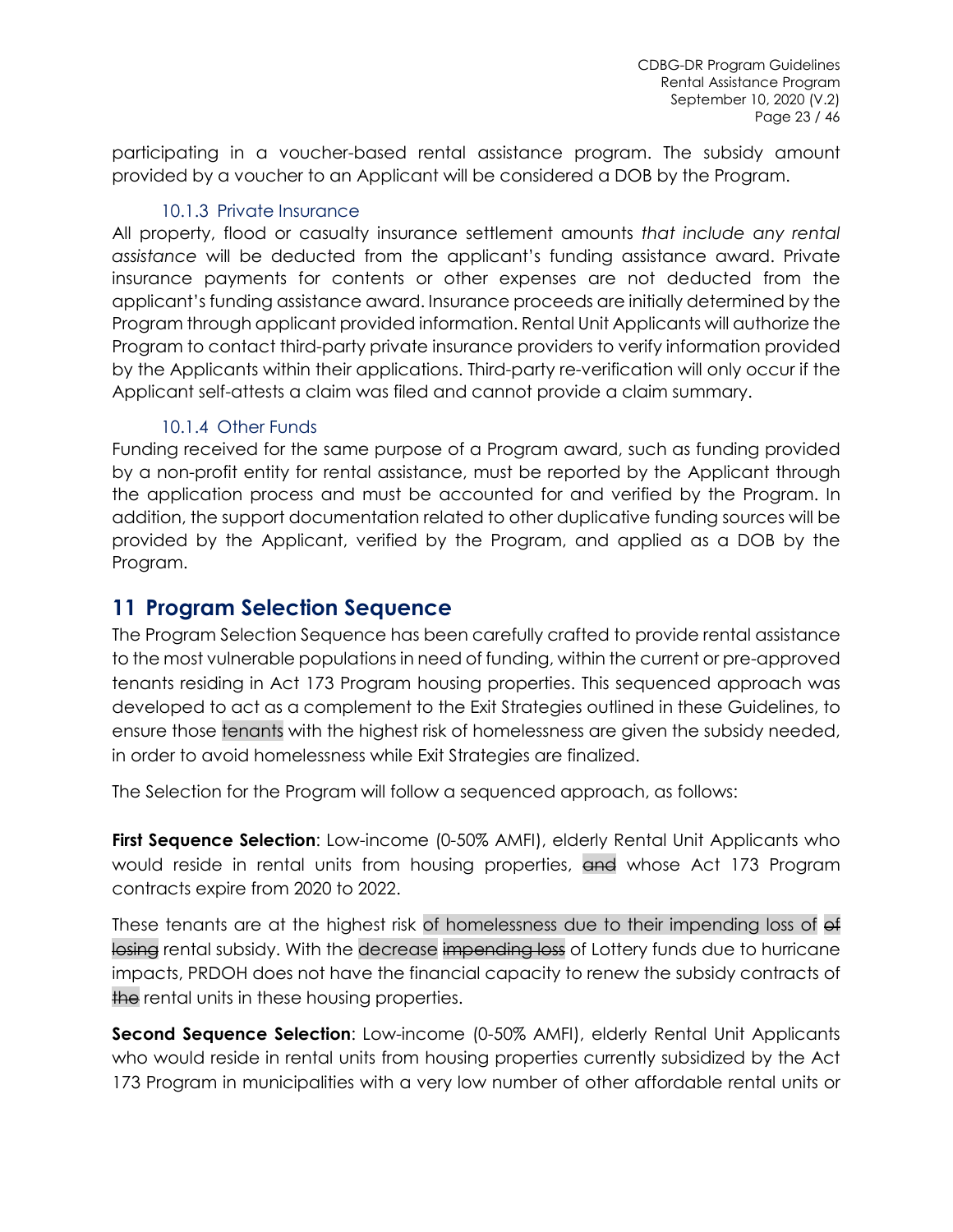housing program alternatives, established by a Score Level via data provided in a table below.

This refers to municipalities where there is little or no available assistance for elderly tenants in Public Housing, Housing Choice Voucher Programs (**Section 8**) under PRDOH or viable Continuum of Care (**CoC**) programs. Viable CoC Programs refers to Continuum of Care programs where elderly people with risk of homelessness may be eligible for assistance.

The previous data is complemented by producing a ratio of the elderly population in each scrutinized municipality and the total number of alternative housing program rental units available in each scrutinized municipality.

The lack of availability of the aforementioned alternative assistance, as well as lack of rental units in other housing properties under the Act 173 Program, will increase the preference of rental units from housing properties in the municipality to avoid potential risk of homelessness among elderly Rental Unit Applicants who reside or would reside in rental units from housing properties in said municipality.

#### <span id="page-23-0"></span>**11.1 Score Level**

A Score Level was developed based on number of Act 173 Program housing properties, number of public housing properties ("residenciales públicos"), viable CoC Programs, and number of Project-based Section 8 housing properties under PRDOH, respectively, in each municipality. Since it is one of the Eligibility Criteria for this Program, only municipalities with housing properties currently under the Act 173 Program were scored. Scores were determined using the following methodology:

- One point was awarded for each housing property currently under the Act 173 Program, in the municipality.
- One point was awarded for each individual Public Housing Property ("residencial público"), in the municipality.
- One point was awarded for each individual Project Based Voucher Program (Section 8) housing property under PRDOH, in the municipality.
- One point was awarded if the municipality has any viable CoC programs.

Municipalities with lower scores are those with fewer affordable housing alternatives and, therefore, are the municipalities where tenants rental units will be prioritized during the Second Sequence to avoid risk of homelessness due to loss of affordable rental units. During the Second Sequence period, Rental Unit Applicants rental units will be served in ascending order based on their rental unit municipality's Score Level.

The following table indicates the Score Level for each municipality with at least one housing property under the Act 173 Program: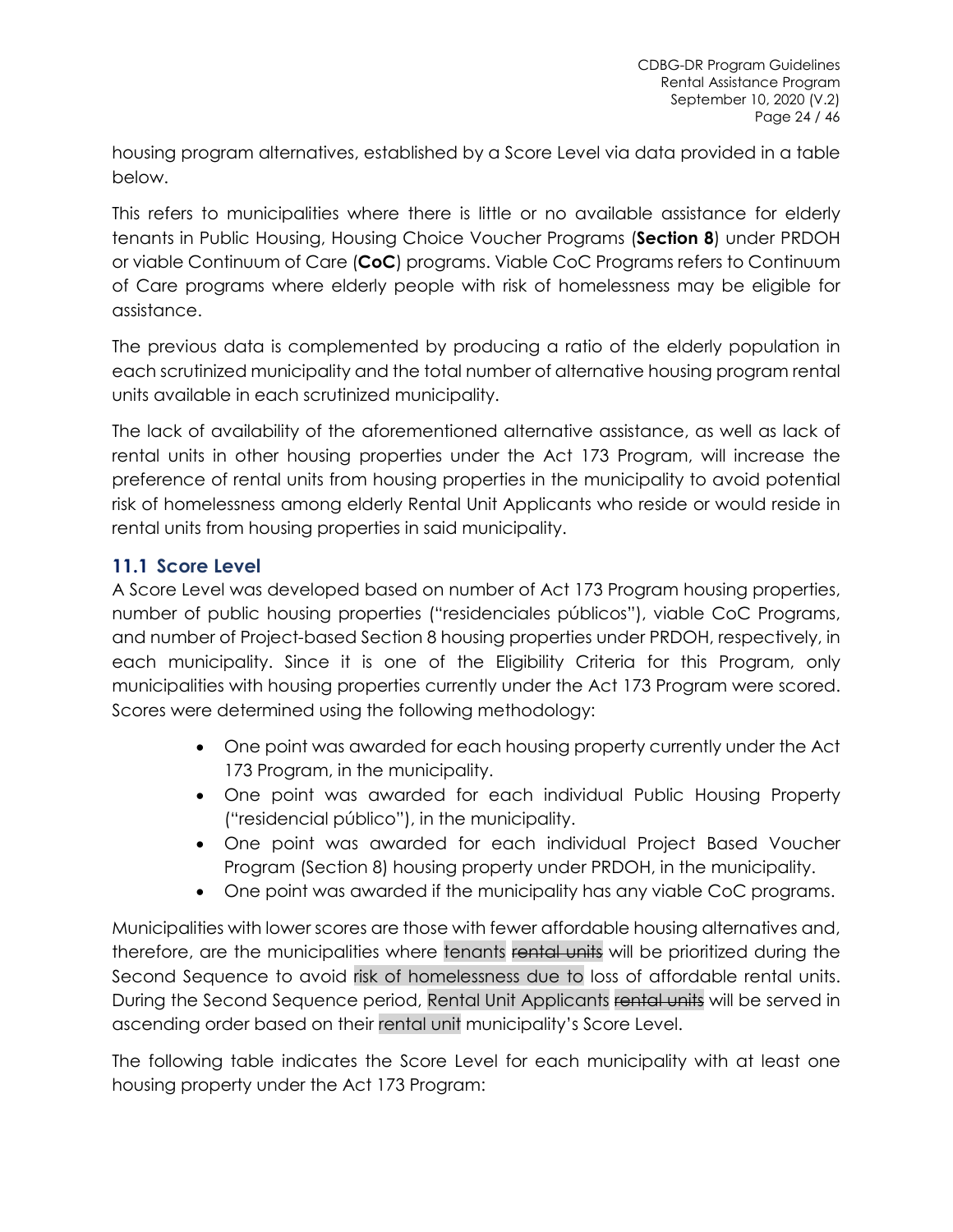| <b>Municipality Score Level</b> |   | <b>Ratio Score</b> | <b>Municipality</b> | <b>Score Level</b> | <b>Ratio Score</b> | <b>Municipality Score Level</b> |    | <b>Ratio Score</b> |
|---------------------------------|---|--------------------|---------------------|--------------------|--------------------|---------------------------------|----|--------------------|
| Gurabo                          |   | 0.01857            | San Sebastian       | 4                  | 0.04448            | Guaynabo                        |    | 0.03000            |
| Rincon                          | 2 | 0.02410            | Villalba            | 4                  | 0.05348            | Guayama                         |    | 0.09155            |
| Anasco                          | 2 | 0.03278            | San German          | 4                  | 0.05595            | Arecibo                         | 10 | 0.07572            |
| Moca                            | 3 | 0.02007            | Juncos              | 4                  | 0.06584            | Aguadilla                       | 10 | 0.14429            |
| <b>Rio Grande</b>               | 3 | 0.02076            | Maunabo             | 4                  | 0.08357            | Caguas                          | 13 | 0.04409            |
| Salinas                         | з | 0.03913            | Yauco               | 5                  | 0.04062            | Carolina                        | 17 | 0.05972            |
| Comerio                         | 3 | 0.04376            | Humacao             | 5                  | 0.04830            | Bayamon                         | 19 | 0.05462            |
| Vieques                         | з | 0.06359            | Coamo               | 5                  | 0.05904            | Mayaguez                        | 21 | 0.16819            |
| Toa Baja                        | 4 | 0.01669            | Trujillo Alto       | 5                  | 0.06552            | Ponce                           | 30 | 0.14514            |
| Aauada                          | 4 | 0.02702            | Isabela             | 6                  | 0.03292            | San Juan                        | 69 | 0.23954            |
| Hormigueros                     | 4 | 0.03276            |                     |                    |                    |                                 |    |                    |

A housing property's location in the lowest Score Level municipality doesn't automatically make eligible its rental units tenants for assistance. All Rental Unit Applicants must first comply with Eligibility Criteria and all required information and documentation must be submitted by the HPO during the Intake process of the Rental Assistance Program.

If, during the Second Sequence period, two or more housing properties' municipalities fall into the same Score Level, priority among the Rental Unit Applicants in each of the housing properties would be decided by using the Ratio Score of each municipality. The Ratio Score is produced by dividing the number of rental units available through alternative housing programs in each municipality by the elderly population in each municipality. As shown in the Table above, the housing property's Score Level will be ordered by lowest to highest Ratio Score.

#### <span id="page-24-0"></span>**11.2 Program Sequencing Period**

During the first **sixty (60) days** of Intake period, only Rental Unit Applicants from the First Sequence will be selected to receive assistance. For the next **120 days** (days 61 – 180 of Intake period), Rental Unit Applicants from the First or Second Sequence may be selected to receive assistance. After **180 days** of receiving applications and selecting sequenced candidates, if any remaining funding for the Rental Assistance Program is available, eligible Rental Unit Applicants not applying to reside in from rental units in housing properties under the Act 173 Program that were not originally selected for assistance may be considered to receive rental assistance.

# <span id="page-24-1"></span>**12 Total Rental Fee, Subsidy Award Determination, and Rental Contribution**

The maximum award under this Program is the equivalent of **twenty-four (24) months** of subsidy available to the Rental Unit Applicant for rental units in housing properties currently under the Act 173 Program, which cannot exceed **\$400** per rental unit, per month.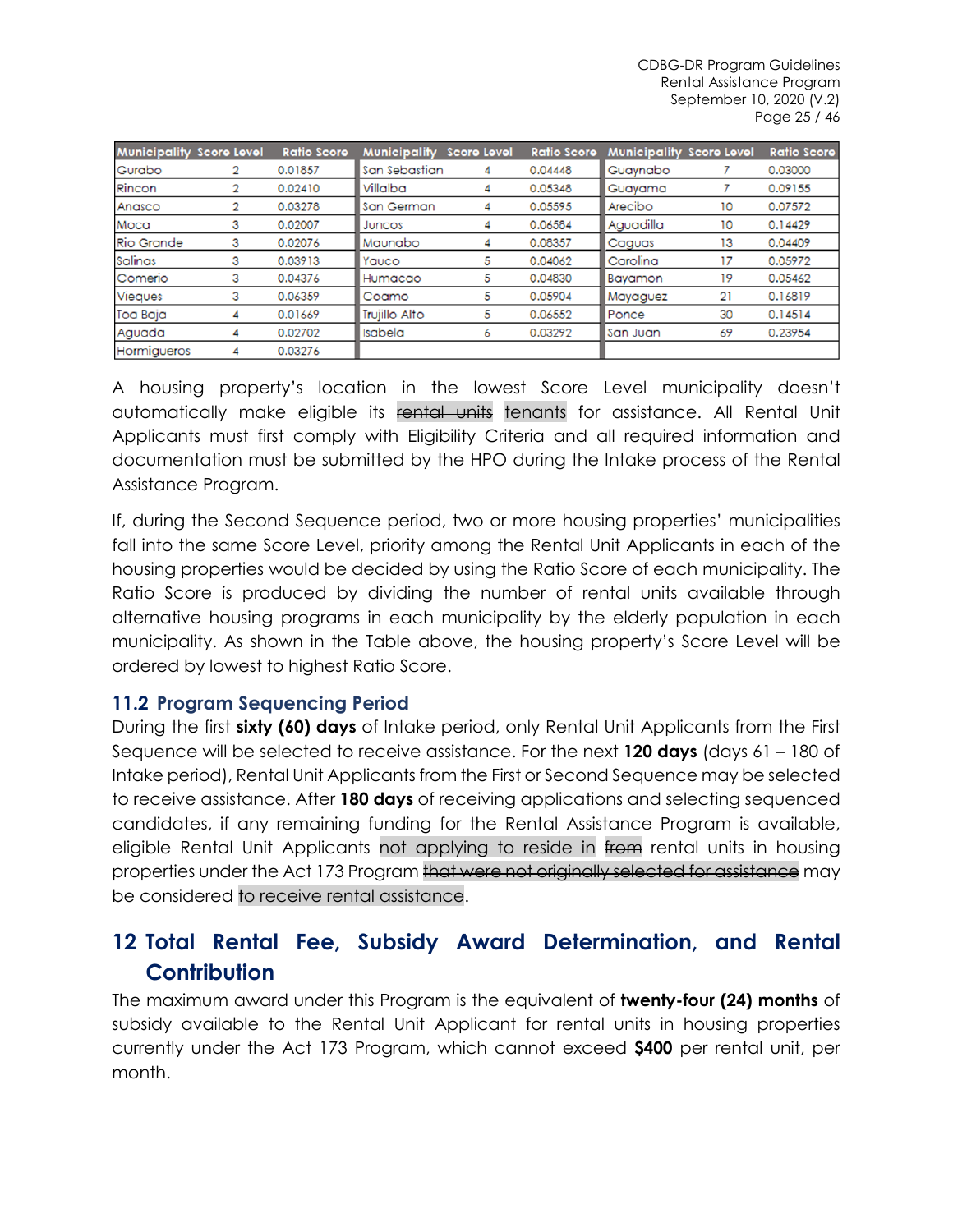The Total Rental Fee will be uniform for each rental unit per housing property. The Total Rental Fee for each rental unit, per housing property, will be the same as what the rental fee was previously under the Act 173 Program.

For the purpose of determining the subsidy for which an Applicant qualifies, the following items will be *deducted* from the annual household income:

- Medical Expenses: Recurring medical expenses according to a medical certificate presented for each Rental Unit Applicant. Includes expenses for prescription or "over the counter" medications prescribed by a physician, health plan costs, deductible payments, and equipment recommended by a physician. Medical expenses will be deducted at 50%.
- Utilities: The expenses incurred by the Applicant for the payment of water, electricity, refrigerator, and stove will be deducted. The utility will be deducted according to the table of utilities established by PRDOH's Voucher Program for Free Selection of Housing (Section 8) for the corresponding municipal region.

The adjusted monthly income of an Applicant, for the purpose of determining the amount of the subsidy, will consist of 1/12 part of the annual household taxable income, once evidenced medical expenses and utilities are deducted.

The monthly subsidy award to be granted will be a maximum of \$400. The maximum subsidy will be granted to households whose annual income is equal to or less than 30% AMFI, according to the income table published annually by HUD for the Voucher Program for Free Selection of Housing (Section 8).

For households with 31-50% AMFI, the monthly subsidy award will be the difference between the maximum allowable subsidy minus the equivalent of 10% of the adjusted monthly taxable income.

The Tenant Contribution will be the amount equivalent to the difference between the rental subsidy awarded and the Total Rental Fee for the rental unit.

### <span id="page-25-0"></span>**13 Property Site Requirements**

All rental units and housing properties in the Rental Assistance Program must comply with the Housing Quality Standard (**HQS**) at a minimum, which will be ensured via inspections using the HUD-52580 Form.

Along with being notified of eligibility for their Applicants for the Rental Assistance Program, all HPOs will be given a checklist that includes all HQS requisites their rental units and housing properties must comply with. Initial inspections could take place before the Rental Assistance Program Legal Agreement is signed with the HPO or afterwards.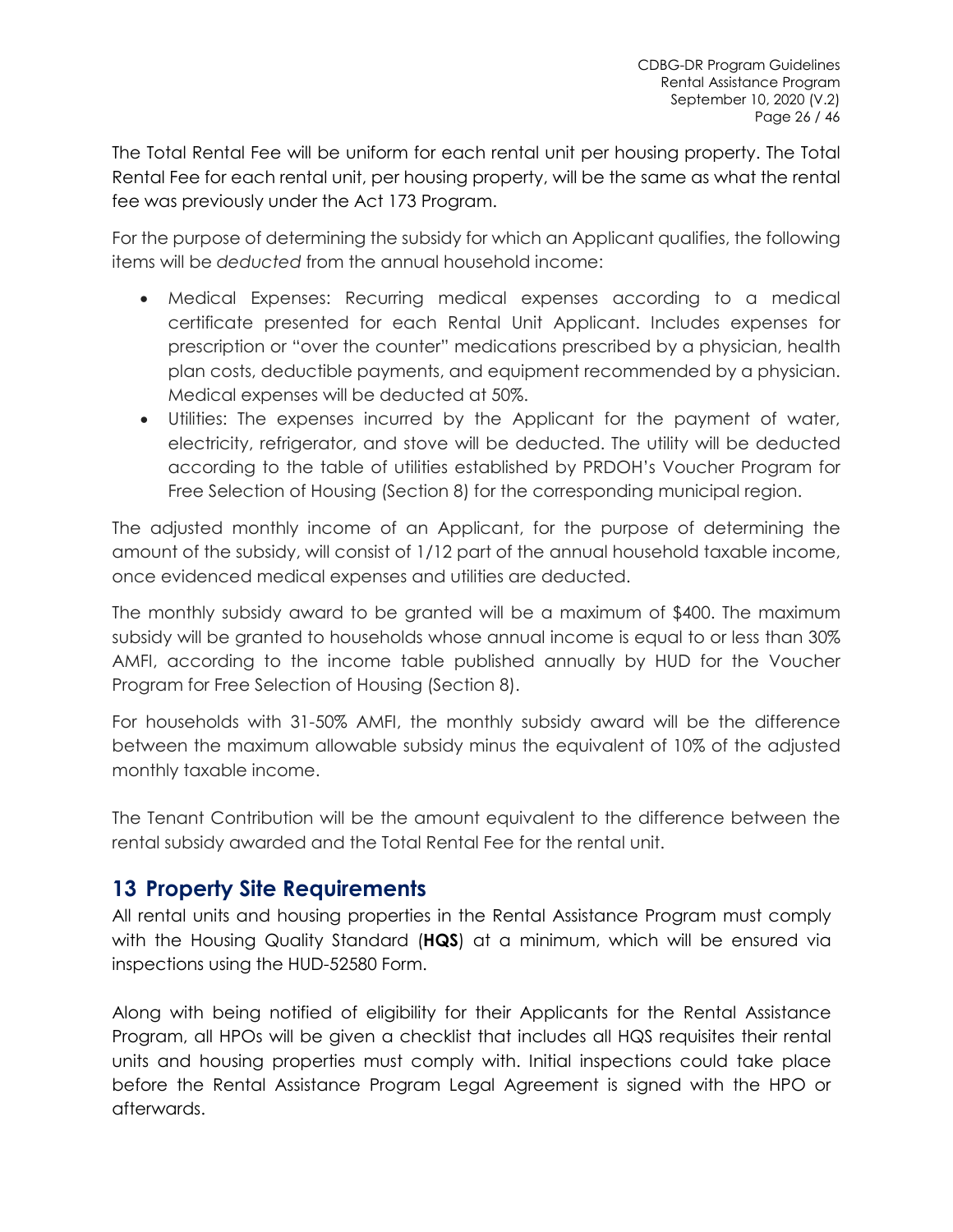If an inspection has occurred before the Legal Agreement is signed, findings must certify that all rental units in which Applicants will reside in, as well as the housing property, comply with HQS. The inspection report that establishes the housing property's compliance must be included as part of the Legal Agreement between PRDOH and the HPO.

If the inspection has not yet occurred, the HPO must certify in the Legal Agreement that the rental units in which Applicants will reside in, as well as the housing property, comply with the HQS requisites that were handed along with the eligibility notification. Corroboration and validation of the HPO's certification of HQS compliance via inspection will be expected to be done in the first **ninety (90) days**, after the Legal Agreement has been signed.

The Legal Agreement will contain penalty clauses, that could include repayment in whole or in part of subsidy, in case substantial deficiencies per HUD's HQS are found in the rental units or the housing properties that were initially certified by the HPO to be compliant with HQS.

If after the inspection, it is found that either the rental units or the housing property do not comply with the minimum required standards, the HPO will be notified in writing. The HPO must correct all notified deficiencies within **thirty (30) days** of the notification.

To ensure deficiencies are corrected, PRDOH staff or an external contractor will conduct a follow-up inspection.

If after **thirty (30) days** of being notified of the deficiencies, any of the notified deficiencies of any respective rental unit remain, the Program will proceed to suspend subsidy of the respective rental unit until the deficiencies are corrected. The Program will not subsidize rent retroactively. After the thirty-day period, the HPO may not charge the Rental Unit Tenant with the rental fee difference not received through suspended subsidy, if the Tenant decides to reside in the rental unit or solicits alternative housing, while the deficiencies have not been corrected. To ensure eviction protection, this will be part of the Legal Agreement signed between PRDOH and the HPO.

If, after **thirty (30) days** of being notified of any deficiency found in the building exterior of the housing property or any deficiency attributable to lack of essential services, or any deficiencies pertaining to inspected areas not part of a rental unit, the Program will suspend subsidy of all the rental units in the housing property until deficiencies have been corrected. After the thirty-day period, the HPO may not charge the now-rental unit tenants the rental fee difference not received through suspended subsidy if the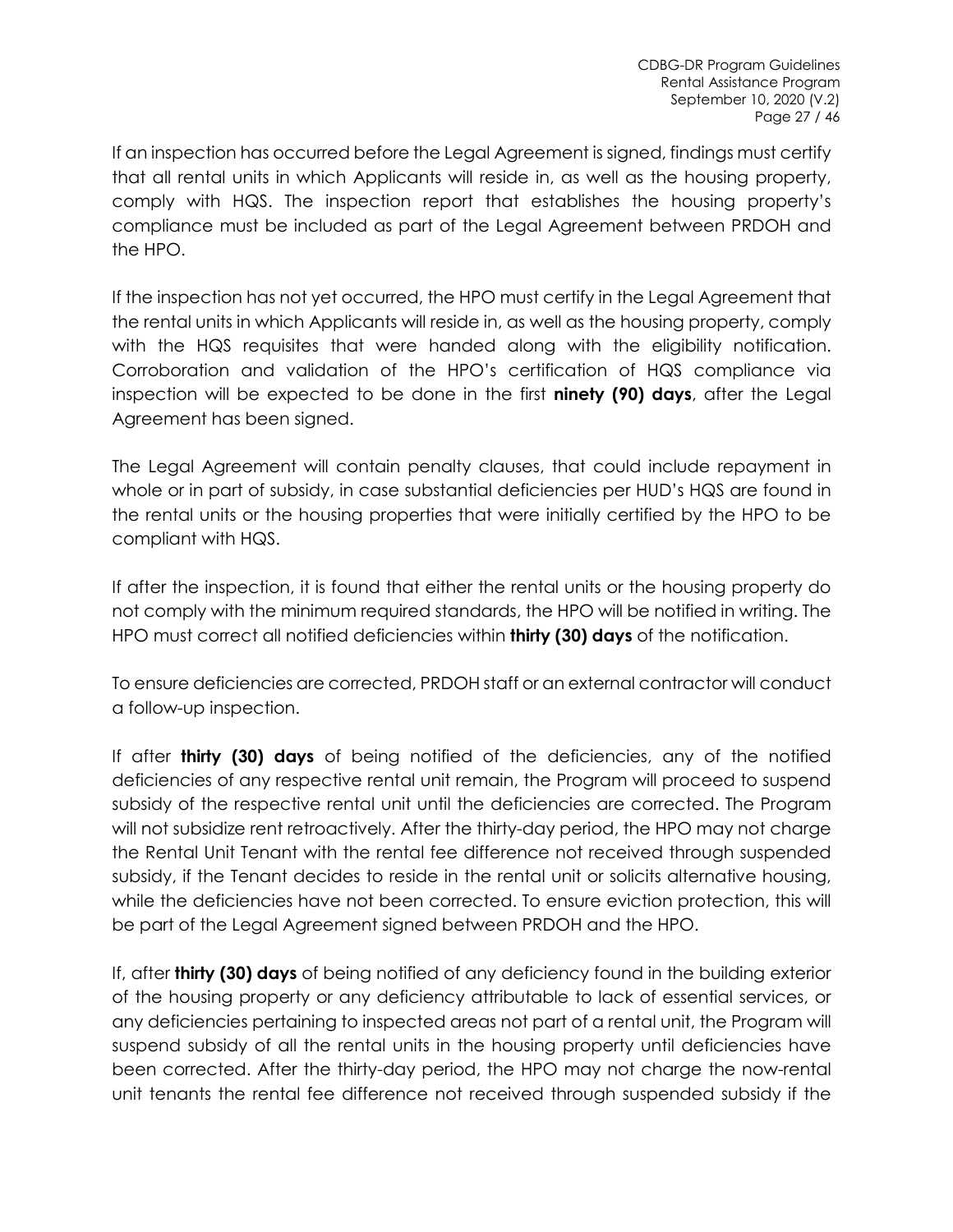tenants decide to stay residing in their rental units or solicit alternative housing, while the deficiencies have not been corrected. To ensure eviction protection, this will be part of the Legal Agreement signed between PRDOH and the Housing Property Applicant.

Through the signed Legal Agreement, the HPO will commit to provide alternative habitable housing to all Rental Unit Tenants affected by the deficiencies found during inspection, that were originally certified to be in compliance with Housing Quality Standards. Non-compliance will result in penalty clauses, that may include but not be limited to repayment in whole or in part of the Rental Assistance Program subsidy awarded up to date.

The HPO may solicit an extension of up to an additional **thirty (30) days**, before the first **thirty (30) days** deadline is over. The extension will be awarded by PRDOH on a caseby-case basis.

### <span id="page-27-0"></span>**14 Reasonable Accommodations & Modifications (RA/RMs)**

#### <span id="page-27-1"></span>**14.1 Applicable Laws**

 $\overline{a}$ 

The Act 173 Program is structured to provide direct subsidies to HPOs who in return provide affordable housing to elderly tenants. Because these properties are contracted with PRDOH to provide a public service and receive public funding, Title II of the Americans with Disabilities Act (ADA) applies. Title II of the ADA prohibits discrimination on the basis of disability by public entities and their contractors that provide public services and requires the provision of Reasonable Accommodations (**RAs**) and Resonable Modifications (**RMs**).[15](#page-27-2)

The Rental Assistance Program provides tenant-based rental assistance to residents living in Act 173 housing properties. Because these privately-owned properties may no longer be receiving, or will no longer be receiving PRDOH funds, the provisions of the Fair Housing Act (FHA) apply with regards to the prohibition of discrimination against people on the basis of disability and the provision of RA/RMs in privately owned properties that do not receive public funding under a contract. The FHA also establishes design and construction requirements for multifamily housing built for first occupancy after March 13, 1991. If a covered unit or common use area in such a structure built after this date does not meet these requirements, the HPO may be responsible for providing and paying for structural changes.

For any property that receives any federal funding, Section 504 of the Rehabilitation Act of 1973 (Section 504) applies. Section 504 prohibits discrimination on the basis of disability in any program receiving federal funds, including HUD funding. It also requires that any

<span id="page-27-2"></span><sup>15</sup> Note that Title II of the ADA uses the term "alterations" in place of the synonymous term "modifications".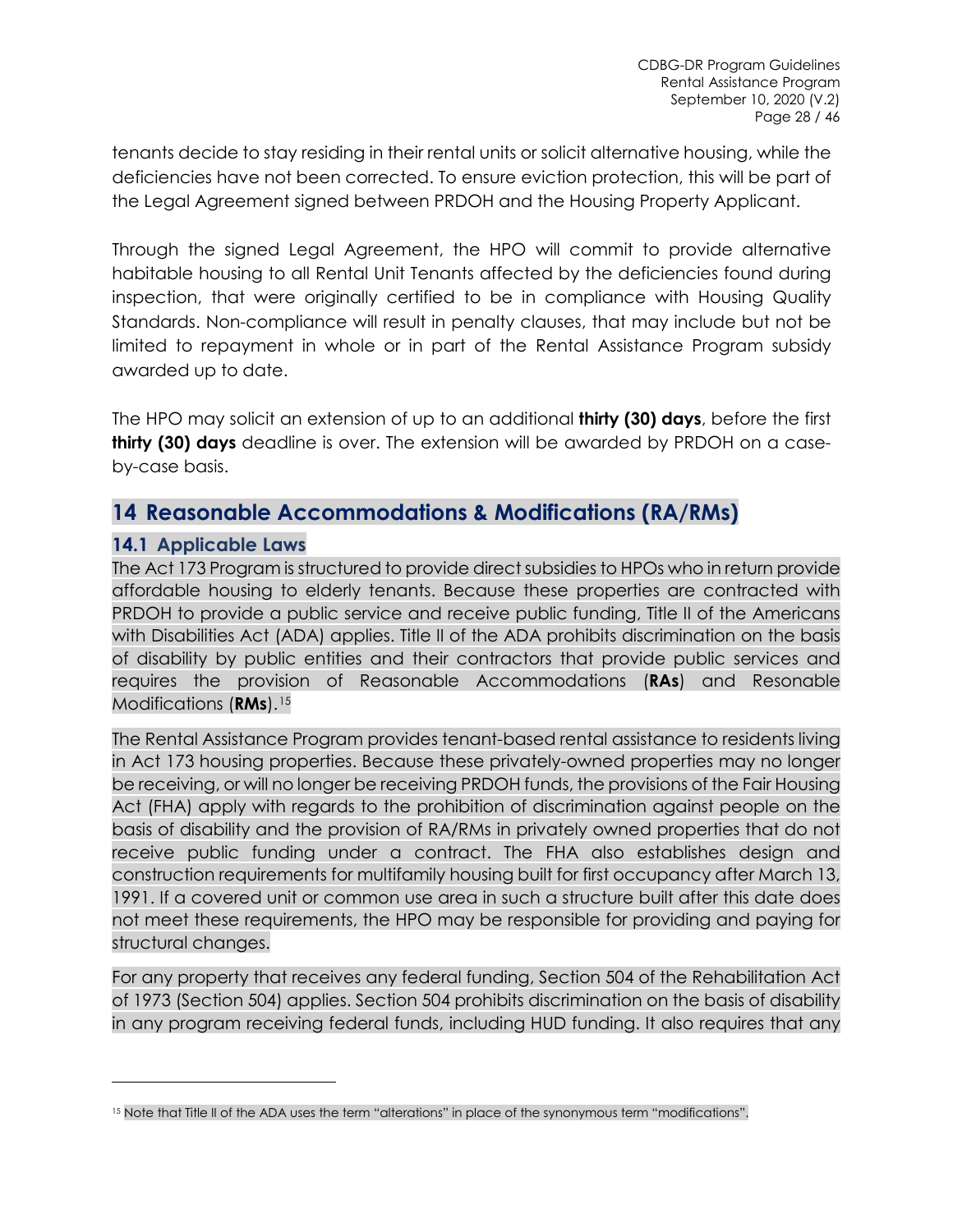federally funded program provide RAs and RMs so that a qualified person with a disability can participate fully in, and enjoy the benefits of the program.

#### <span id="page-28-0"></span>**14.2 Provision of RA/RMs**

Every reasonable accommodation or modification request received from a tenant receiving assistance from the Rental Assistance Program will be reviewed and considered on a case-by-case basis. Each HPO is responsible for the handling, evaluation, and prompt resolution of every RA/RM request they receive. HPOs may refer to the CDBG-DR Reasonable Accommodation Policy for guidance.[16](#page-28-2)

The provision of RA/RMs will be determined on a case-by-case basis based upon the types of funding received by the property occupied by the requesting tenant. The Rental Assistance Program and HPOs will work together to ensure the provision of all disabilityrelated accommodations and modifications to the extent that they are reasonable for requesting tenants participating in the Rental Assistance Program.

#### <span id="page-28-1"></span>**14.3 Denial of RA/RMs and Tracking**

PRDOH and HPOs shall strive to meet the disability-related needs of individuals participating in the Rental Assistance Program so far as such actions are reasonable. For any RA/RM request received from a tenant receiving assistance from the Rental Assistance Program, no RA/RM request shall be denied by an HPO without approval from the CDBG-DR Federal Compliance and Labor Standards Department (FCLS). These denial recommendations shall be referred by HPOs to FCLS for their review, and any further actions taken by an HPO on the request will occur at the direction of FCLS.

HPOs shall maintain a RA/RM Log which tracks the following information from any RA/RM request received:

- Date and time of RA/RM inquiry or request
- Nature of the inquiry or request
- Action Taken

 $\overline{a}$ 

- Whether the request was rejected or a change was made to the originally requested accommodation(s)
- Documentation reflecting the final disposition of each request

Should any HPO require more information or guidance regarding the handling or evaluation of RA/RM requests, they should contact their PRDOH point of contact for the Rental Assistance Program or FCLS.

<span id="page-28-2"></span><sup>&</sup>lt;sup>16</sup> The Reasonable Accommodation Policy can be found in English and Spanish at: https://cdba[dr.pr.gov/en/download/reasonable-accommodation-policy/](https://cdbg-dr.pr.gov/en/download/reasonable-accommodation-policy/) or [https://cdbg-dr.pr.gov/download/politica-de](https://cdbg-dr.pr.gov/download/politica-de-acomodo-razonable/)[acomodo-razonable/.](https://cdbg-dr.pr.gov/download/politica-de-acomodo-razonable/)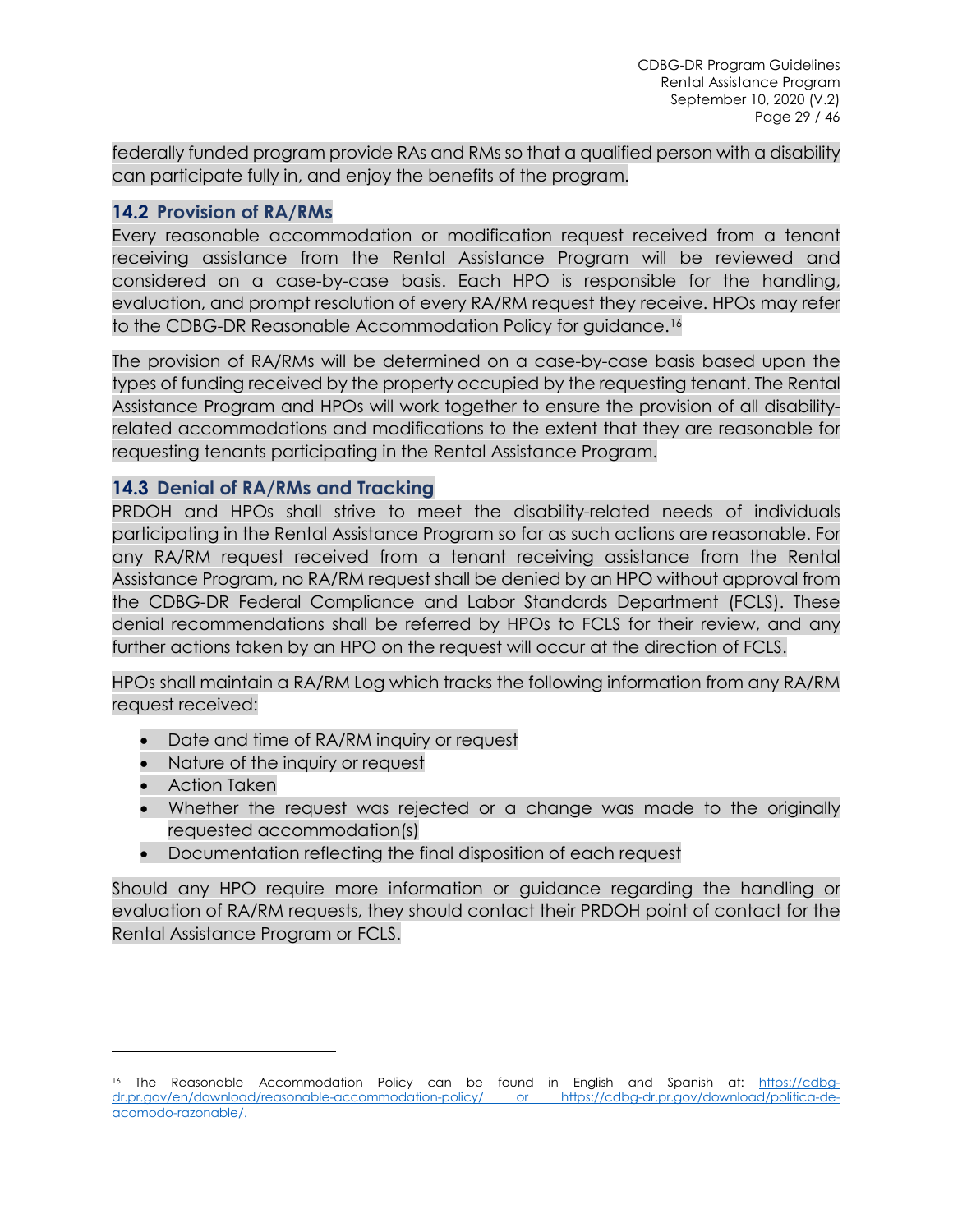## <span id="page-29-0"></span>**15 Environmental Review**

An environmental review is the process of reviewing a project and its potential environmental impacts to determine whether it meets federal, state, and local environmental standards. Every project undertaken with federal funds, and all activities associates with such project, are subject to the provisions of the National Environmental Policy Act of 1969 **(NEPA)**, as well as to the HUD environmental review regulations at 24 C.F.R. § 58. Therefore, an environmental review process is required for all awards to be issued under the Program to ensure that the proposed activities do not negatively impact the surrounding environment and that the property itself will not have an adverse environmental or health effect on end users. 24 C.F.R. § 58.22 prohibits the commitment or spending of federal or non-federal funds on any activity that could have an adverse environmental impact or limit the choice of reasonable alternatives prior to completion of an environmental review. Environmental clearance must be obtained for each project prior to the commitment of federal or non-federal funds. A violation of this requirement may jeopardize federal funding for the Program and disallow all costs that were incurred before completion of the environmental review.

All Program awards must have documentation that they follow NEPA and other environmental requirements. Therefore, all projects shall have an Environmental Review Record **(ERR)**, as required by NEPA and related laws. The ERR for the projects shall set forth: the existence of negative impacts on a site; the means to mitigate negative impacts; alternatives to the project (if needed); and the rejection of the proposed activities if all other options fail and it becomes the most prudent action to take.

Environmental reviews will be conducted concurrently with DOB reviews, when feasible. Environmental reviews must be completed prior to determining Program assistance to be offered to an eligible applicant.

#### <span id="page-29-1"></span>**15.1 Environmental Level of Review**

To conduct the appropriate level of environmental review, the Program will determine the environmental classification of the project. The term "project" may be defined as an activity or group of activities geographically, functionally, or integrally related, regardless of funding source, to be undertaken by the Program in whole or in part to accomplish a specific objective. There are four major classifications of environmental review for projects:

- Exempt Activities: Those activities which are highly unlikely to have any direct impact on the environment.
- Categorically Excluded Activities: Those activities that may have an impact to the environment, but not to extent that an Environmental Assessment under NEPA or Environmental Impact Statement is required. There are two types of Categorically Excluded Activities, as follows: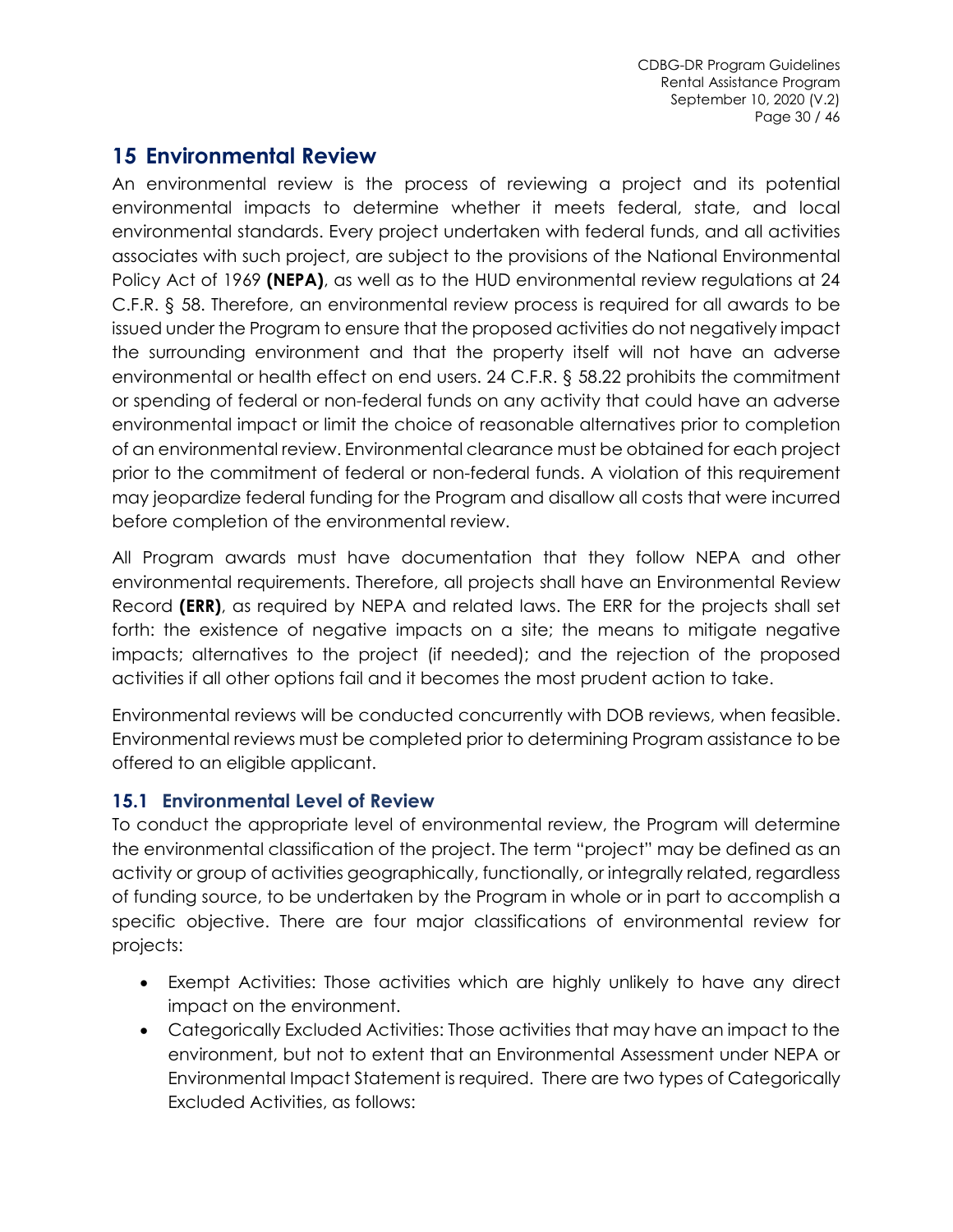- o Categorically Excluded Not Subject to 24 C.F.R. § 58.5: Includes those activities included under 24 C.F.R. § 58.35 (b) and require environmental checks for the items listed at 24 C.F.R. § 58.6. For activities under this classification, no public notice or request for release of funds is required to use grant funds.
- o Categorically Excluded Subject to 24 C.F.R. § 58.5: Refers to those activities included under 24 C.F.R. § 58.35 (a) and require environmental checks for the items listed at 24 C.F.R. § 58.5 and 24 C.F.R. § 58.6. If any environmental items are identified as potentially impacting (such as floodplains), a Request for Release of Funds (including publication of Notice of Intent) is required.
- Environmental Assessment: Includes those activities that could potentially have a significant impact on the environment. In addition to compliance with the laws and authorities at 24 C.F.R. § 58.5 and 24 C.F.R. § 58.6, environmental assessments must consider an array of additional potential impacts of the project, including a National Environmental Policy Act analysis. This environmental assessment requires publishing a Notice of Intent to Request Release of Funds as well as a Finding of No Significant Impact (assuming such is found).
- Environmental Impact Statement: Those activities that require a detailed written statement required by Section 102(2)(C) of NEPA for a proposed major Federal Action significantly affecting the quality of the human environment. These statements are normally used for major housing (2,500 units or more) or infrastructure projects.

#### <span id="page-30-0"></span>**15.2 Level of Determined Environmental Review**

The level of environmental review identified for this Program is potentially two-fold. The first would be found at 24 C.F.R. § 58.35 (b)(1) Tenant-based Rental Assistance and will require a CENST Environment Review. The environmental review for this activity in this Program will require a formal determination (including preparing a CENST review and inclusion into the project files) of the environmental regulations at 24 C.F.R. § 58.6 – Other Requirements including:

- Flood insurance requirement.
- Location within a Coastal Barrier Resource System unit.
- Purchase or sale of an existing property in a Runway Protection Zone or Clear Zone.

The second level of review is found at 24 C.F.R. § 58.35 (a)(5) Activities including Leasing. This will require a CEST level of review. This level is still considered Rental Assistance, but the applicant's choices are limited to properties that are cleared to be in the program. The CEST review will be for the property instead of the applicant and will include the environmental regulations at 24 C.F.R. § 58.5. As this is considered a leasing agreement for a limited time, the Limited Scope CEST will be used. Once the property is cleared, applicants can choose the property without any additional environmental review.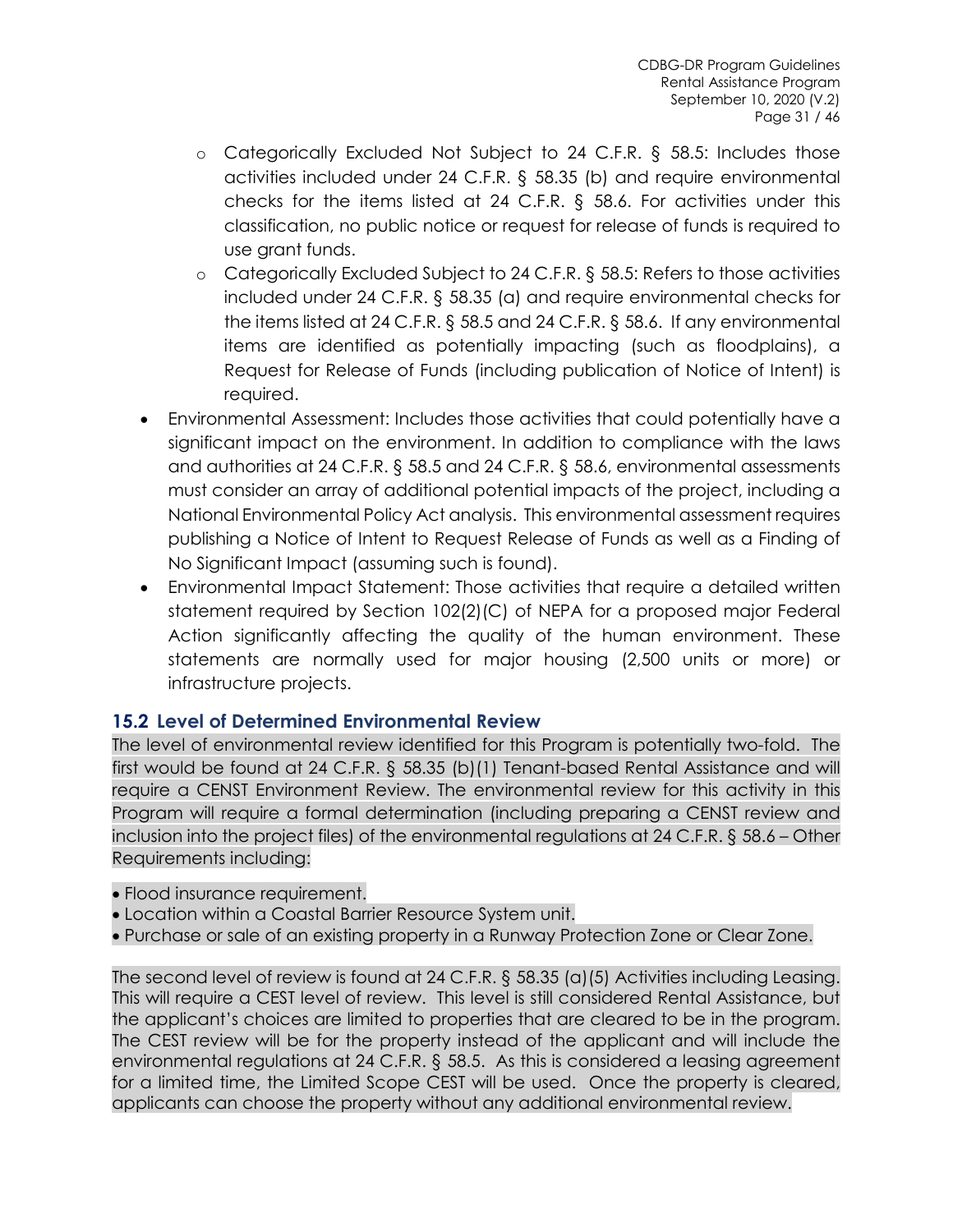Should the Program change in a way that includes other activities other than Tenant- or Project-based Rental Assistance, a new determination of the level of environmental review should be performed and documented in the project files. If a modification changes the level of environmental review, future reviews should be in accordance with the new level of environmental review.

# <span id="page-31-0"></span>**16 PRDOH Legal Agreement**

Following notification of eligibility and award amount, Rental Unit Applicants will enter into a contractual legal agreement with PRDOH prior to the disbursement of any subsidy. This legal agreement will be for a term not to exceed **twenty-four (24) months** and will include federal and state requirements, as well as compliance with these Program Guidelines and the CDBG-DR Action Plan.

Since this Program will subsidize rent for a Rental Unit Applicant who has a lease agreement with a HPO, a Memorandum of Understanding (**MOU**) will be signed agreed to between the Program and the Housing Property Owner. The MOU will not allocate funding, since the housing properties do not receive any Program funding, but will only serve to establish the roles, responsibilities and Program requirements of the HPO as lessor of assisted Rental Unit Tenants.

For each tenant whose rent is subsidized in each housing property, a Tenant Subsidy Agreement will be executed between PRDOH and the eligible tenant. This agreement will establish the funding to be disbursed as subsidy for each tenant and the duration of the assistance.a Tenant Addendum will be signed between the Rental Unit Applicant and the Program and added to the Memorandum of Understanding that pertains to the tenant's housing property.

If the initial inspection to the housing property and its rental units was completed before signing the MOU, and this instance and deficiencies to the housing property or to any of the rental units to be subsidized were identified in the inspection report, the HPO may still enter into the a legal agreement with PRDOH to initiate rental subsidy for the eligible rental units tenants. In this instance, a written commitment to correct all the deficiencies within a **thirty (30) day period** will be required. The written agreement will establish not only a commitment to correct all deficiencies to rental units or to the Building Exterior of the housing property within **thirty (30) days** of the HPO being notified of deficiencies, but also that if the identified deficiencies are not corrected within **thirty (30) days**, subsidy will be suspended for each deficient rental unit or for all subsidized rental units, if the building exterior's deficiencies remain uncorrected, until a follow-up inspection proves the notified deficiencies have been corrected.

The written commitment will establish that even with suspended subsidy, Rental Unit Tenants under the Rental Assistance Program will enjoy eviction protection and will be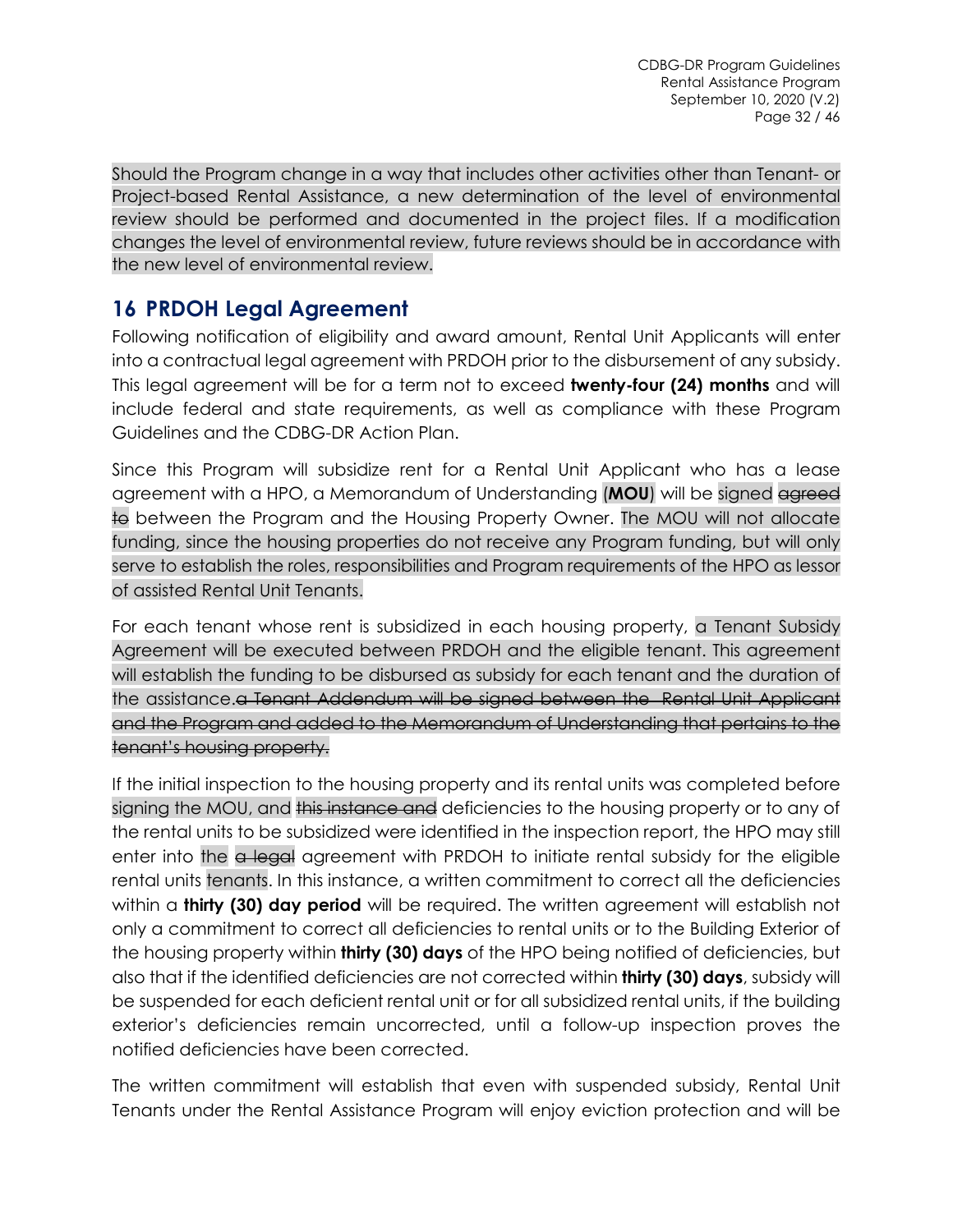able to remain in the rental unit, if the inspection report deemed the rental unit habitable and secure. Should the deficiencies identified show the unit to be hazardous or inhabitable, the HPO must agree to transfer the tenant to a temporary rental unit at the HPO's cost.

The HPO may not charge the rental unit tenants the rental fee not received through suspended subsidy, if the tenants decide to stay residing in their rental units or if a rental unit tenant needs to be transferred to a secure rental unit while deficiencies have not been corrected.

If the initial inspection has not yet occurred, the HPO must certify in the MOU Legal Agreement that the rental units in which Applicants will reside in, as well as the housing property, comply with the HQS requisites checklist that was handed along with the eligibility notification. Corroboration and validation of the HPO's certification of HQS compliance via inspection will be expected to be done in the first **ninety (90) calendar days** after the agreements for tenants who reside in that housing property Legal Agreement have been signed.

The MOU Legal Agreement will contain penalty clauses, that could include repayment of subsidy in whole or in part, in the case substantial deficiencies are found in the rental units or the housing properties that were initially stated by the HPO to be compliant with Housing Quality Standards.

If after the inspection, it is found that either the rental units or the housing property do not comply with the minimum required standards, the HPO will be notified in writing. The HPO must correct all notified deficiencies within **thirty (30 days)** of the notification.

To ensure deficiencies are corrected, PRDOH staff or an external contractor will conduct a follow-up inspection and report its findings to the Rental Assistance Program.

# <span id="page-32-0"></span>**17 Voluntary Withdrawal**

Rental Unit Applicants may request to withdraw from the Program at any time. HPOs may request to withdraw from the Program at any time *before* the MOU legal agreement is signed. The voluntary withdrawal process will be followed in the event any Rental Unit Applicant or the HPO requests to withdraw from the Program before said instance. To withdraw, the Rental Unit Applicant or HPO will notify PRDOH staff of their desire to withdraw from the Program, who will then provide a Voluntary Withdrawal Notice. The Voluntary Withdrawal Notice informs the HPO and Rental Unit Applicant that the Program is in receipt of the request to withdraw and that if the request to withdraw is not rescinded within **fourteen (14) days**, the application will be closed. If the request is not rescinded within **fourteen (14) days**, a Withdrawal Confirmation Notification will be sent to the Applicant or owner and the application status will be updated to "Withdrawn".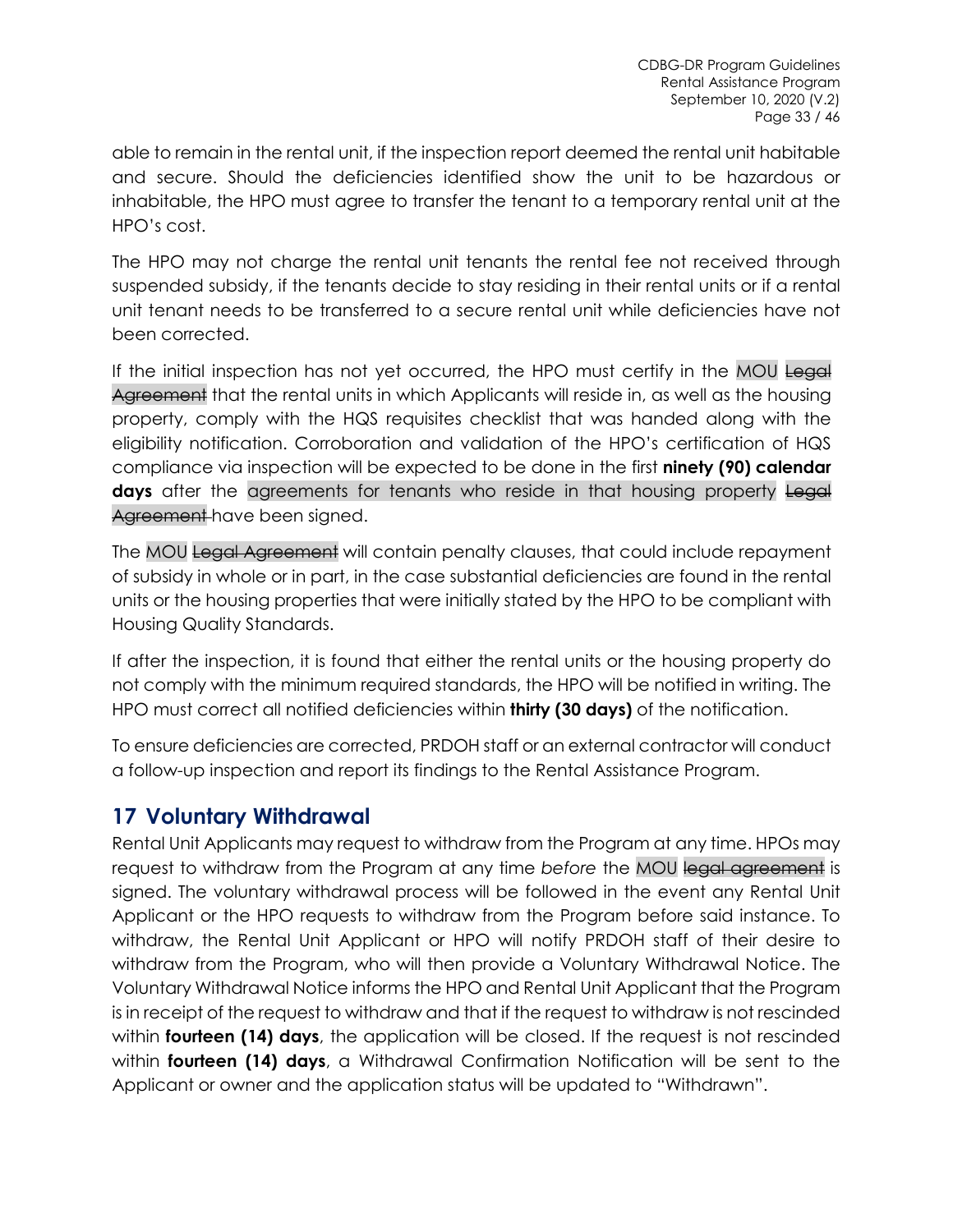If the HPO decides to withdraw the rental units in their housing property from consideration for subsidy for the Rental Assistance Program before subsidy has started, the Rental Unit Applicants in the housing property will be individually notified by a letter of other eligible housing properties currently under the Act 173 Program through which they may apply to the Rental Assistance Program.

If the Withdrawal Request for the HPO is submitted after the MOU contractual legal agreement between the HPO and PRDOH is signed or after subsidy has begun, the HPO will be notified that their withdrawal request is denied via the Withdrawal Denial Notification.

Only Rental Unit Applicants may withdraw from the Program after the legal agreements have been signed with PRDOH or subsidy to the rental unit has begun.

### <span id="page-33-0"></span>**18 Non-Responsive Applicants**

The Program will make reasonable attempts to contact HPOs who have submitted applications on behalf of Rental Unit Applicants, to schedule meetings, collect documentation, or obtain any other necessary information. If the Program has made **three (3)** consecutive unsuccessful attempts to contact a HPO with no follow-up contact, the HPO and the Rental Unit Applicant will be sent a Non-responsive Notice. Contact attempts should be made using different methods of communication and at different times of the day and week. The Non-responsive Notification provides contact information for the Program, advises the owner of the next steps in the application process and notifies the HPO that they must contact the Program within **fourteen (14) days** of the date of the letter. If the HPO fails to contact the Program within the **fourteen (14) days** allowed, their applications could be closed.

Likewise, after the Program makes **three (3)** unsuccessful attempts to collect missing documentation, both the HPO and the Rental Unit Applicant will be sent a Missing Documents Notification. This notice informs on which documents are outstanding and advises the parties to contact the Program regarding the missing documents within **fourteen (14) days.** Failure to contact the Program within the **fourteen (14) day** period could result in closure of the application due to the non-responsiveness.

Rental Unit Applicants to rental units from a housing property whose application has been closed will be notified individually by letter of other housing properties eligible for the Rental Assistance Program to which they may apply.

### <span id="page-33-1"></span>**19 Program-Based Reconsideration Request or Administrative Review**

Rental Unit Applicants of the Rental Assistance Program may contest any determinations or denials based on Program policy. HPOs may only contest any determination or denial on their Rental Unit Applicants' behalf if and when the Rental Unit Applicant voluntarily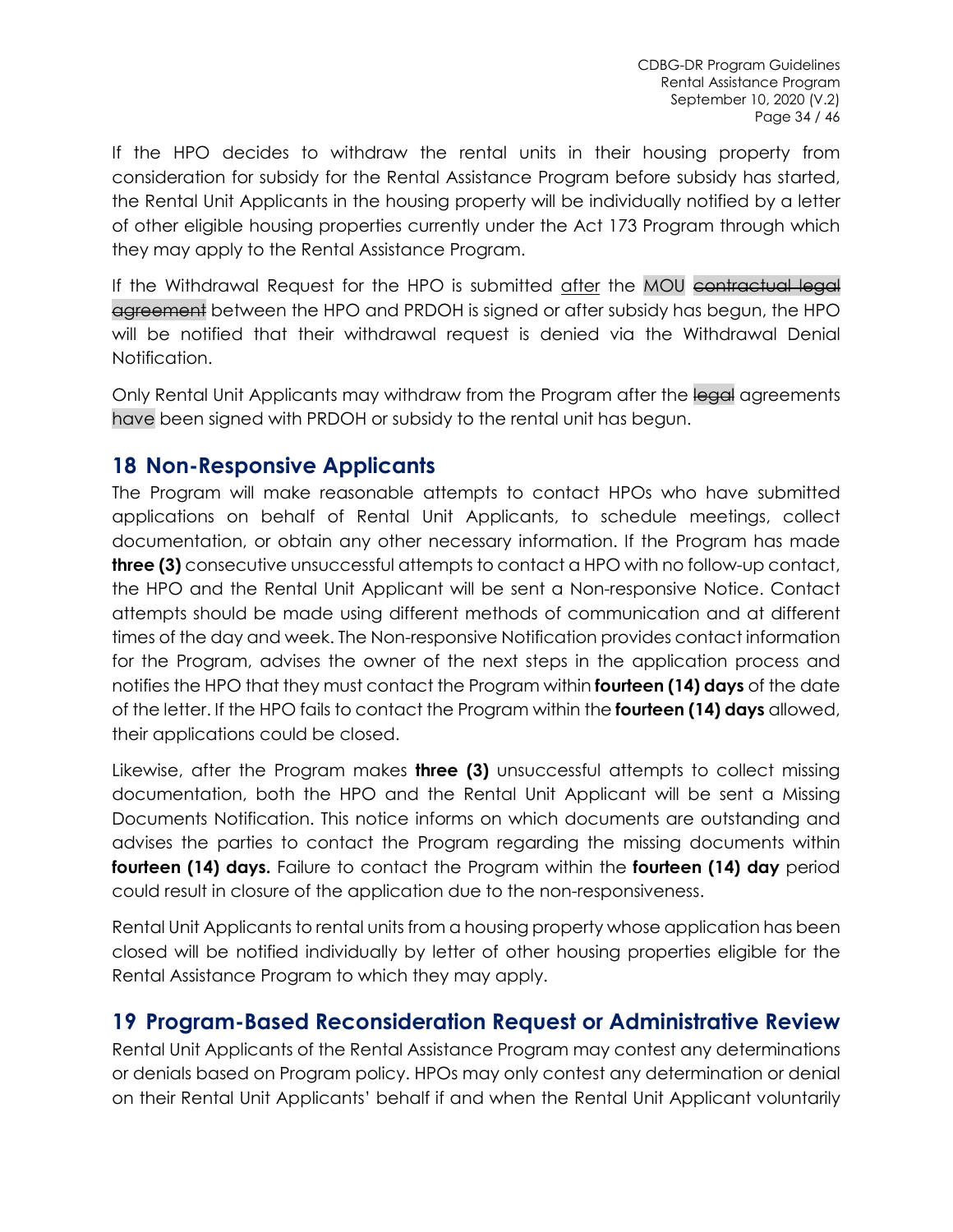signs a "Program Reconsideration Request or Administrative Review Consent Form" where it authorizes the HPO to reconsider a specific determination or denial on the applicants' behalf. Rental Unit Applicants, on their own or by an authorized HPO, have the right to request a Program-based Reconsideration with the Program or request an Administrative Review directly with PRDOH, as stated below. However, federal statutory requirements may not be challenged. Any time an HPO contests any determination or denial on behalf of a Rental Unit Applicant, the latter will be notified of this action by the HPO.

**If a Rental Unit Applicant has not signed a consent form authorizing an HPO to file a Program-based Reconsideration Request or Administrative Review on their behalf, the HPO will not be able to do so and the request will be automatically denied. Being a tenant-based program, the Rental Assistance Program will always award standing to the Rental Unit Applicant if and when contradictory views arise between the tenant and the HPO in the matters referred to in this section.**

#### <span id="page-34-0"></span>**19.1 Program-based Reconsideration Request**

Rental Unit Applicants may file a Program-based Reconsideration Request when it is believed there is an error with Program eligibility determinations, Program subsidy award, among other determinations. A Rental Unit Applicant must submit a written Reconsideration Request directly with the Rental Assistance Program, via electronic or postal mail, within **twenty (20) calendar days** from the date a copy of the notice was filed in the record of the agency. Provided, that if the date on which the copy of the notice is filed in the records of the agency differs from the mailing (postal or electronic) date of said notice, the aforementioned **twenty (20) calendar day-term** shall be calculated from the mailing date or the date the electronic mail was sent, whichever applies. Notices distributed via electronic communication shall be considered valid. In the event a notification is sent via postal and electronic mail, the notification date will be one sent beforehand. The electronic and postal mail addresses pertaining to where to submit the written Reconsideration Request will be provided in program notices.

Applicants or owners who file a Program-based Reconsideration Request are encouraged to provide individual facts or circumstances, as well as supporting documents to justify their petition. In the Reconsideration Request process, the Rental Assistance Program will only review facts and information already included in the Applicant's file, unless new documentation is submitted. The Rental Assistance Program has the discretion to accept or reject new documentation based upon its relevance to the Program-based Reconsideration Request.

The Rental Assistance Program will review and address the Reconsideration Request within **fifteen (15) days** of its receipt. Applicants or owners will be notified of the reconsideration determination via a Reconsideration Request Approved or a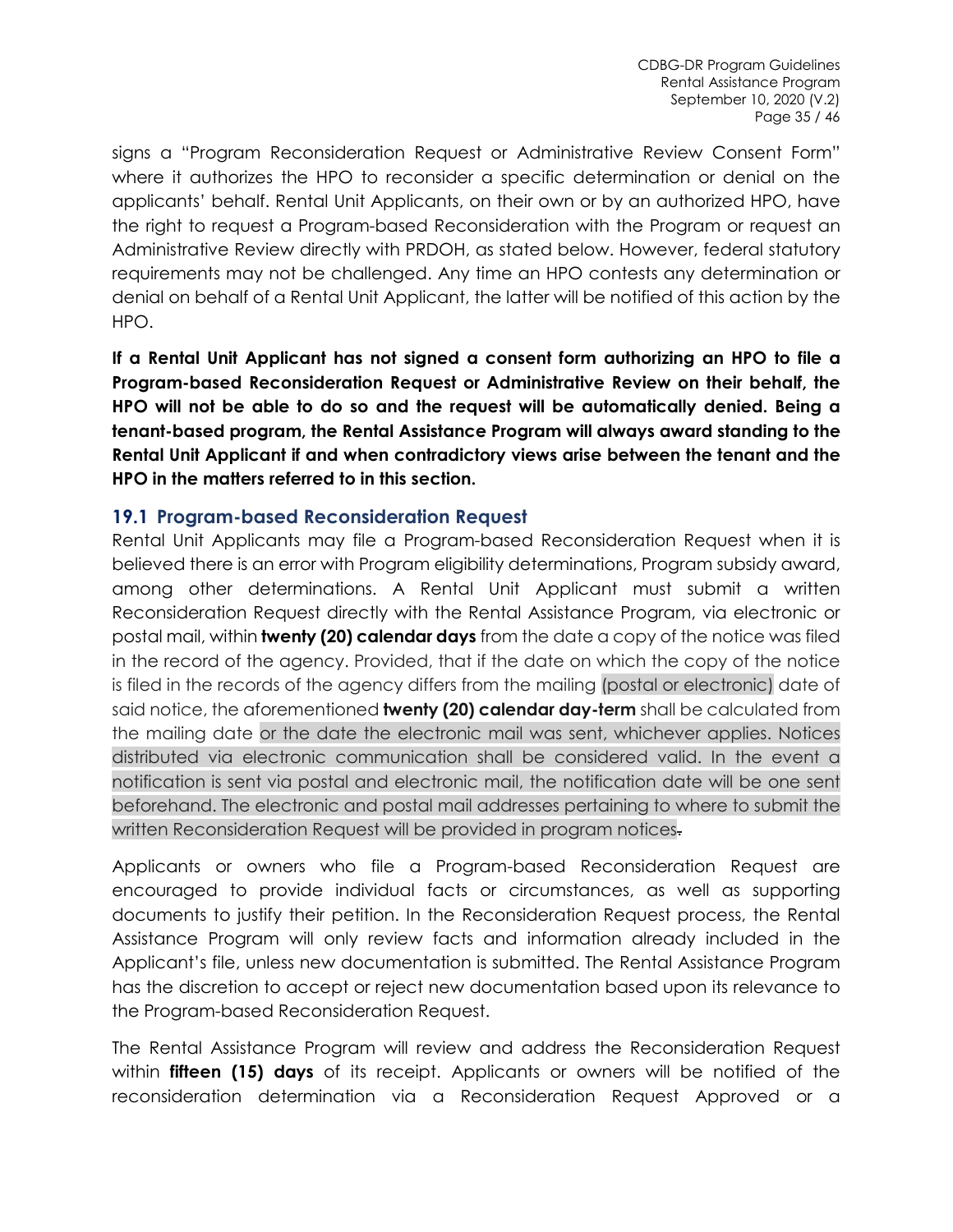Reconsideration Request Denied notification. Applications with an approved Reconsideration Request will return to active Program status and continue with the process as normal. **Applications with a denied Reconsideration Request will remain ineligible for the Rental Assistance Program.**

Filing a Program-based Reconsideration Request does not substitute, negate, or preclude any legal right that any Applicant has to challenge a determination made by the Program.

Therefore, any applicant who believes the initial determination of the Program to be erroneous, may submit either a Program-based Reconsideration Request or a petition for review of the decision made by the Program by filing an Administrative Review Request at the PRDOH in accordance with Regulation Number 4953, of August 19, 1993, which regulates the Formal Adjudication Process for the PRDOH and its Adjunct Agencies (Regulation 4953).

If the Applicant fails to file a program-based Reconsideration Request with PRDOH within the time allotted, the inaction will be deemed as an acceptance of the determination.

HPOs may contest any determination or denial on their Rental Unit Applicants' behalf if and when only the Rental Unit Applicant voluntarily signs a "Program Reconsideration Request or Administrative Review Consent Form" where it authorizes the HPO to reconsider a specific determination or denial on their behalf. Being a tenant-based program, the Rental Assistance Program will always award standing to the Rental Unit Applicant if and when contradictory views arise between the tenant and the HPO in the matters referred to in this section.

#### <span id="page-35-0"></span>**19.2 Administrative Review Request**

If any Rental Unit Applicant disagrees with a Program determination, or with the Reconsideration Request Denial determination, said party may file directly to PRDOH, as grantee, an Administrative Review Request. The Applicant must submit such request, in writing, within **twenty (20) calendar days** from the date a copy of the Program determination or a Reconsideration Request Denial determination notice was filed in the record of the agency. Provided, that if the date on which the copy of the notice is filed in the records of the agency differs from the mailing date of said notice, the aforementioned **twenty (20) calendar day-term** shall be calculated from the mailing date or the date the electronic mail was sent, whichever applies. Notices distributed via electronic communication shall be considered valid. In the event a notification is sent via postal and electronic mail, the notification date will be one sent beforehand. Submit request via e-mail to: [LegalCDBG@vivienda.pr.gov;](mailto:LegalCDBG@vivienda.pr.gov) via postal mail to: CDBG-DR Legal Division, P.O. Box 21365, San Juan, PR 00928-1365; or in person at PRDOH's Headquarters at: CDBG-DR Legal Division, 606 Barbosa Avenue, Juan C. Cordero Davila Building, Río Piedras, P.R. 00918.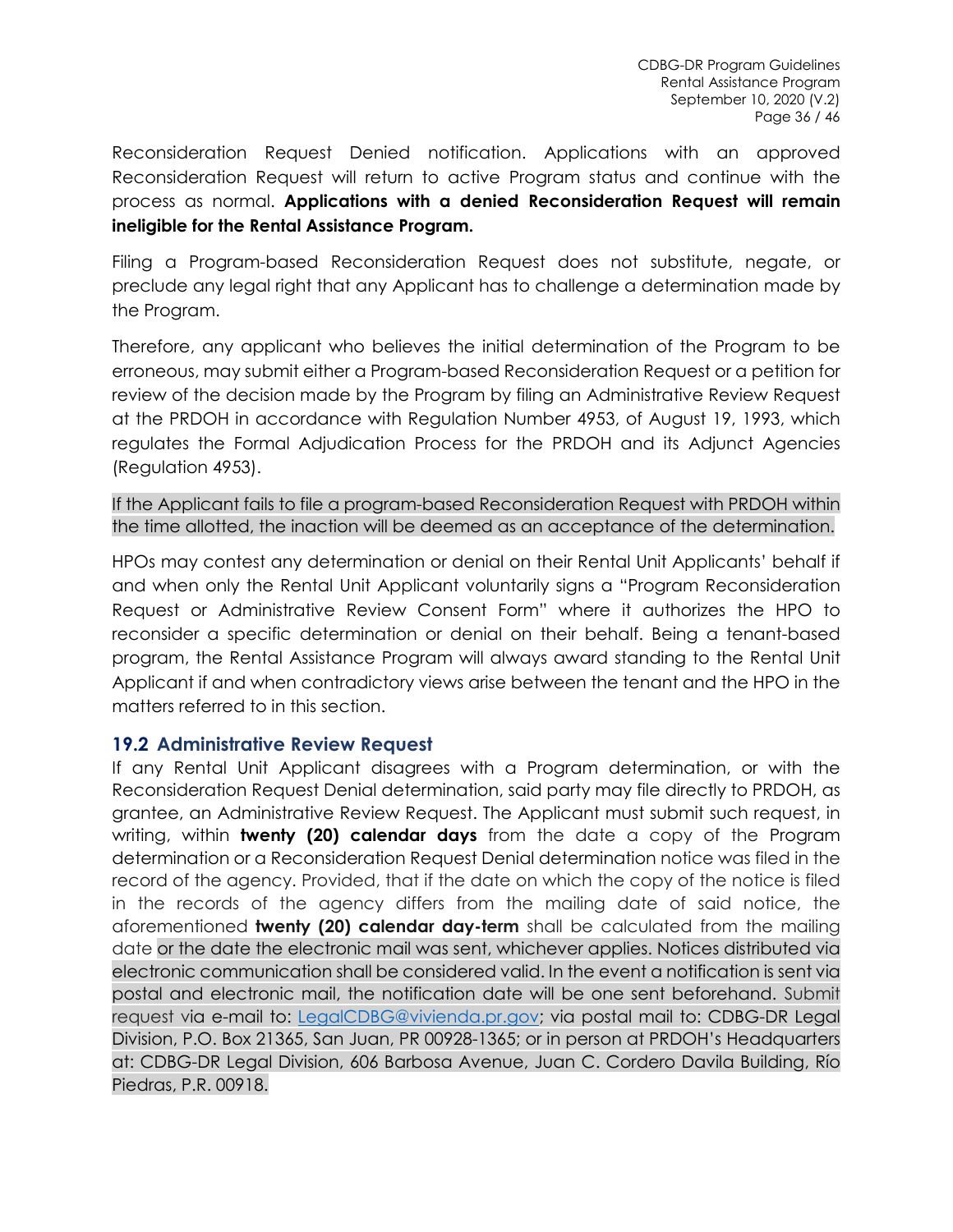Applicants who submit an Administrative Review Request must follow the procedure established in Regulation 4953. After the Administrative Adjudicative Procedure concludes, applications with approved Administrative Review Requests will return to active Program status and continue within the process as normal. **Applications with denied Administrative Review Requests will remain ineligible for the Rental Assistance Program.**

If the Applicant disagrees with any **final** written determination on an Administrative Review Request notified by PRDOH after completing the Administrative Adjudicative Procedure, said party may file a Judicial Review petition before the Court of Appeals of Puerto Rico within **thirty (30) days** after a copy of the notice has been filed. See Act 201- 2003, as amended, known as the Puerto Rico Judiciary Act of 2003, 4 LPRA § 24 *et seq.*, and Section 4.2 of Act 38-2017, as amended, known as the Puerto Rico Uniform Administrative Procedures Act, 3 LPRA § 9672.

If an Applicant fails to file a Program-based Reconsideration Request, or to contest a determination under the Administrative Adjudicative Procedure with PRDOH within the time allotted, the inaction will be deemed as an acceptance of the determination.

HPOs may contest any determination or denial on their Rental Unit Applicants' behalf if and when only the Rental Unit Applicant voluntarily signs a "Program Reconsideration Request or Administrative Review Consent Form" where it authorizes the HPO to reconsider a specific determination or denial on their behalf. Being a tenant-based program, the Rental Assistance Program will always award standing to the Rental Unit Applicant if and when contradictory views arise between the tenant and the HPO in the matters referred to in this section.

### <span id="page-36-0"></span>**20 Exit Strategies**

While this tenant-based Rental Assistance Program provides assistance for up to **twentyfour (24) months**, PRDOH intends to work during that period of time to identify long-term strategies for maintaining the affordability of rental units for tenants without having to further assist them through the Act 173 Program.

The temporary funding by the Rental Assistance Program will protect those at risk of becoming homeless should the Act 173 Program funding for the assisted rental units expire before PRDOH can secure permanent subsidized housing through an Exit Strategy. Through the end of the **twenty-four (24) month** duration of this Program, PRDOH expects to resolve the housing need of more than approximately 1,000 rental units through these Exit Strategies, allowing PRDOH to maintain the funds to serve all remaining Act 173 Program beneficiaries in the future.

Some potential Exit Strategy options that PRDOH considers viable and will try to achieve during this time period are: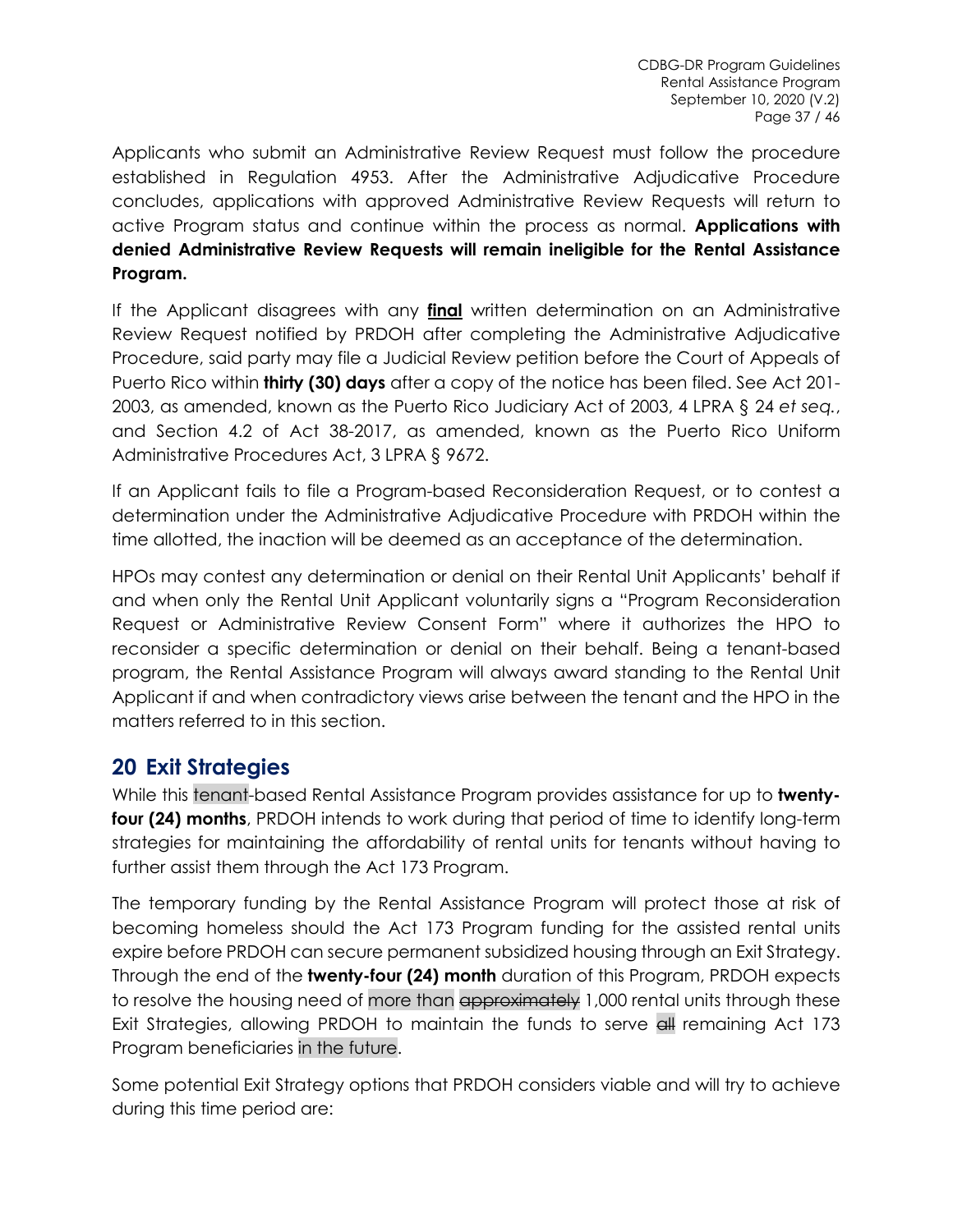- Acquisition of projects by Puerto Rico Public Housing Administration **(PRPHA)**, which would then become Annual Contribution Contracts **(ACC)** units and thus be able to provide tenants with affordability on a permanent basis.
- Application for project-based vouchers administered by PRPHA. PRPHA currently has authority under its Housing Opportunity through Modernization Act **(HOTMA)** Project-based Voucher **(PBV)** Program to provide project-based vouchers to projects that provide housing and services to the elderly, disabled, veterans and homeless. PRPHA anticipates that most Act 173 Program Housing Property Owners would be eligible to apply for these vouchers. HOTMA PBV is not compatible with HUD's HOME Investment Partnerships Program **(HOME)**, so any units that are currently under a HOME affordability period would not be eligible.
- Tenant orientation on alternative housing to the Act 173 Program through the CDBG-DR Housing Counseling Program. Rental Unit Applicants who are participating in the Rental Assistance Program will be required to participate in the Housing Counseling Program wherein they will be offered support for the selection of a new rental unit that meets their needs under another PRDOH housing program. This is to comply with the Exit Strategies required by the Program. The orientation must be completed by the Rental Unit Applicant prior to the end of the **twenty-four (24) month** period of rental assistance subsidy.
- Tenants of the Rental Assistance Program with risk of homelessness after the **twenty-four (24) month** rental subsidy period might be prioritized for other CDBG-DR programs they might be eligible for, through established priority criteria in those programs.
- Sale to new ownership that may be able to maintain affordability on rental units.
- Work to identify other affordable units in the area that tenants may wish to transfer to. This would be considered by PRDOH as a last resort, as it has the impact of reducing the number of affordable units overall.

These and other available options will be worked directly by PRDOH with the Rental Unit Applicants and the Housing Project Owners in a case-by-case basis that best serves both, the tenants and the housing properties' reality.

### <span id="page-37-0"></span>**21 Program Closeout**

Upon the completion of all subsidized activities, the Program applications will be closed. This process will begin by ensuring that all written agreement requirements have been met and that everything has been performed in compliance with Program requirements. PRDOH staff will perform a complete review of the application file to ensure all necessary documentation is present and to ensure that the case is ready for a closeout.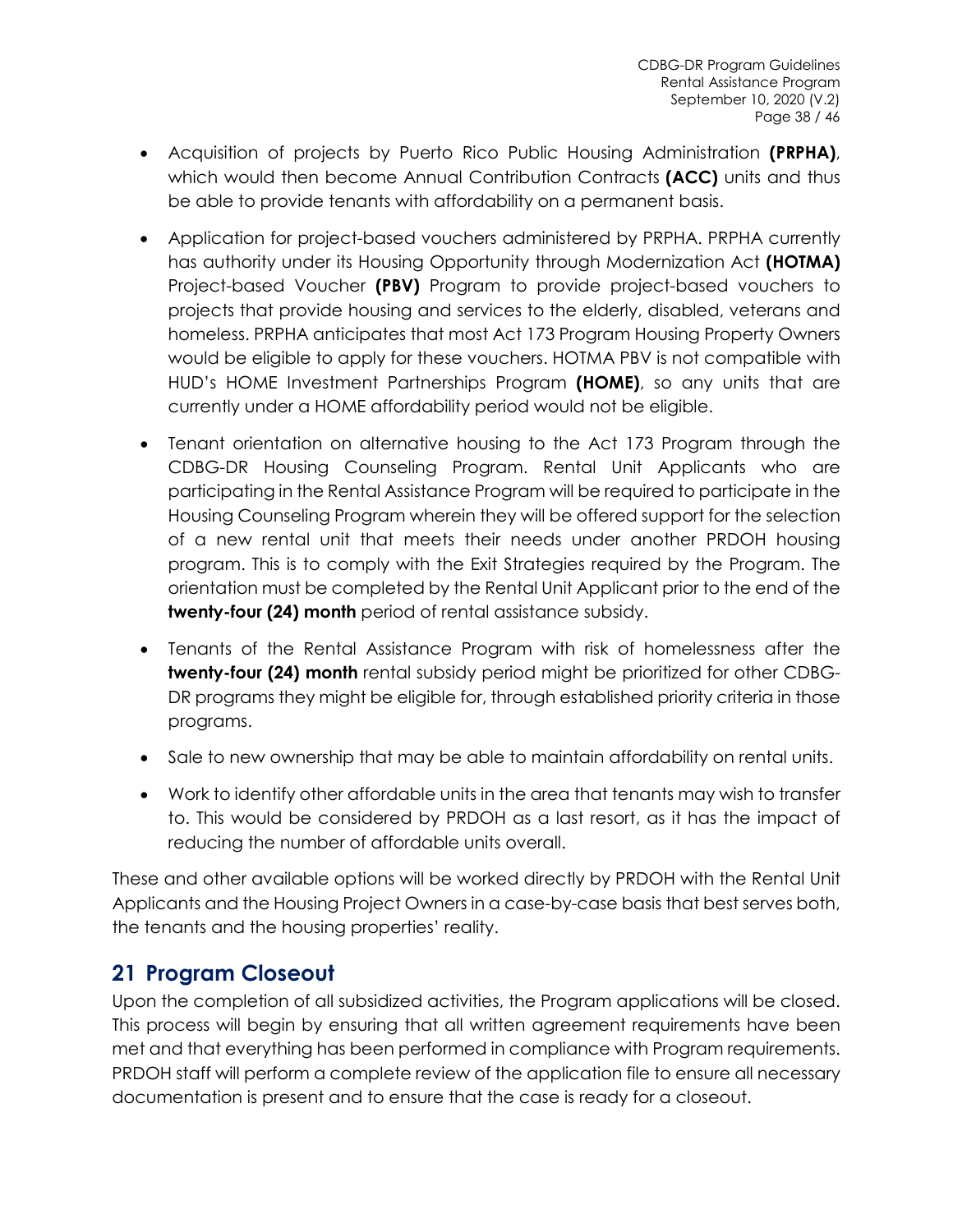General requirements for closeout are as follows:

- All Program forms required throughout the entirety of the Rental Assistance Program Agreement process have been duly completed and executed by the appropriate parties.
- All funds used for the Program, whether CDBG-DR or received by means of a subrogation of funds, have been properly accounted for.
- All required reports have been submitted.

If a specific case has reached closeout status due to an Exit Strategy being achieved with PRDOH, it will be noted and certified by PRDOH staff in the reports.

Once all reviews are passed, the respective party will receive a Rental Assistance Program Final Notice and their individual case will be placed in a closeout complete status.

The Rental Assistance Program will close when the **twenty-four (24) month period** of subsidy has ended or when there are no longer applicants being subsidized under the Program, whichever comes first.

# <span id="page-38-0"></span>**22 General Provisions**

#### <span id="page-38-1"></span>**22.1 Program Guidelines Scope**

This document sets fort the policy governing the Program. These program guidelines are intended to aid and provide program activity guidance in Program implementation and closeout and should not be construed as exhaustive instructions. All Program activities must comply with the policies herby stated. In addition, all Program staff must adhere to established program procedures and all federal and state laws and regulations in effect, as applicable, in the execution of Program activities.

However, PRDOH reserves the faculty to authorize, in its sole discretion, the granting of Program benefits to any Applicant, only when exceptional circumstances, not contemplated in these guidelines, justify it. Such faculty will be exercised on a case by case basis in compliance with local, state and federal requirements. PRDOH is in no way obligated to grant the Program benefits in said cases.

#### <span id="page-38-2"></span>**22.2 Program Guidelines Amendments**

PRDOH reserves the right to modify the policies established in these guidelines if the program guidelines, as written, do not reflect the intended policy or cause procedures to be impracticable, among any other circumstances. If an amended version of these guidelines is approved, the amended version fully supersedes all other previous versions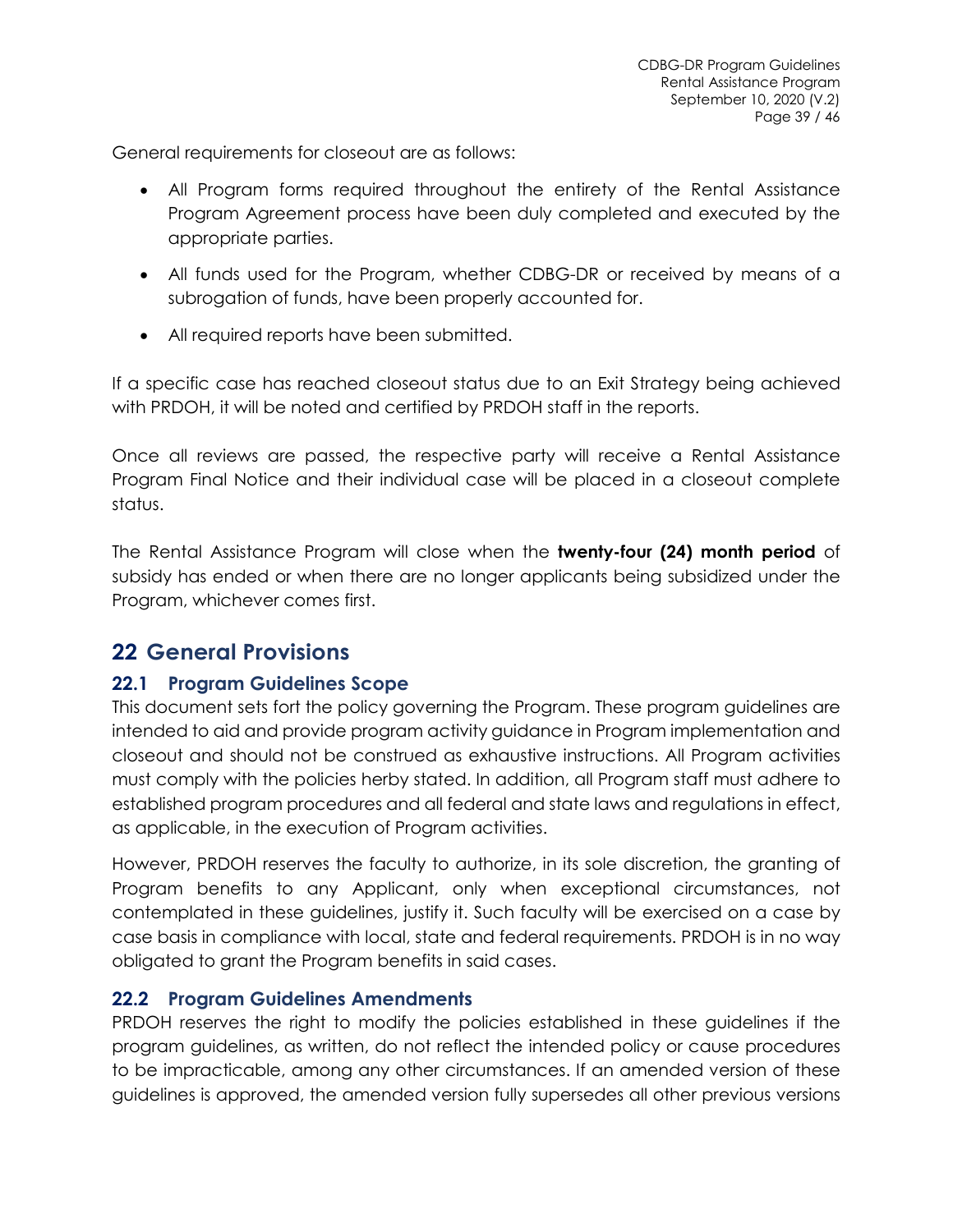and should be used as the basis for the evaluation of all situations encountered in the implementation and/or continuance of the Program from the date of its issuance, that is, the date that appears on the cover of these guidelines. Each version of the program guidelines will contain a detailed version control log that outlines any substantive amendment, inclusions and/or changes.

#### <span id="page-39-0"></span>**22.3 Disaster Impacted Areas**

As described in the initial Action Plan, and its amendments, the Government of Puerto Rico will use CDBG-DR funds solely for necessary expenses related to disaster relief, longterm recovery, restoration of housing, infrastructure, and economic revitalization in the impacted and distressed areas in Puerto Rico as identified in disaster declaration numbers DR-4336 and 4339. Through the Federal Register Vol. 83, No. 157 (August 14, 2018), 83 FR 40314, HUD identified that, for Puerto Rico, all components of the Island are considered "most impacted and distressed" areas. Therefore, these guidelines apply to all 78 municipalities of Puerto Rico.

#### <span id="page-39-1"></span>**22.4 Extension of Deadlines**

The Program could extend deadlines on a case-by-case basis. The Program may decline to extend a deadline if such extension will jeopardize the Program's completion schedule or the schedule of an individual construction project. The aforementioned strictly applies to program deadlines or established program terms. Under no circumstance(s) does the faculty to extend deadlines apply to the established terms of time in any applicable federal or state law or regulation, or to the terms of times established in these guidelines to request a Program-based Reconsideration, administrative review and/or judicial review.

#### <span id="page-39-2"></span>**22.5 Established Periods of Time**

Unless otherwise specified, all established periods of time addressed in this and all CDBG-DR Program Guidelines will be considered calendar days. On this matter, PRDOH, as grantee, will follow Rule 68.1 of the Rules of Civil Procedure of Puerto Rico, 32 LPRA Ap. V, R. 68.1.

#### <span id="page-39-3"></span>**22.6 Written Notifications**

All determinations made by the Program will be notified in writing. If an applicant believes that any determination was made without being written, the applicant may request that such decision be made in writing and duly substantiated.

#### <span id="page-39-4"></span>**22.7 Conflict of Interest**

As stated in the Federal Register Vol. 83, No. 28 (February 9, 2018), 83 FR 5844, Federal regulations require that State grantees, in the direct Grant administration and means of carrying out eligible activities, be responsible with program administrative requirements, including those established in 24 C.F.R. §570.489(h) related to conflicts of interest.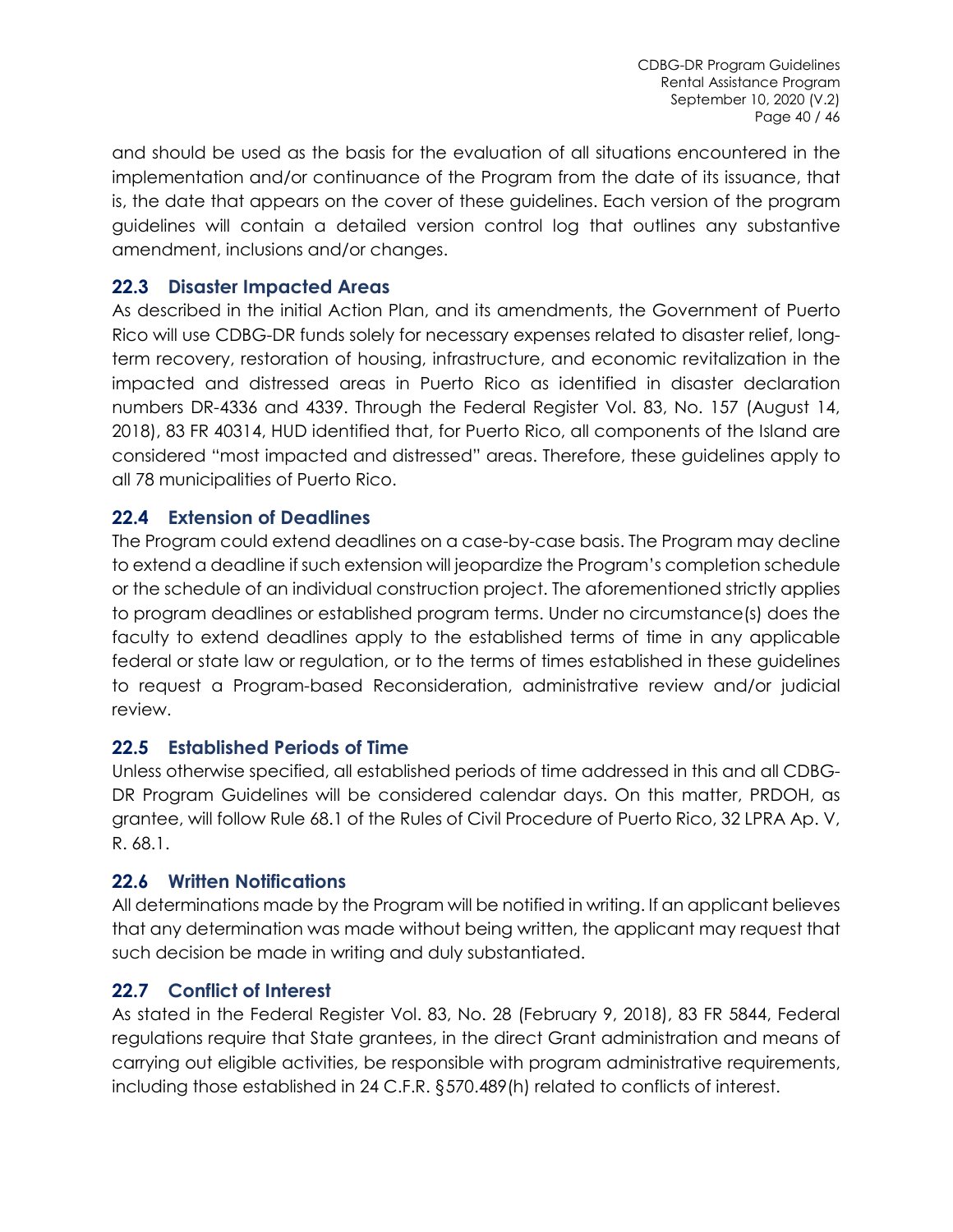Several federal and state conflict of interest laws can govern CDBG-DR assisted activities. Therefore, PRDOH has enacted the Conflict of Interest Policy and Standards of Conduct in conformity with the following applicable federal and state regulations:

- 1. HUD conflict of interest regulations, 24 C.F.R. §570.611 and 24 C.F.R. §85.36;
- 2. The Uniform Administrative Requirements, Cost Principles, and Audit Requirements for Federal Awards, 2 C.F.R. Part 200 at § 200.112 and §200.318 (c)(1);
- 3. Puerto Rico Department of Housing Organic Act, Act 97 of June 10, 1972, as amended;
- 4. The Anti-Corruption Code for the New Puerto Rico, Act No. 2-2018, as amended; 3 LPRA § 1881 *et seq*.; and
- 5. The Puerto Rico Government Ethics Office Organic Act, Act 1-2012, as amended. 3 LPRA § 1854 *et seq*.

The Conflict of Interest Policy and Standards of Conduct outlines PRDOH's responsibility, in its role as grantee, to identify, evaluate, disclose and manage apparent, potential or actual conflicts of interest related to CDBG-DR funded projects, activities and/or operations. Said Policy is intended to serve as guidance for the identification of apparent, potential or actual conflicts of interest in all CDBG-DR assisted activities and/or operations. In accordance with 24 C.F.R. § 570.489, the Conflict of Interest Policy and Standards of Conduct also includes standards of conduct governing employees engaged in the award or administration of contracts.

As defined in the Conflict of Interest Policy and Standards of Conduct, a conflict of interest is a situation in which any person who is a public servant, employee, agent, consultant, officer, or elected official or appointed official of the PRDOH, or of any designated public agencies, or of Subrecipients that are receiving funds under the CDBG-DR Program may obtain a financial or personal interest or benefit that is or could be reasonably incompatible with the public interest, either for themselves, or with those whom they have business, or an organization which employs or is about to employ any of the parties indicated herein, or a member of their family unit during their tenure or for two (2) years after.

Such conflicts of interests will not be tolerated by PRDOH. PRDOH, Program officials, their employees, agents and/or designees are subject to state ethic laws and regulations, including, but not limited to the Puerto Rico Government Ethics Act of 2011, Act 1-2012, as amended, in regard to their conduct in the administration, granting of awards and program activities.

According to the aforementioned Act, no public servant shall intervene, either directly or indirectly, in any matter in which they have a conflict of interests that may result in their benefit. No public servant shall intervene, directly or indirectly, in any matter in which any member of their family unit, relative, partner or housemate has a conflict of interest that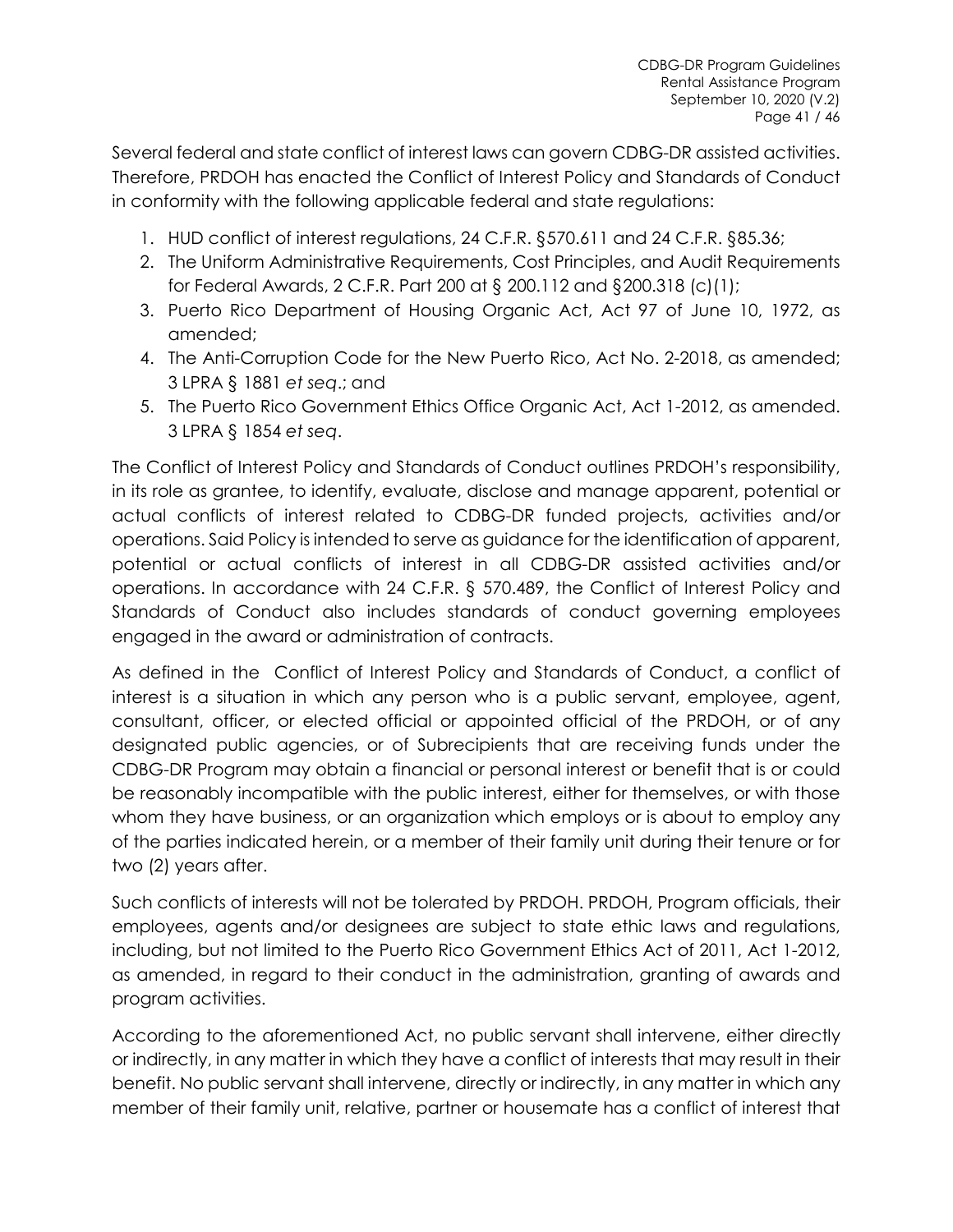may result in benefit for any of the abovementioned. In the case that any of the abovementioned relationships has ended during the two (2) years preceding the appointment of the public servant, they shall not intervene, either directly or indirectly, in any matter related to them until two (2) years have elapsed after their appointment. This prohibition shall remain in effect insofar the beneficial ties with the public servant exist. Once the beneficial ties end, the public servant shall not intervene, either directly or indirectly, in such matter until two (2) years have elapsed.

The above conflict of interest statement does not necessarily preclude PRDOH Program officials, their employees, agents and/or designees from receiving assistance from the Program. On a case by case basis, PRDOH Program officials, their employees, agents and/or designees may still be eligible to apply and to receive assistance from the Program if the applicant meets all Program eligibility criteria as stated in this guideline. PRDOH Program officials, their employees, agents and/or designees should disclose their relationship with PRDOH at the time of their application.

The Conflict of Interest Policy, and all CDBG-DR Program policies, are available in English and Spanish on the PRDOH website at [https://www.cdbg](https://www.cdbg-dr.pr.gov/en/resources/policies/)[dr.pr.gov/en/resources/policies/](https://www.cdbg-dr.pr.gov/en/resources/policies/) and [https://www.cdbg-dr.pr.gov/recursos/politicas/.](https://www.cdbg-dr.pr.gov/recursos/politicas/)

#### <span id="page-41-0"></span>**22.8 Citizen Participation**

Throughout the duration of the grant, all citizen comments on PRDOH's published Action Plan, any substantial amendments to the Action Plan, performance reports and/or other issues related to the general administration of CDBG-DR funds, including all programs funded by this grant, are welcomed.

Citizen comments may be submitted through any of the following means:

- **Via email at**: [infoCDBG@vivienda.pr.gov](mailto:infoCDBG@vivienda.pr.gov)
- **Online at:** [www.cdbg-dr.pr.gov,](http://www.cdbg-dr.pr.gov/) via the Contact Form available in the "Citizen Participation" – Contact Section of the website
- **In writing at**: Puerto Rico CDBG-DR Program P.O. Box 21365 San Juan, PR 00928-1365

The Citizen Participation Plan and all CDBG-DR Program policies, are available in English and Spanish on the PRDOH website at [https://www.cdbg](https://www.cdbg-dr.pr.gov/en/resources/policies/)[dr.pr.gov/en/resources/policies/](https://www.cdbg-dr.pr.gov/en/resources/policies/) and [https://www.cdbg-dr.pr.gov/recursos/politicas/.](https://www.cdbg-dr.pr.gov/recursos/politicas/) This Plan is also available in English and Spanish on the PRDOH website at https://www.cdbg-dr.pr.gov/en/citizen-participation/ and https://www.cdbgdr.pr.gov/participacion-ciudadana/.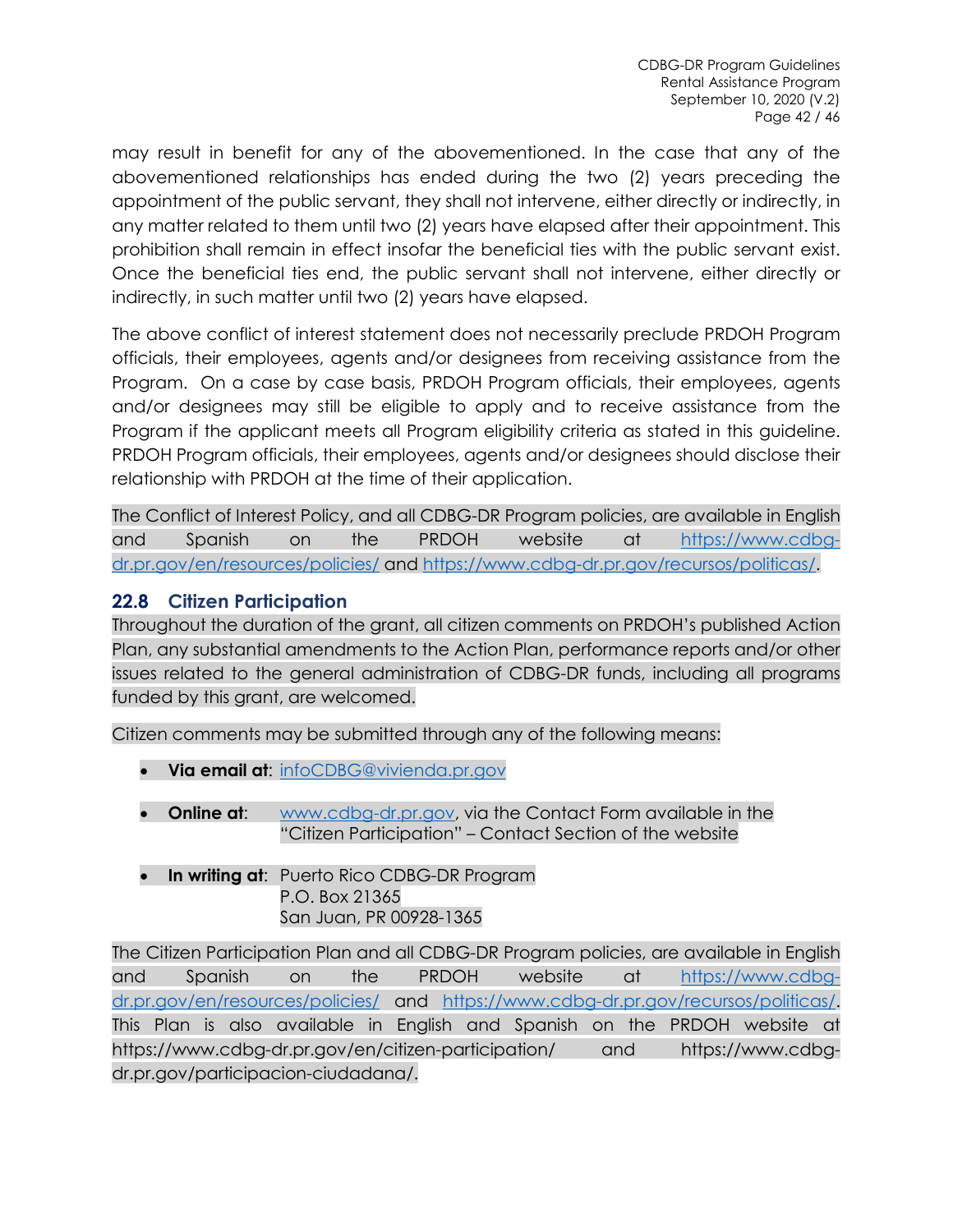#### <span id="page-42-0"></span>**22.9 Citizen Complaints**

As part of addressing Puerto Rico's long-term recovery needs, citizen complaints on any issues related to the general administration of CDBG-DR funds are welcome throughout the duration of the grant. It is PRDOH's responsibility, as grantee, to ensure that all complaints are dealt with promptly and consistently and at a minimum, to provide a timely, substantive written response to every **written** complaint within **fifteen (15) business days**, where practicable, as a CDBG grant recipient. See 24 C.F.R. § 570.486(a)(7).

Citizens who wish to submit formal complaints related to CDBG-DR funded activities may do so through any of the following means:

| $\bullet$ | Via email at:  | LegalCDBG@vivienda.pr.gov                       |
|-----------|----------------|-------------------------------------------------|
|           | Online at:     | https://cdbg-dr.pr.gov/en/complaints/ (English) |
|           |                | https://cdbg-dr.pr.gov/quejas/ (Spanish)        |
| $\bullet$ | In writing at: | Puerto Rico CDBG-DR Program/CDBG-MIT Program    |
|           |                | Attn: CDBG-DR/MIT Legal Division                |
|           |                | P.O. Box 21365                                  |
|           |                | San Juan, PR 00928-1365                         |

Although formal complaints are required to be submitted in writing, complaints may also be received verbally and by other means necessary, as applicable, when PRDOH determines that the citizen's particular circumstances do not allow the complainant to submit a written complaint. However, in these instances, PRDOH shall convert these complaints into written form. These alternate methods include, but are not limited to:

- Via telephone\*: 1-833-234-CDBG or 1-833-234-2324 (TTY: 787-522-5950)
- In-person at\*: PRDOH Headquarters Office or Program-Specific Intake **Centers**

#### \*Attention hours: Monday – Friday from 8:00 a.m. to 5:00 p.m.[17](#page-42-1)

The Citizen Complaints Policy and all CDBG-DR Program policies are posted in English and Spanish at <https://www.cdbg-dr.pr.gov/en/resources/policies/general-policies/> and [https://www.cdbg-dr.pr.gov/recursos/politicas/politicas-generales/.](https://www.cdbg-dr.pr.gov/recursos/politicas/politicas-generales/)

<span id="page-42-1"></span><sup>&</sup>lt;sup>17</sup> Hours may vary due to COVID-19. PRDOH recommends calling ahead to prior to arrival.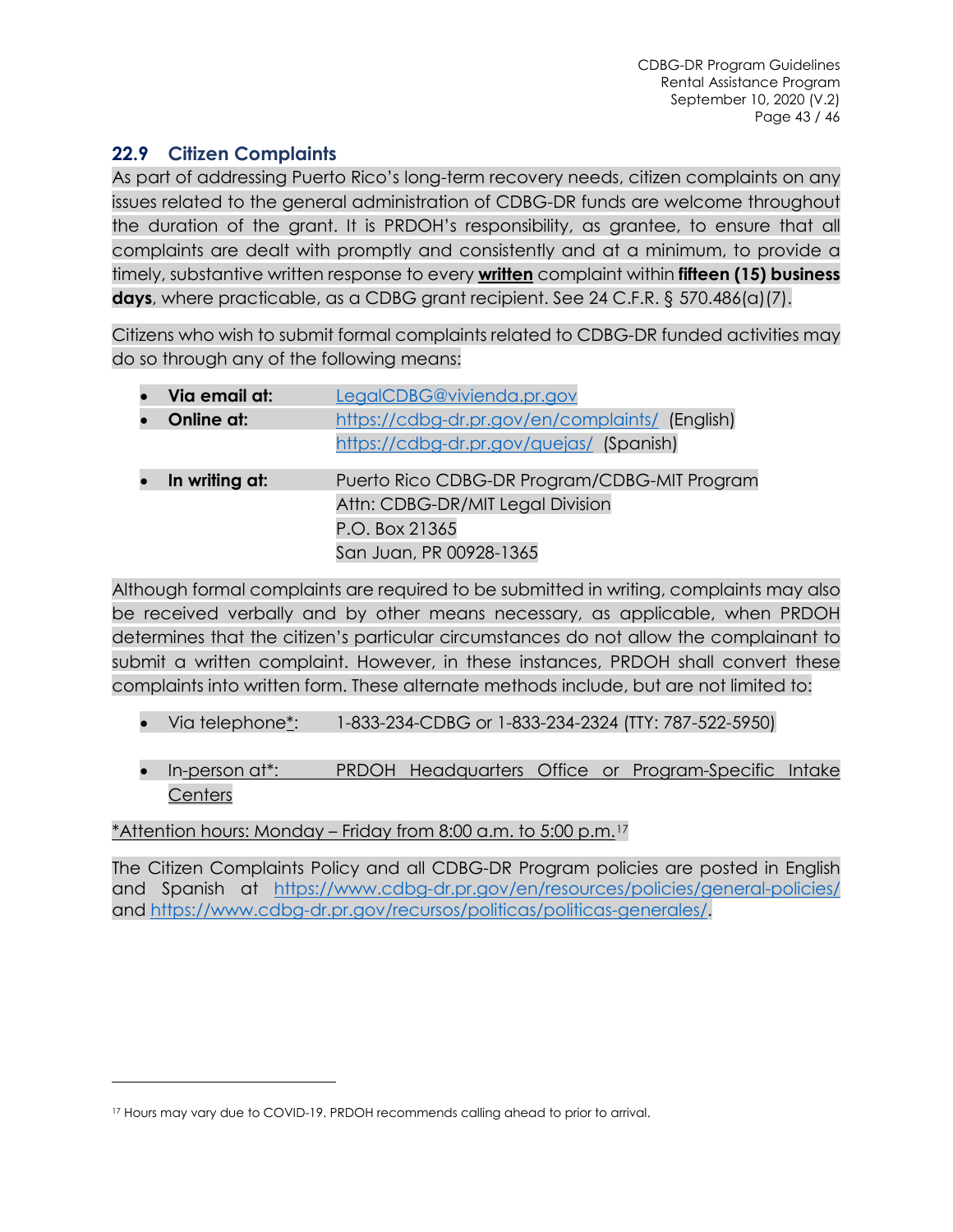#### <span id="page-43-0"></span>**22.10 Anti-Fraud, Waste, Abuse or Mismanagement**

PRDOH, as grantee, is committed to the responsible management of CDBG-DR funds by being a good advocate of the resources while maintaining a comprehensive policy for preventing, detecting, reporting and rectifying fraud, waste, abuse, or mismanagement.

Pursuant to 83 FR 40314, PRDOH implements adequate measures to detect and prevent fraud, waste, abuse, or mismanagement in all programs administered with CDBG-DR funds as well as encourages any individual who is aware or suspects any kind of conduct or activity that may be considered an act of fraud, waste, abuse, or mismanagement, regarding the CDBG-DR Program, to report such acts to the CDBG-DR Internal Audit Office, directly to the Office of Inspector General (**OIG**) at HUD, or any local or federal law enforcement agency.

The Anti-Fraud, Waste, Abuse, or Mismanagement Policy (**AFWAM Policy**) is established to prevent, detect and report any acts, or suspected acts, of fraud, waste, abuse, or mismanagement of CDBG-DR funds. This Policy applies to any allegations or irregularities, either known or suspected, that could be considered acts of fraud, waste, abuse, or mismanagement, involving any citizen, previous, current or potential applicant, beneficiary, consultant, contractor, employee, partner, provider, subrecipient, supplier, and/or vendor under the CDGB-DR Program.

| REPORT FRAUD, WASTE, ABUSE, OR MISMANAGEMENT TO PRDOH CDBG-DR |                                                                                                                                                                                                                   |  |
|---------------------------------------------------------------|-------------------------------------------------------------------------------------------------------------------------------------------------------------------------------------------------------------------|--|
| <b>CDBG-DR Hotline</b>                                        | 787-274-2135 (English/Spanish/TTY)                                                                                                                                                                                |  |
| Postal Mail                                                   | Puerto Rico Department of Housing<br><b>CDBG-DR Internal Audit Office</b><br>P.O. BOX 21355<br>San Juan, PR 00928-1355                                                                                            |  |
| Email                                                         | hotlineCDBG@vivienda.pr.gov                                                                                                                                                                                       |  |
| Online                                                        | www.cdbg-dr.pr.gov<br>https://cdbg-dr.pr.gov/app/cdbgdrpublic/Fraud                                                                                                                                               |  |
| In person                                                     | Request a meeting with the Deputy Audit Director of the<br>Internal Audit Office located at PRDOH's<br>CDBG-DR-<br>Headquarters at 606 Barbosa Avenue, Building Juan C.<br>Cordero Davila, Río Piedras, PR 00918. |  |

|                        | REPORT FRAUD, WASTE, ABUSE, OR MISMANAGEMENT DIRECTLY TO HUD OIG |
|------------------------|------------------------------------------------------------------|
| <b>HUD OIG Hotline</b> | 1-800-347-3735 (Toll-Free)                                       |
|                        | 787-766-5868 (Spanish)                                           |
| Postal Mail            | HUD Office of Inspector General (OIG) Hotline                    |
|                        | 451 7th Street SW                                                |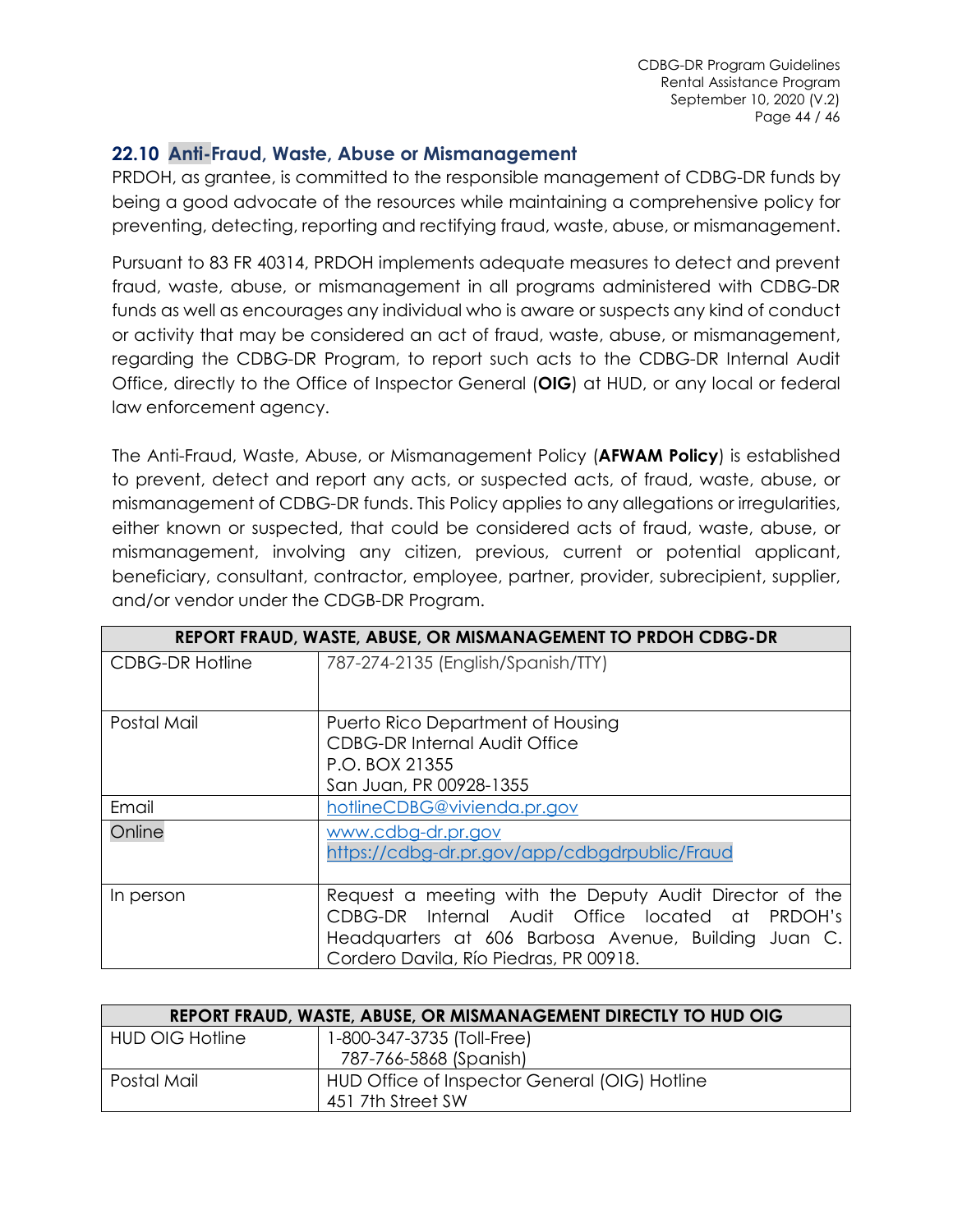|        | Washington, D.C. 20410         |
|--------|--------------------------------|
| Email  | HOTLINE@hudoig.gov             |
| Online | https://www.hudoig.gov/hotline |

The AFWAM Policy, and all CDBG-DR Program policies, are available in English and Spanish on the PRDOH website at <https://www.cdbg-dr.pr.gov/en/resources/policies/> and [https://www.cdbg-dr.pr.gov/recursos/politicas/.](https://www.cdbg-dr.pr.gov/recursos/politicas/)

#### <span id="page-44-0"></span>**22.11 Related Laws and Regulations**

These guidelines make reference as to how the provisions of certain laws apply to the Program. However, other related laws may exist which are not included in these Guidelines. This does not negate or preclude the Program from applying the provisions of those laws, nor an applicant from receiving services, when applicable. Moreover, PRDOH can enact, or may have enacted, regulations that address how the laws mentioned in these guidelines are managed. If there are any discrepancies between these guidelines and the laws and/or regulations mentioned in them, then the latter will prevail over the guidelines. If at any time the laws and/or the applicable regulations mentioned in these guidelines are amended, the new provisions will apply to the Program without the need to amend these guidelines.

#### 22.11.1 Act 173 Program

<span id="page-44-1"></span>Puerto Rico's Act 173 of August 31, 1996, established what is known as the Housing Rental and Improvement Subsidy Program for Low-Income Elderly Persons that assists lowincome elderly households by subsidizing rental housing costs. This program is administered by PRDOH and receives reserve funding from the Lottery of Puerto Rico. Since the impact of hurricanes' Irma and María in September, 2017, the Act 173 Program has suffered decreased funding to the point where, as is, it is unable to operate and continue subsidizing its thousands of elderly tenants. To avoid risk of homelessness, the **Rental Assistance Program** will subsidize rent for tenant's with the most precarious realities among the forty-nine Act 173 Program housing properties. The provisions of this Act may apply in instances not covered by these guidelines.

#### <span id="page-44-2"></span>**22.12 Cross-Cutting Guidelines**

Some federal and local requirements apply to all programs funded by CDBG-DR. These Cross-Cutting Guidelines cover topics such as: financial management; environmental review; labor standards; acquisition; relocation; fair housing; among others. The requirements described in the above referenced Cross-Cutting Guidelines, apply to all programs described in PRDOH's CDBG-DR Initial Action Plan and its amendments.

The Cross-Cutting Guidelines, and all CDBG-DR Program policies, are available in English and Spanish on the PRDOH website at [https://www.cdbg](https://www.cdbg-dr.pr.gov/en/resources/policies/)[dr.pr.gov/en/resources/policies/](https://www.cdbg-dr.pr.gov/en/resources/policies/) and [https://www.cdbg-dr.pr.gov/recursos/politicas/.](https://www.cdbg-dr.pr.gov/recursos/politicas/)